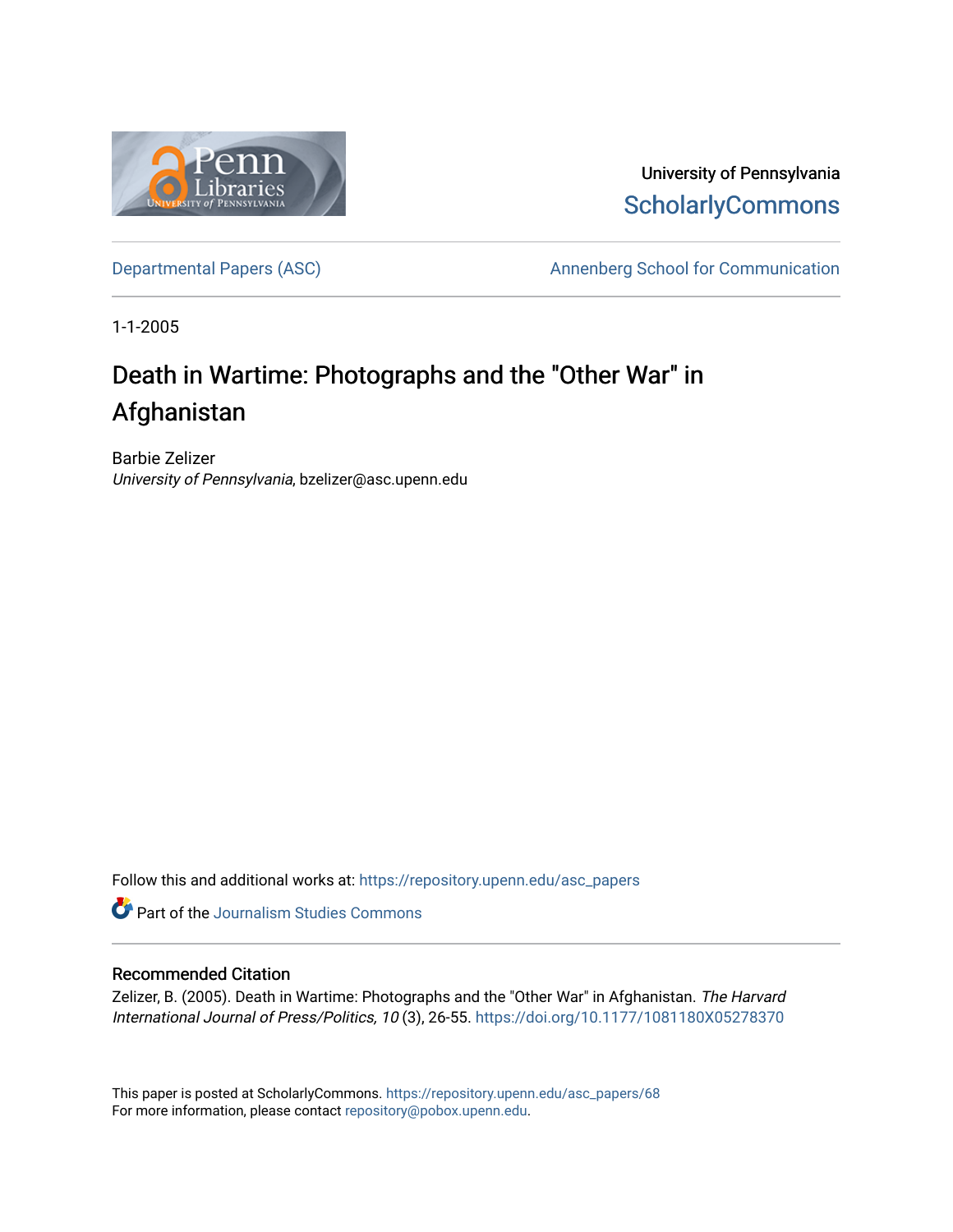# Death in Wartime: Photographs and the "Other War" in Afghanistan

### **Abstract**

This article addresses the formulaic dependence of the news media on images of people facing impending death. Considering one example of this depiction — U.S. journalism's photographic coverage of the killing of the Taliban by the Northern Alliance during the war on Afghanistan, the article traces its strategic appearance and recycling across the U.S. news media and shows how the beatings and deaths of the Taliban were depicted in ways that fell short of journalism's proclaimed objective of fully documenting the events of the war. The article argues that in so doing, U.S. journalism failed to raise certain questions about the nature of the alliance between the United States and its allies on Afghanistan's northern front.

## **Disciplines**

Journalism Studies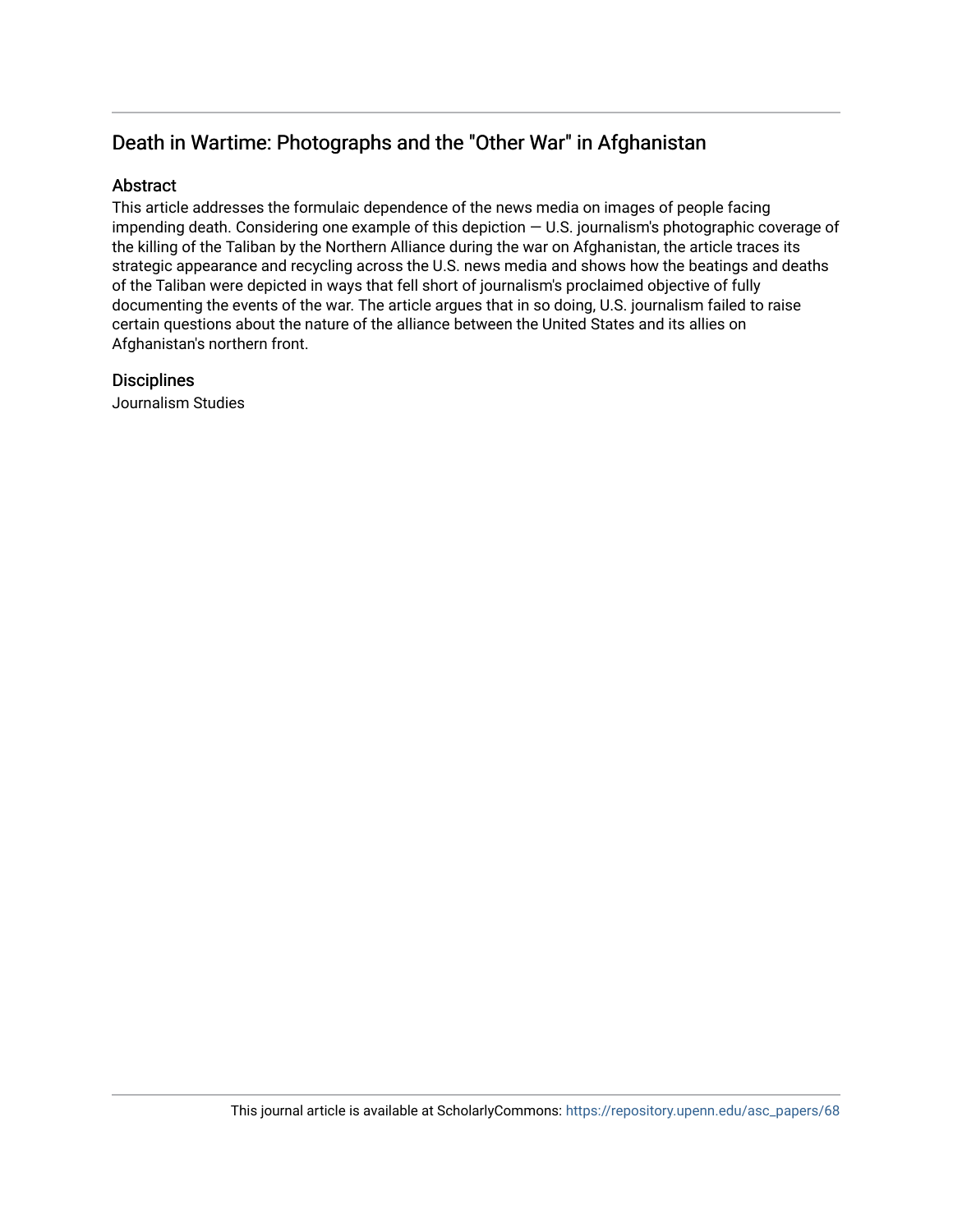# Death in Wartime Photographs and the "Other War" in Afghanistan Barbie Zelizer

This article addresses the formulaic dependence of the news media on images of people facing impending death. Considering one example of this depiction—U.S. journalism's photographic coverage of the killing of the Taliban by the Northern Alliance during the war on Afghanistan, the article traces its strategic appearance and recycling across the U.S. news media and shows how the beatings and deaths of the Taliban were depicted in ways that fell short of journalism's proclaimed objective of fully documenting the events of the war. The article argues that in so doing, U.S. journalism failed to raise certain questions about the nature of the alliance between the United States and its allies on Afghanistan's northern front.

How images are used to depict death in wartime has long been a troublesome practice for those who cover war. Ever since journalists at newspapers, newsmagazines, television, and the Internet began to accommodate the inclusion of images as part of war's coverage, the fundamental question of whether, how, and in which fashion to include images of death has never been sufficiently clarified.

The topic of death raises profound moral questions over who has the right and ability to live and die, and under which circumstances. It fascinates and repels simultaneously, provoking the imagination in deep unarticulated ways. A more general discomfort regarding the encounter with death is exacerbated by its visual representation, where photos, films, and video clips of death increase ambivalence whenever they become available. Recent examples have been remarkable in their similar address to the dissonance that surrounds death: the graphic images of the corpses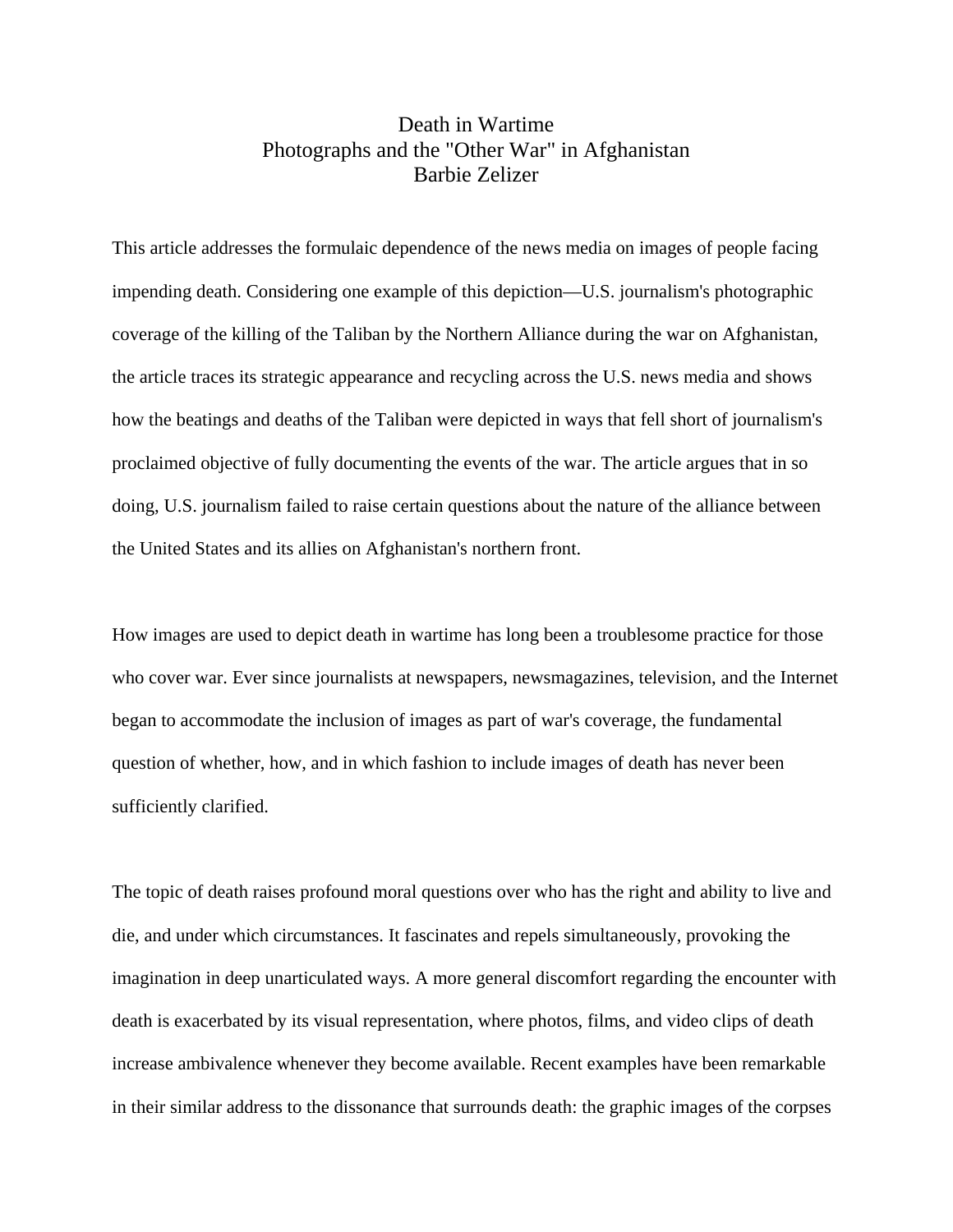of four U.S. contractors in Falluja, Iraq; the display of coffins of the military dead from Iraq; the pictures of the dead in Abu Ghraib prison; and the images of the beheading of U.S. entrepreneur Nick Berg are all cases in which the photographic depiction of death forces journalists into a self-conscious and reflexive space, by which they air—not always to positive result—their conflicting expectations about how they are to process images of death.

The ambivalence over images of death derives from a broader incertitude characterizing the use of images in general. Journalists practicing all types of journalism, not just war journalism, remain unclear about what to do with images. From their earliest uses, images have been looked at as the fluff of news, material that is secondary and adjunct to the words at their side. Even today, in an age of still photos, television and cable images, and the interactive displays of the Internet, there are no standards regarding how to use images in news: where to put an image, how to title an image, how to caption an image, and how to position an image alongside words all remain generally unarticulated in the journalistic community.<sup>1</sup> This means that when difficult targets of news depiction present themselves to journalists, there is no clear way to discern what might be a workable, appropriate, or even relevant image.

And yet in wartime, the topic of death frequently becomes the focus of news images. While pictures of war combine the cool mechanics of the camera with the hot passions of the battlefield to address the stubborn proximity and inevitability of death, they also force an address to the fundamental question of what news images are for. For while journalists tend to recount stories of death verbally in elaborated accounts that detail the most intricate dimensions of how or why one died, they do not offer the same detailed treatment to death's visualization. Instead, the very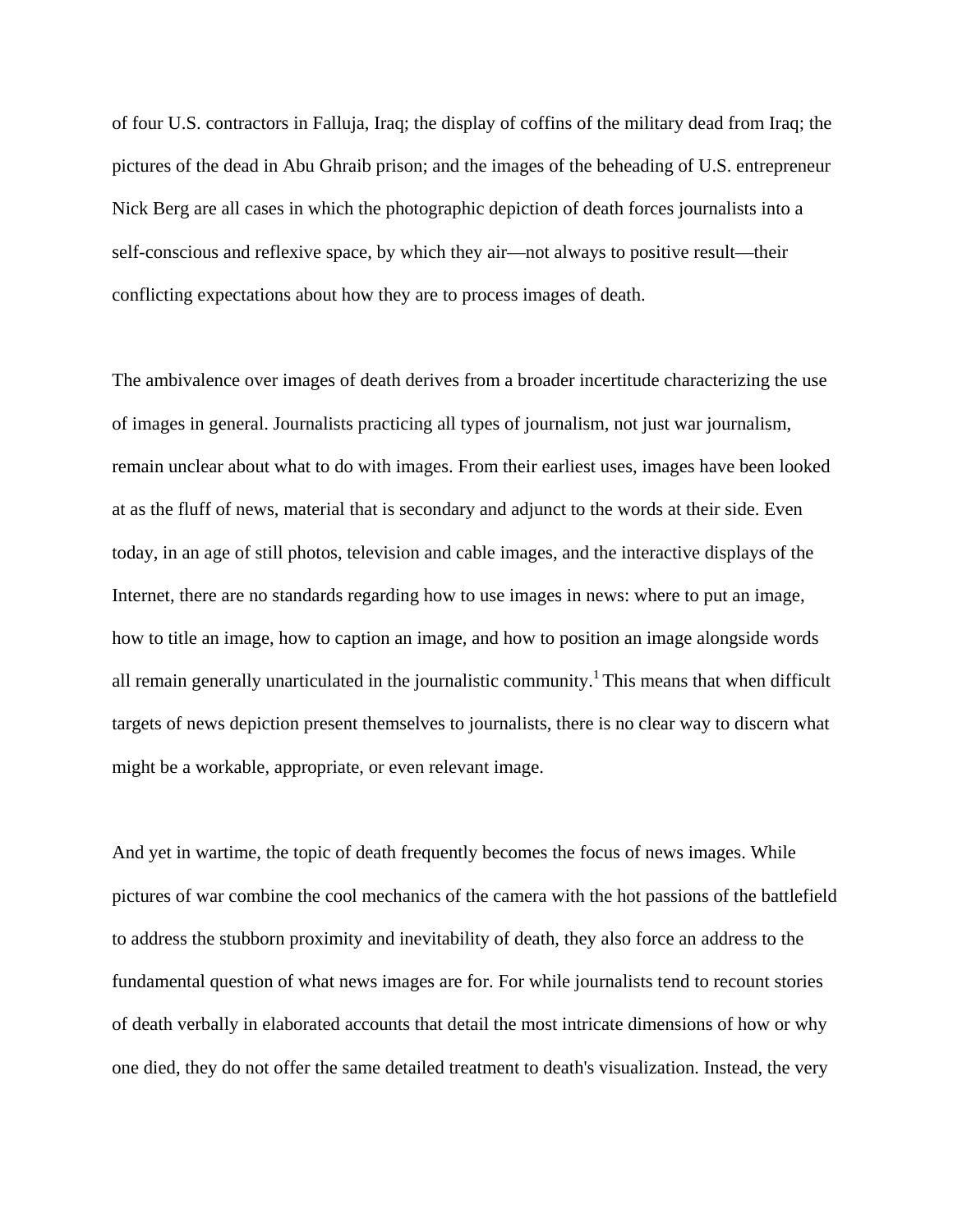depiction of death pushes journalists into debates over whether, where, and how they should publish images of death, debates that often result in a narrowed set of imaging practices. Arguments - about our dead versus their dead; about civilian versus military dead; about showing the faces of the dead; about class, race, and the dead; about identifying the dead before their next of kin are notified - inevitably draw in news editors, media ombudsmen, and readers in letters to the editor, suggesting at a fundamental level that Western journalism has no problem using words in news to verbally recount the stories of death in wartime but it has many problems using news pictures showing those who have died. In this respect, journalists' decisions about what to do with images of death reflect more broadly on the role and function of journalism as a whole. How death is depicted visually in the news during wartime is the broad focus of this article. More specifically, the article traces how an ambivalence and lack of standards for showing images of death in wartime have helped develop an alternative depiction of death in the news, specifically depictions of people facing impending death. The frequent and patterned substitution of this visual trope for images of individuals who die in wartime raises questions about how much publics need to see to make sense of the war being covered, and how photographers, journalists, and photo editors help publics visually make sense of war in certain ways. These questions are considered in conjunction with the images of impending death that were displayed in the coverage of one specific war, that waged by the United States against Afghanistan in 2001. Its emergence into what Time called "the other war"2 can be explained in part by the prevalence of certain photographs of people about to die that proliferated during its early stages. Such images, this article argues, offered ambivalent information about what was happening in the battlefield that affixed public response largely on the basis of partial yet highly strategized visual documentation.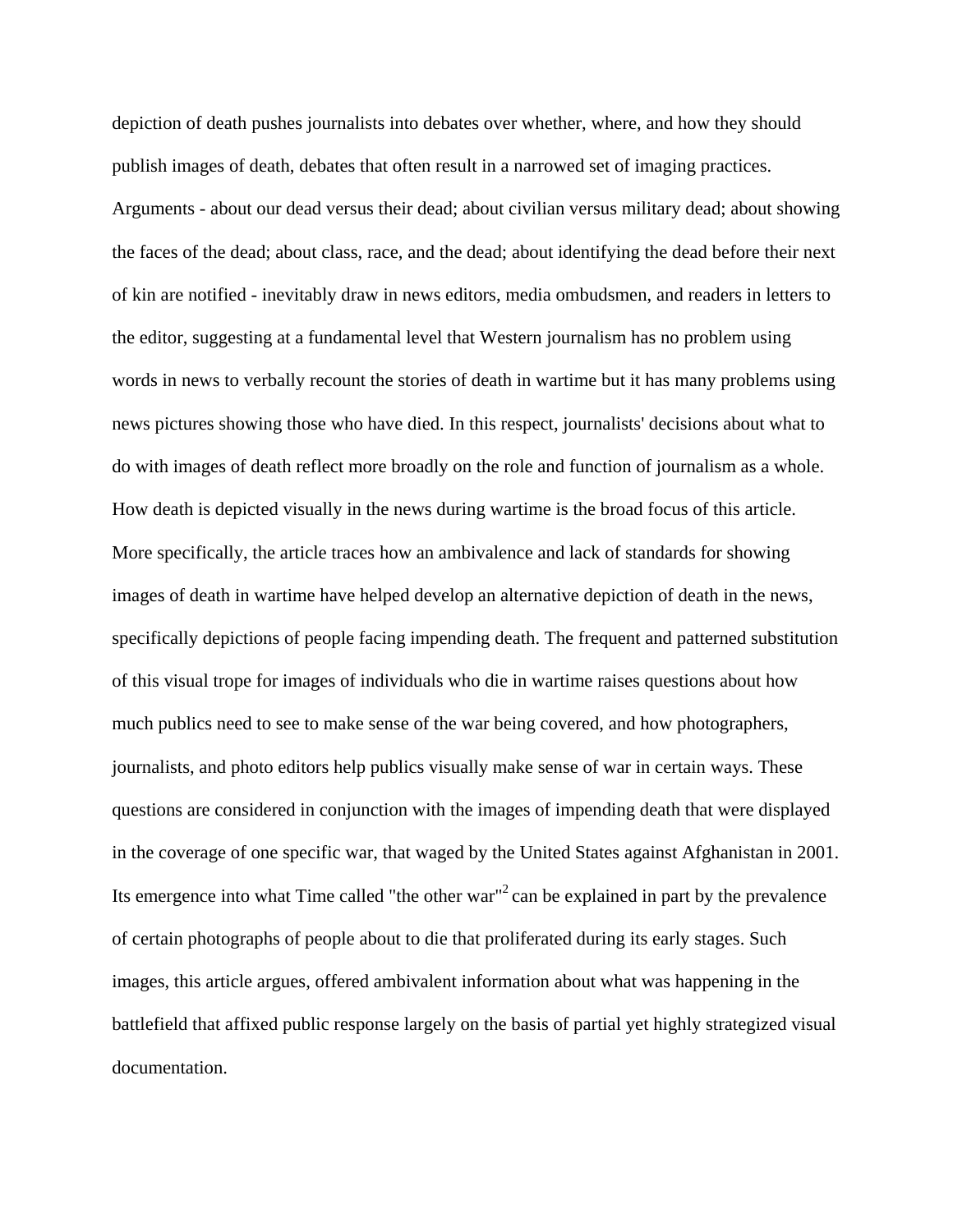How Images Function in War News

The ambivalence over images in news derives from a long tradition of unrequited expectations regarding how images can be expected to function in journalism, generally, and in war journalism, specifically. Although seeing has long been equated with believing and vision with perspective,<sup>3</sup> the incorporation of images into news challenges many expectations about how images work. Images that are composite, more schematic than detailed, conventionalized, and simplified work particularly well in journalism.<sup>4</sup> Used as pegs not to specific events but to stories larger than can be told in a simple news items, news images are a tool for interpreting events in ways consonant with long-standing understandings about the world.

To a large extent, the unspoken faith in vision as a corollary for belief has generated a widespread assumption that news images are evidence. The extent to which they shape public opinion - if at all and under which circumstances - thus appears to be central to much thinking about news images, with images held responsible for the swaying of public sentiments regarding numerous wars around the world. Images are thought to have effects - on public sentiment for and against a war and on the public policy that follows in its stead. One of the most well-known photos from Vietnam - the Nick Ut photograph of a girl running naked in a Vietnamese village after her clothes were burned off by napalm - has been held responsible for dissipating public support for that war and for legitimating the military ban on cameras in battlefield areas to block the publication of disturbing images of death and destruction.<sup>5</sup> The assumption has been that images matter as a reflection of the world at large, seen not as constructions - the result of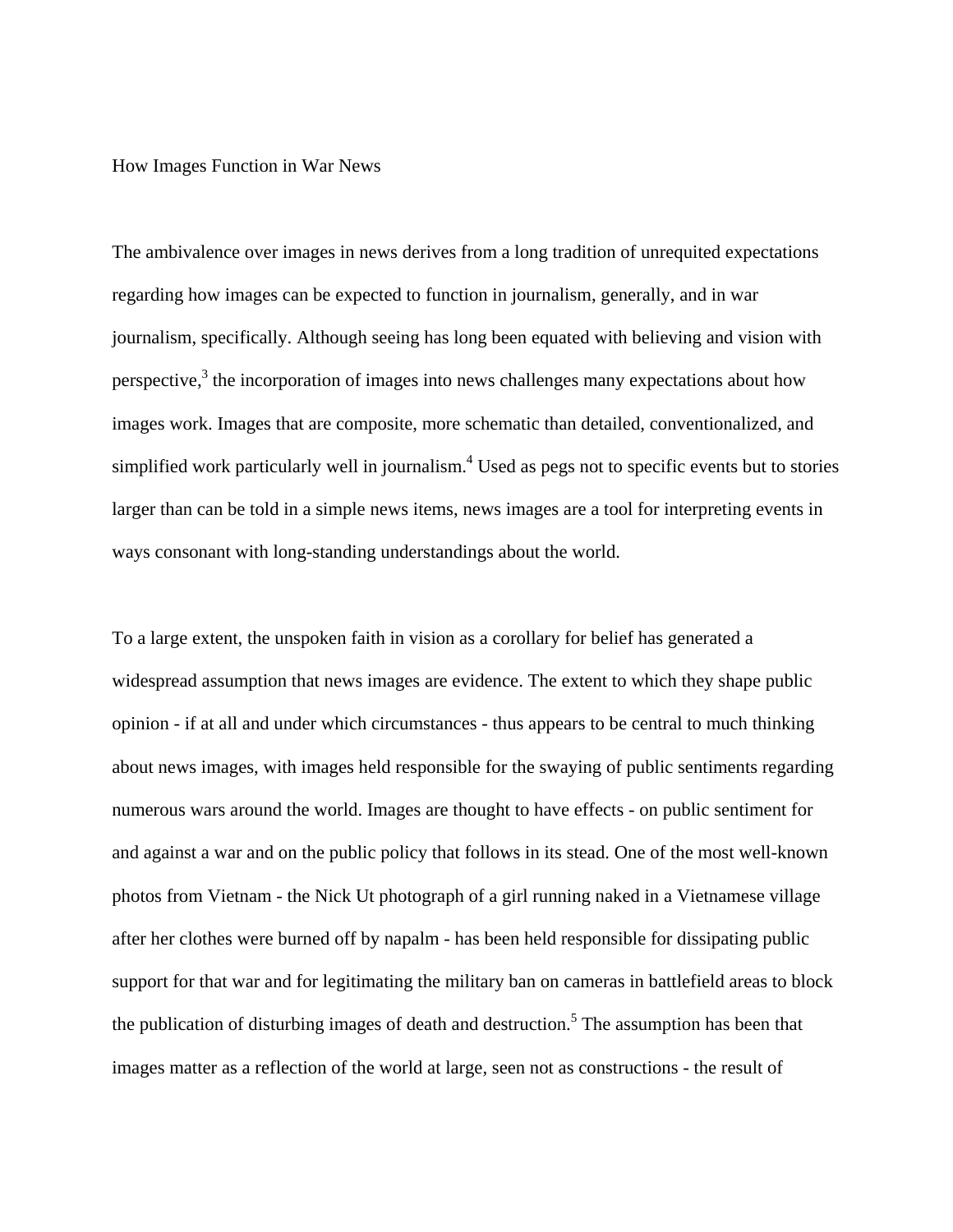actions taken by individual photographers, their corresponding photo editors, and the larger institutional setting that engages both - but as mirrors of the events that they depict. Their authority is thereby thought to grow when the news of war increases in magnitude or importance. As one observer said of U.S. journalism, "it is a tradition . . .that when the event or history is raised to a level of great importance, we use pictures to reflect that importance."<sup>6</sup> War news, then, exhibits a turn to the visual side of information relay, by which news organizations readily turn over column-inches and airtime to accommodate an increased and more central presence of pictures in the news.<sup>7</sup>

Connected here has been an assumption that seeing photos of wartime is enough to promote action or responsiveness of some kind. Particularly following the Holocaust, the sentiment prevailed that had we only had pictures of the atrocities then unfolding, the Holocaust would never have happened. Though that notion was laid to rest in later wars whose related atrocities were depicted but still received no sustained official attention, the presumed connection between public action and photographs persists nonetheless.<sup>8</sup> Four groups have been particularly invested in articulating assumptions about the value of images and their concomitant authority.

1. Images are valued by journalists, who appreciate the message of "eyewitness" authority, the notion of "having been there" that a photograph implies by virtue of its display. Photographs show that one "was there" to witness an event. Commonly called "photographic verisimilitude" and associated with realism, the image helps journalists credential their accounts of events as they happen. In the view of one photographer who covered the battlefields of Vietnam and Lebanon, the draw to pictures is undeniable: "Many people ask me 'why do you take these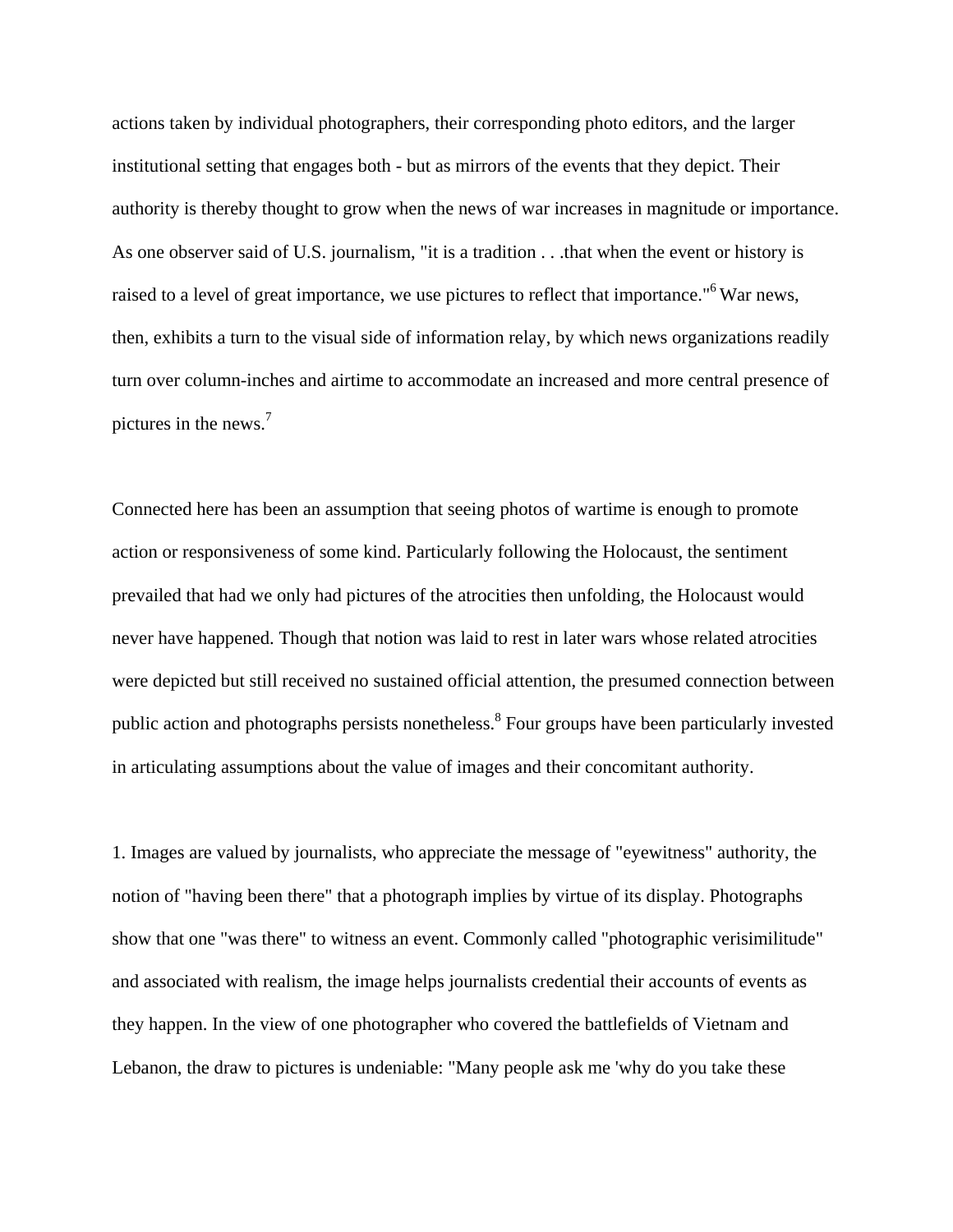pictures?' . . . It's not a case of 'There but for the grace of God go I'; it's a case of 'I've been there.' <sup>19</sup> In this regard, images help journalists do a better job of being journalists, and journalists readily rely on images to help substantiate their stories.

2. Images are similarly valued by newspaper publishers and chief executives of media organizations, who recognize that images compel public attention. After large-scale crises, images literally come to the fore of the journalistic record. Following September 11, the New York Times experienced a "sea change" in its then-current use of images, by which its pages displayed more than double the number of images it tended to display in non-crisis times.<sup>10</sup> During the beginning of the war in Iraq, broadcast and cable news organizations turned to photographic galleries and interactive visual displays, showing, in the words of U.S. news anchor Dan Rather, a "literal flood of live pictures from the battlefield"; the New York Times again doubled its daily display of photographs, while certain TV networks featured slide shows of photographs, profiling them against background music. $11$ 

3. Officials and politicians regard images as valuable tools for shaping public opinion and justifying policy in wartime, and they remain among the first vehicles of information relay to be discussed in times of war. In the final stages of World War II, images of the victims of the concentration camps were used to help secure waning support for the war effort. In 1993, when images surfaced of a U.S. soldier being dragged through the streets of Mogadishu, the assumption was that officials changed policy due to the uproar it generated. Regardless of whether that was true, the images' impact was widely invoked as an impetus for withdrawing troops from Somalia. In the recent action in Iraq, the Bush administration's ban on showing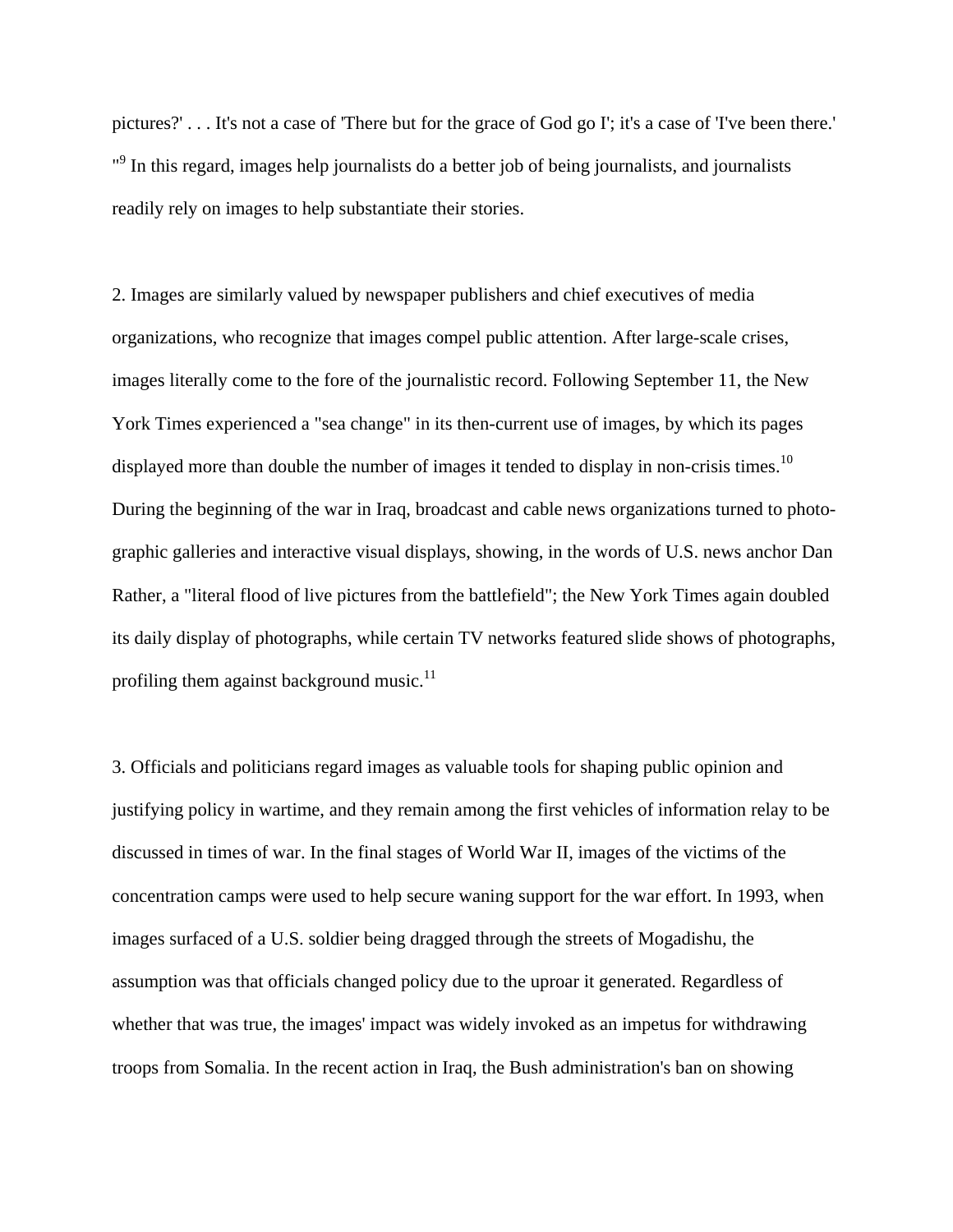coffins of the military dead was justified on the basis that showing the coffins was insensitive to the dead soldiers' families. This remained the administration's stance, even though it went against public polls, which as early as December 2003 sided with the caskets' public display.<sup>12</sup>

4. Publics see images as a way of coming to grips with the news of war, helping them grapple with the world in a more manageable, reliable, and readily understandable fashion. And yet publics have definitive assumptions about what should and should not be shown, and this has gravitated in the past decade toward the display of less gruesome images in wartime. While in 1993, members of the U.S. public were evenly divided over whether pictures should be used to show violence rather than simply relying on words to tell the stories of murder and war,  $^{13}$  by the following decade the preference toward a more limited display of photos was widely articulated. In 2001, the Boston Globe, Newsweek, and Time were each deluged by readers' letters, which protested the display of photos of Osama bin Laden - "We don't need to look at that evil face, big and bold on the cover of your magazine," wrote one angry woman to Time - and the face of an angry anti-American protestor in Pakistan.<sup>14</sup> In March 2003, 57 percent of the U.S. population felt that the U.S. media should not show pictures of captured U.S. soldiers in Iraq.<sup>15</sup> One year later, when the gruesome images of the mutilation of four U.S. contractors in Fallujah, Iraq, were published, a full 71 percent of the American public felt that the pictures had been either too gruesome or sufficiently explicit. Only 7 percent sided with the display of more explicit imagery than what was shown.16 That this took shape against the background of journalists pondering the lack of explicit images in Fallujah suggested how disparate journalists and the public were on the display of explicit images of death in the news.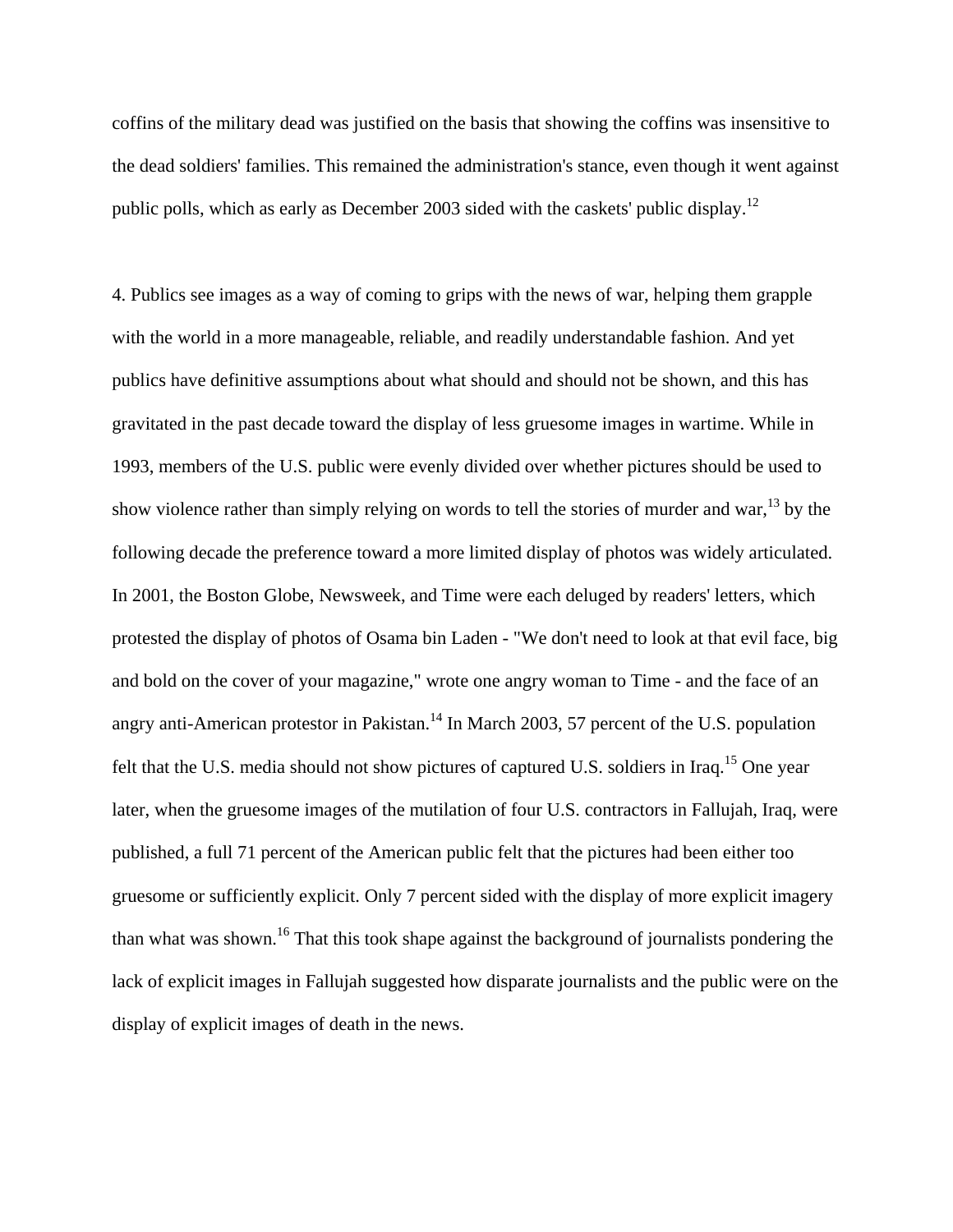Each of these groups has been consistent in its assumption that seeing is believing. At the same time, seeing is preferred only under certain circumstances. As one writer for the Toronto Star phrased it,

 News organizations have been on the receiving end of grisly photos since the invention of the camera. But there's never any debate over whether we will show the blood-spattered body of a murder victim. . . . We just don't do it. . . .If the victims are not one of us, if they live far away or have no names or cultural commonalities, they're fair game. Hence, it's perfectly acceptable, if not mundane, to show piles of skulls in Rwanda or a skeletal and swollen-bellied African baby on the verge of death. . . . Except. Last year, when the bombs were crashing down on Iraq and houses were flattened, their inhabitants incinerated, the very same networks and newspapers that proclaimed their high moral ground and concern for reader sensibilities refrained from running pictures of the civilian casualties.17

News organizations tend not to show certain kinds of photographs in wartime - human devastation on the "other" side, military casualties, battles gone badly, wounded or captured soldiers. As a spokeswoman for the British Independent said in March 2003 of the war in Iraq, "We are not keen on showing US or UK prison-ersofwar."<sup>18</sup> Instead, one's own war tends to be depicted as clean, heroic, and just, with images limited to those that are consonant with prevailing sentiments about the war. When such sentiments involve securing and maintaining support for the war, the images tend to reflect themes of patriotism, civic responsibility, and the good of the nation-state. They also tend not to be graphic.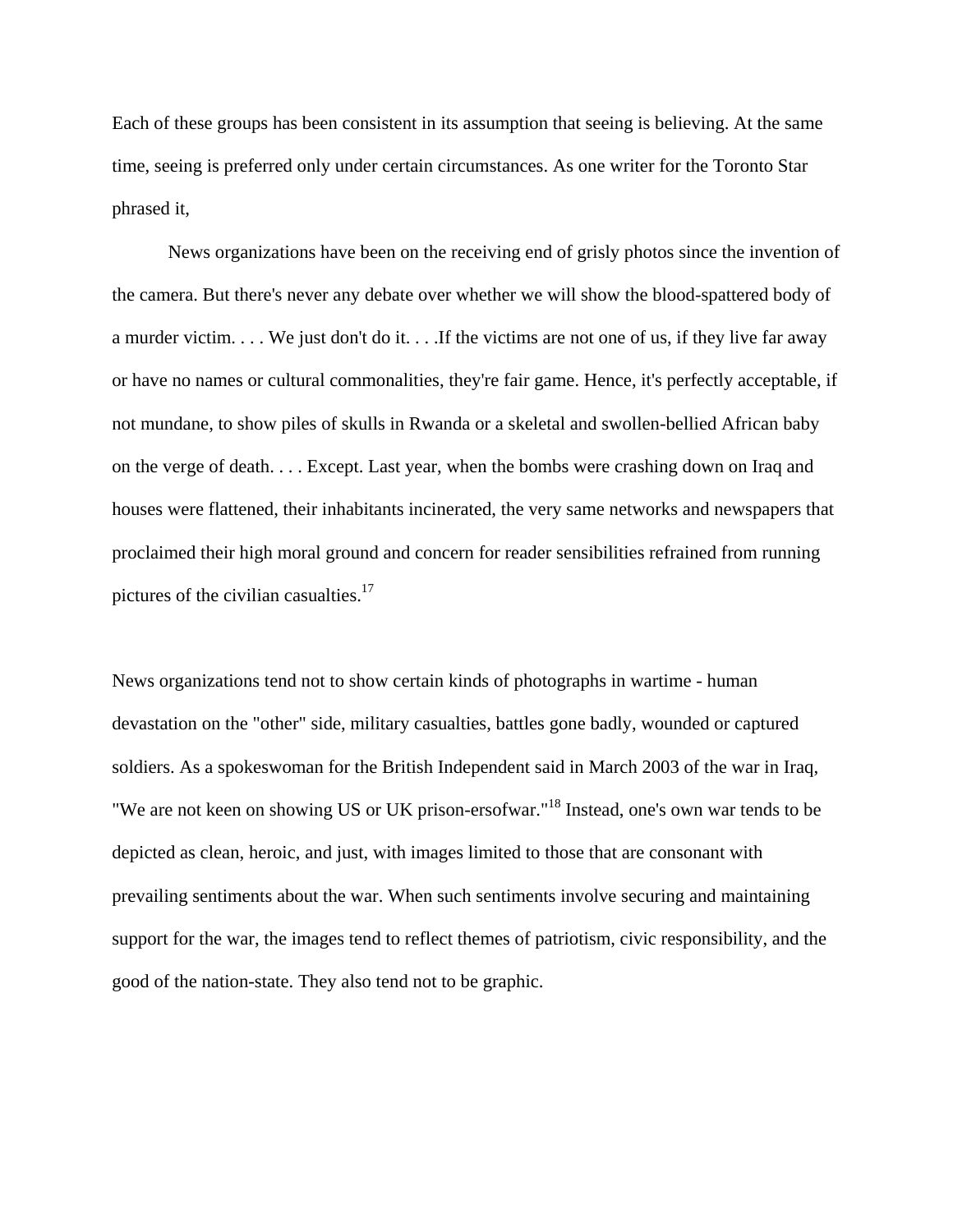Some of the fault lines concerning the so-called appropriate display of news images in wartime suggest that images work in more complicated ways than popular perceptions of images suggest. And indeed, scholars of photography have established the often contradictory fashion in which images compel attention and the attributes believed to characterize images - materiality, ease of access, frozen capture of time, an affective and often gestalt-driven view of the world that is thought to bypass the intellect and communicate directly with the emotions. Photographs work by twinning denotative and connotative forces, by which the ability to depict the world as "it is" is matched with the capacity to couch what is being depicted in a symbolic frame that helps us recognize the image as consonant with broader understandings of the world.<sup>19</sup> The two forces are rarely presumed to work equally in journalism, where the former pushes aside the latter. Denotation and the truth value of the photograph, more than connotation, are thought to be critical, because journalism needs photographic realism to enhance its ability to vouch for events in the real world. In fact, however, connotation is as important, if not more, than denotation. In this regard, pictures are frequently used in ways that depict not what is the core of the news story but peripheral, symbolic, associative aspects of its events, sometimes illustrating the key point of a news story but often depicting scenes or people removed from those described in the text. Thus, there is reason to believe that images in journalism are used in uneven ways, and particularly so in wartime, when stakes are high, decision making fraught with unpredictable circumstances and stressful judgment, and resources uneven. What journalists decide to do with the photographs that are incorporated as part of news thus always invokes more than just the photograph itself, with negotiations over selection, placement, prominence, and size involving more than just the photographer who takes the shot and the photo editor who positions it on the page. What is worthy of depiction, how, and why are always issues with many routes to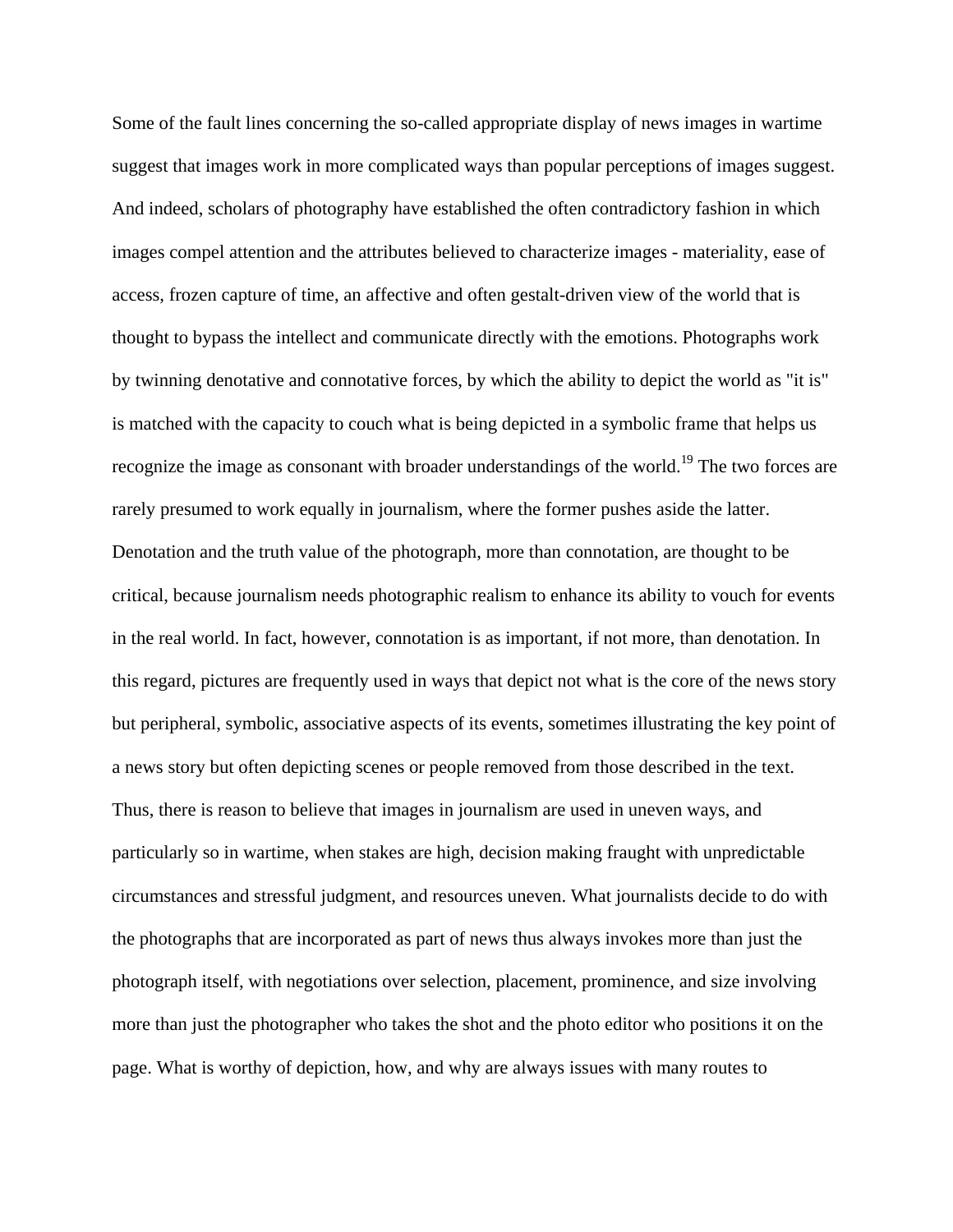resolution that are weighed upon by various individuals. This means that in accommodating the visual, war facilitates a turn to the memorable image over the newsworthy one, showing a preference for images that appear in frequent and prominent displays, resemble nonjournalistic depictions like paintings and other modes of artistic representation, and resemble familiar images from earlier wars.<sup>20</sup> In such ways, images can be presented to accommodate the larger climate in which they are received. When war is waged under circumstances that require securing and maintaining public support, the images chosen for depiction can be expected to reflect such concerns.

Nowhere is this clearer than in the pictures of death that journalists face during wartime. Whether to cover, where to cover, and how to cover death are issues that face journalists of all kinds but, given an image's graphic nature, are issues particularly pressing for those making decisions regarding the depictions of war. After the photos of four dead U.S. contractors and the defilement of their bodies by an Iraqi mob in Falluja surfaced in April 2004, the news stories were graphic, detailed, and unrelenting in their verbal accounts of what had happened. Yet the pictures were presented with a marked degree of ambivalence, as journalists pondered questions of decency, appropriateness and the so-called "cereal test," fretted over the protection of children and influencing public opinion either for or against the war, and worried about possible charges of sensationalism, political bias, and lack of patriotism.<sup>21</sup> Guidelines on photo display were published, reviewed, discussed, and revised, and ombudsmen's columns tracked whether the duty to publish changed if the bodies were military rather than civilian, Iraqi rather than American, visible as distinctive human beings rather than charred corpses, women and children rather than men. In the words of one newspaper, the incident "resulted in more mainstream media self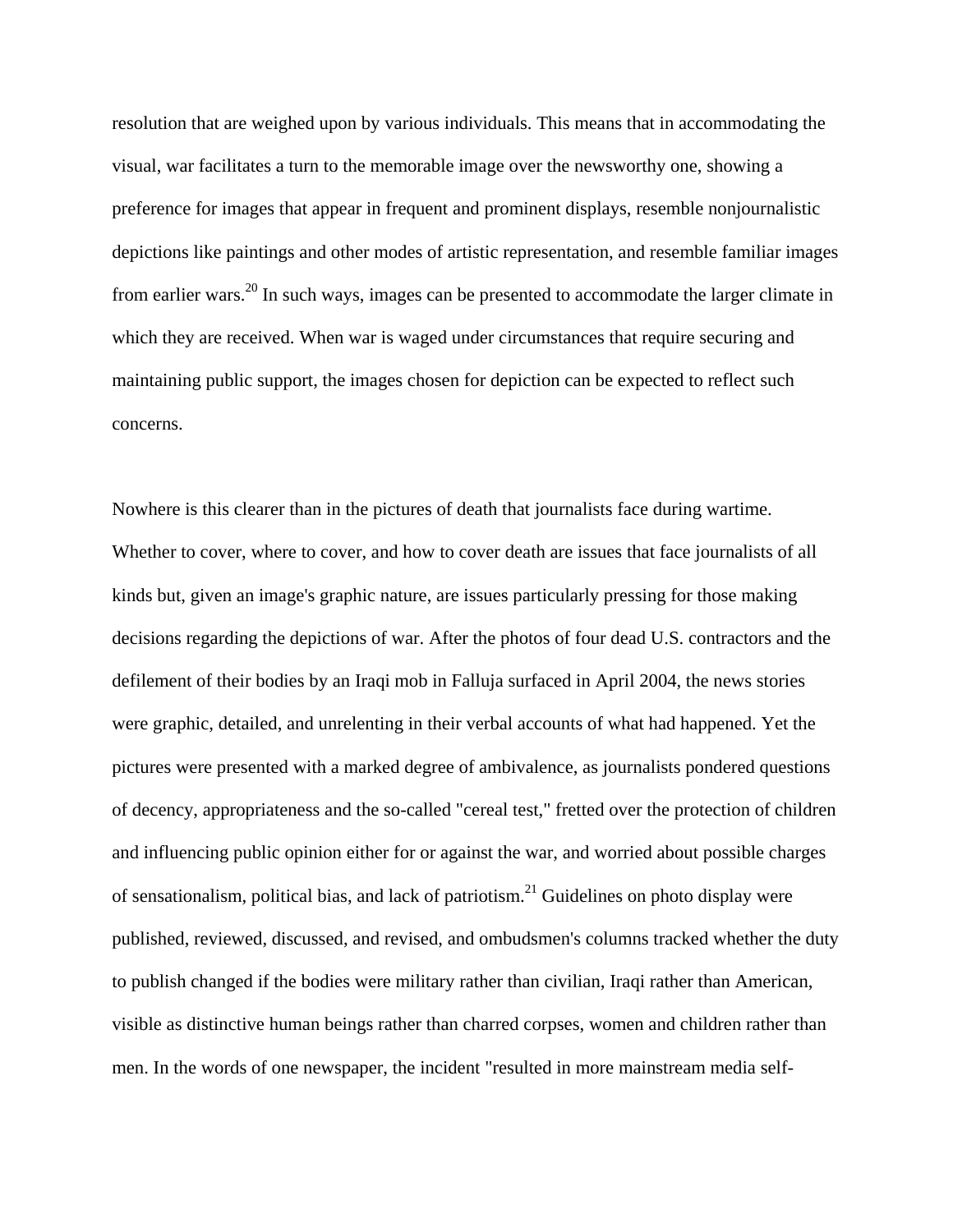examination in one day than the entire attack on Iraq had in a year."<sup>22</sup> Similar debates surfaced following the display of military caskets, of photos of prisoner abuse at Abu Ghraib prison, and of photos of Nick Berg's beheading in Iraq. That the fact of death generates debate is itself worthy of contemplation. For as the New Republic's Adam Kushner said, "The Fallujah riots reveal something fundamentally amiss in American journalism - that an instinct to protect viewers is trumping an instinct to inform."<sup>23</sup>

This article argues that the circumstances for using images - the ambivalence over photography's integration into news, the unevenness with which photos are used, and the emotive appeal that images wield - have made such debates a necessary reaction to the photo's centrality in news. They have also helped legitimate the display of a different kind of death photo, photos of people facing impending death rather than photos of people who are already dead. Photos of impending death give journalists a way of picturing contested, problematic public events, but they do so in ways that offset much of the ambivalence about showing death in wartime that seems to throw journalists into disarray almost whenever they are faced with its depiction.

All of this is a long way of saying that when journalists migrate away from pictures of actual death, they reveal much more than just the fact that death does not merit viewing. In that images of dead people are often in fact taken by photographers, though they are not always shown, the responsibility for migrating away from the display of such pictures can be found primarily in the newsroom. Photo editors, page editors, and layout editors all seem to invoke informal, collective judgments about the preference of the about-to-die photo over photos of people who are already dead. Moreover, it is the about-to-die photo that is sustained over time. Photos of people facing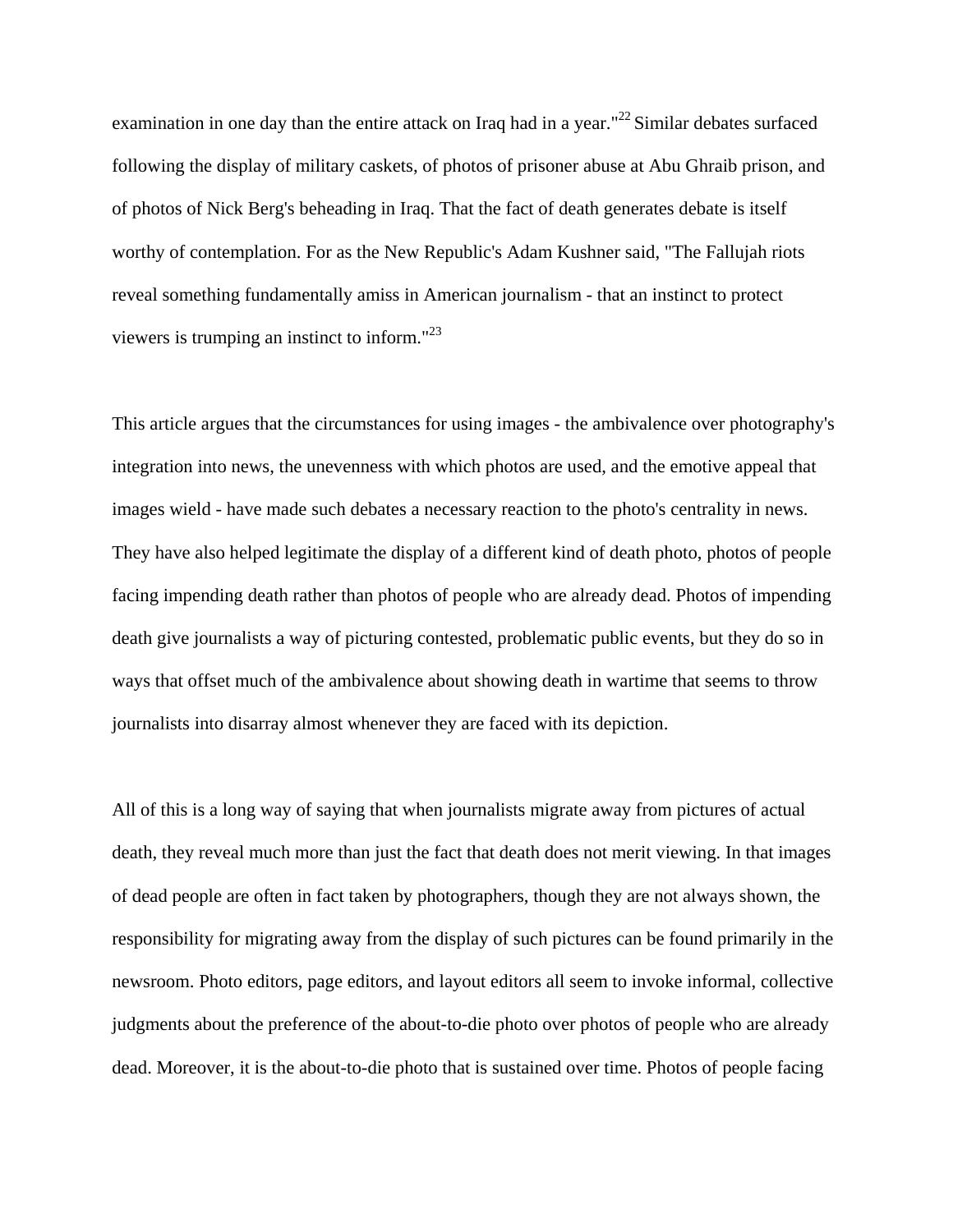impending death in wartime are repeatedly used, recycled, and displayed over time, taking on a primacy by reducing variant deaths in memory to the visual trope of people about to die. Such a trope positions the viewer in the place of identifying with the target of depictions rather than processing information about the death that occurred, suggesting that about-to-die images stimulate and arouse rather than generate reasoned responsive action. They thus sanitize visualization in much the same way as euphemistic labeling sanitizes language: just as soldiers "waste" people rather than kill them or "collateral damage" obscures the devastation to people and buildings it wreaks, strategically visualizing people about to die hides the more problematic finality of death itself.<sup>24</sup> No surprise, then, that images are used in the news with varying degrees of detail about what they are showing, displaying an unclear relationship with the news story. When dealing with images of death, this is of particular importance, for it can generate what the social psychologist Albert Bandura called moral disengagement,<sup>25</sup> hiding the most problematic aspects of death by calling attention to scenes that are strategically more useful. What this does to our capacity to maintain a healthy body politic, one that can think critically about the circumstances involving death in wartime that are being covered, is worth reflection. Depicting Death in Afghanistan: What Images and Their Absence Tell Us about the News<sup>26</sup> Perhaps nowhere did these tensions come to a head as vividly as in coverage of the war in Afghanistan of 2001. Seen as the heralding event for the United States's self-proclaimed "war on terror," the war in Afghanistan began as a series of quick and efficient actions designed to eradicate Al-Qaeda cells and their Taliban sympathizers. Begun on October 7, 2001, U.S. and coalition forces, backed by local anti-Taliban militias, stormed the Afghan countryside. Over the following two and a half months, the media were filled with stories of freshly conquered landscapes.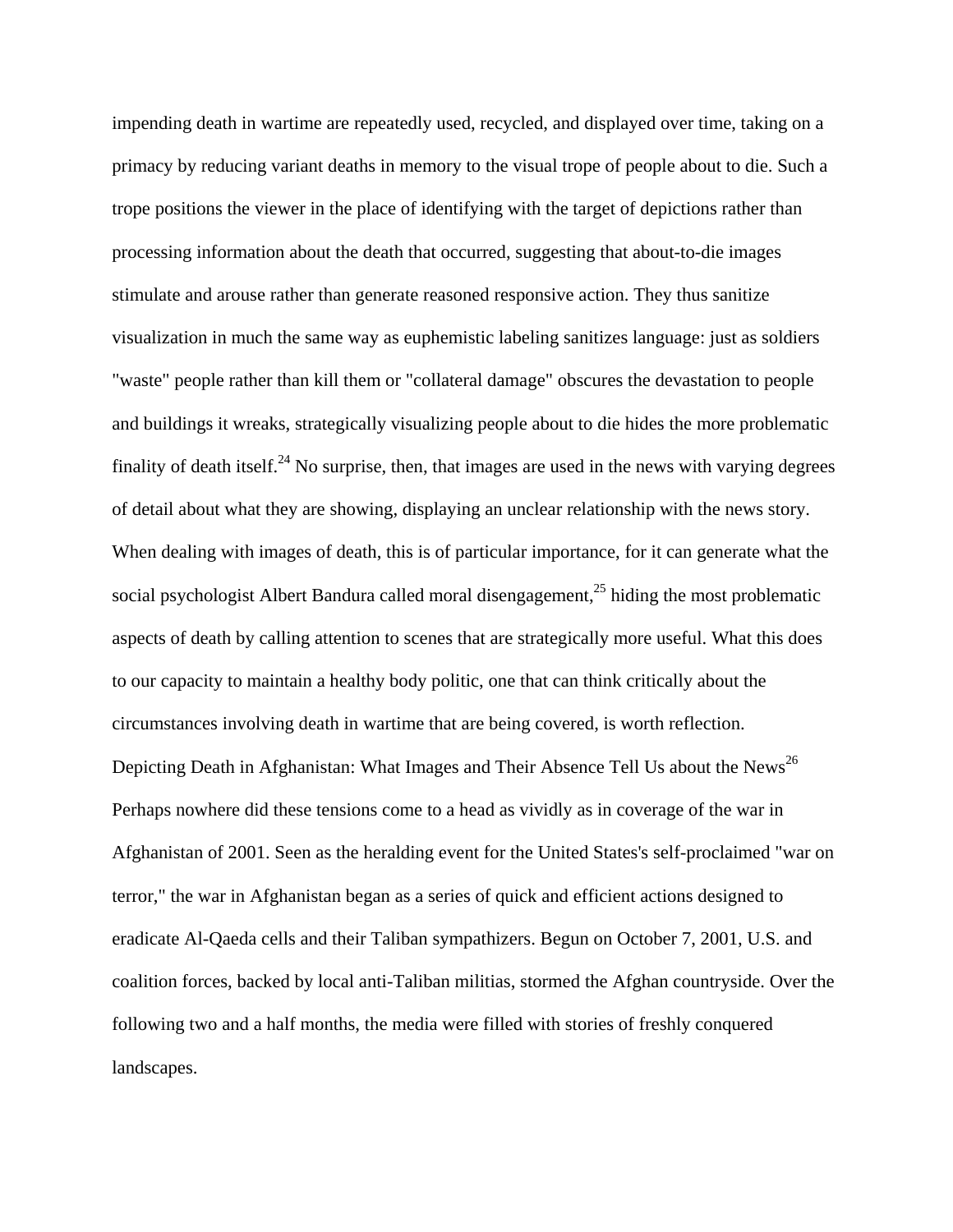Prosecuted on the back of the events of September 11, the war in Afghanistan generated emotional and not always reasoned responses on the part of policy makers, the public, and journalists. Called by Pentagon spokesperson Victoria Clarke a "very different, very unconventional war," the battle for Afghanistan was waged on terms that offered journalists few leads; in the words of Washington Post ombudsman Michael Getler, the war remained a "very, very closely held war in terms of information and secrecy.... We don't know what we don't know."<sup>27</sup>

The administration from the beginning called for media restraint: National Security Adviser Condoleeza Rice asked news organizations to refrain from airing unedited video footage of Osama bin Laden, the White House press secretary told reporters "you have to be careful what you say" and then erased his own comments from the transcript of the briefing, and Defense Secretary Donald Rumsfeld suggested that the images of Afghanistan were undermining political support for the U.S. bombing and accused television of amplifying the Taliban's claims that civilians were being massacred.28 Even CNN chief Walter Issacson was said to have instructed his international correspondents to avoid displaying an excess of gruesome images of the war, because "it seems perverse to focus too much on the casualties or hardship in Afghanistan."<sup>29</sup> It was thus no surprise that most of the U.S. public supported the war's prosecution, generating one of the few moments in contemporary times with virtually no recognizable dissent.<sup>30</sup> In Michael Getler's view, "The public wants the enemy defeated, and they are really not concerned about press concerns, access concerns, or security concerns."31 Against this background, images played an important role in etching the war in public consciousness. Though Afghanistan had been a country sunk deep in media oblivion before September 11, it became a mere two months later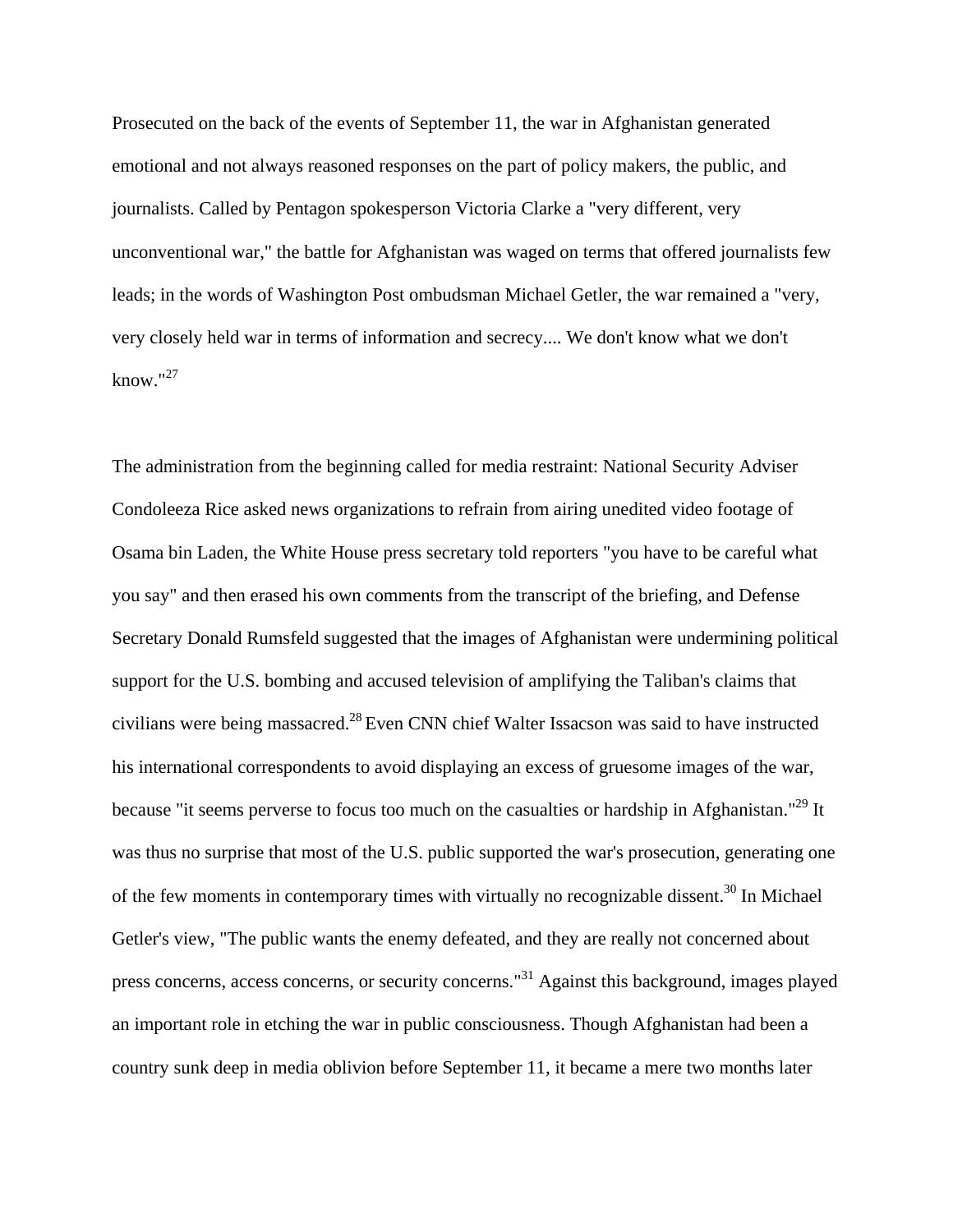"the most reported-from country on earth."<sup>32</sup> Photographs began to appear of whole families in flight from barren mountain homes, of women joyously removing their burkas, of smiling children and hopeful villagers engaging in previously prohibited activities, and of breathtaking mountainous, sometimes pulverized landscapes. One prewar image from Afghanistan - a 1984 photo of a forlorn orphaned twelve-year-old Afghan girl that became an iconic image of war refugees after gracing the cover of National Geographic - reappeared once the girl was located, now grown, in an Afghan village.<sup>33</sup> Images were used in a way that showed less of the war itself and more of the assumptions about the war held by the forces responsible for its prosecution. U.S. journalism was thus complicit, if not consciously so, in using images in ways that upheld larger strategic aims.

### The About-to-Die Image

Against these circumstances, the about-to-die image made sense as a way to depict the deaths incurred during the war in Afghanistan. Borrowed from the world beyond journalism specifically, Greek representations of the Laocoon, the "dying Niobids" of classical art, depictions of the crucifixion during the Middle Ages, and images depicting the deaths of military and other public figures in the 1800s - the about-to-die image freezes a particularly memorable moment in death's unfolding and thereby generates an emotional identification with the person facing impending death. Its importation into journalism involves two inflections of journalistic norms - undercutting newsworthiness at the time of the photo's original display, by which the about-to-die moment is substituted for other images showing actual evidence of the death at hand, and undercutting norms of journalistic selection over time, whereby the photo chosen for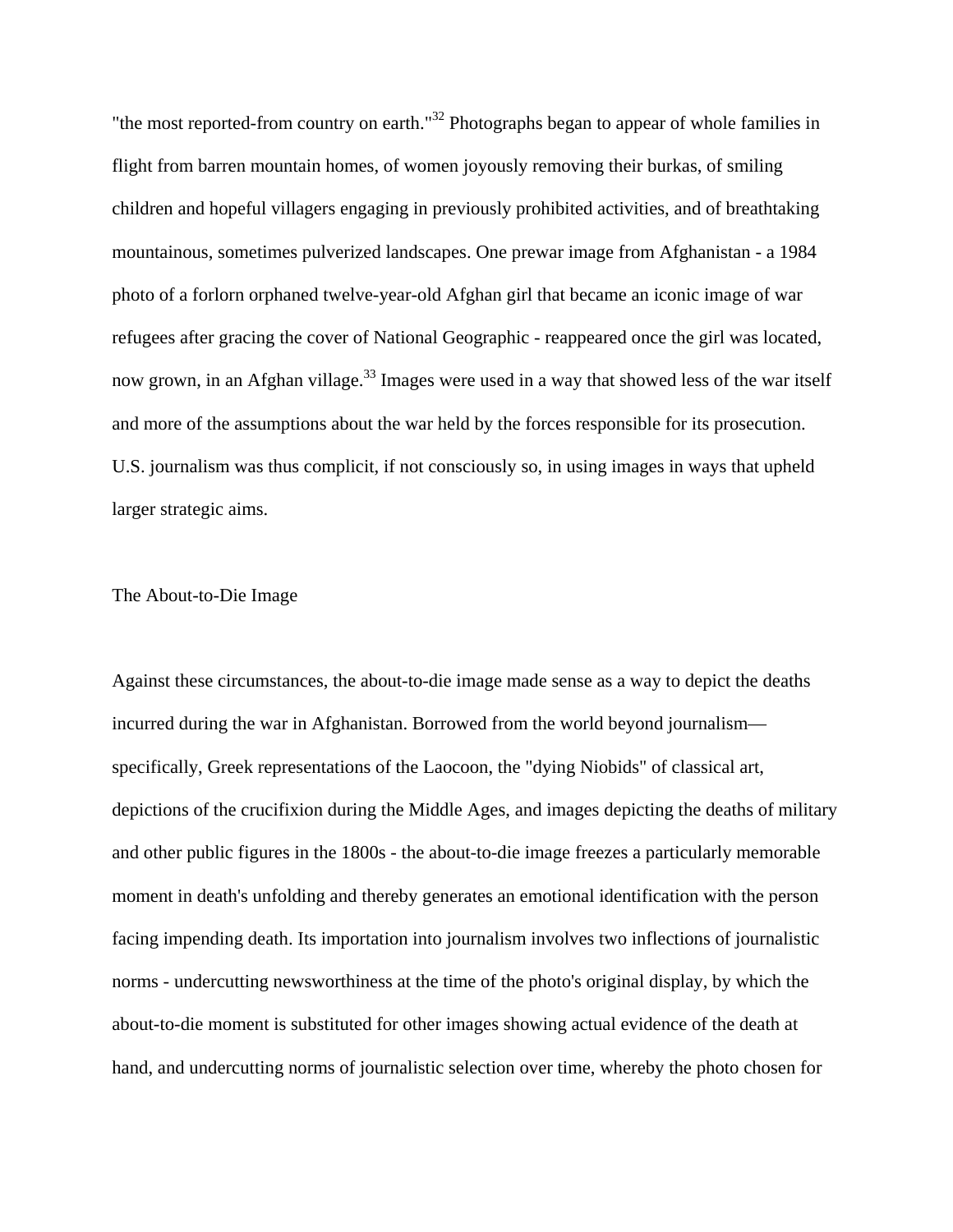initial display becomes the iconic image by which the ambivalent events surrounding death are remembered. In this regard, journalism's reliance on the about-to-die moment facilitates the collapse of a wide range of events into a depiction of impending death - the assassination of President William McKinley, the herding of a young boy from the Warsaw Ghetto under a Nazi machinegun, a black man ascending the platform to his own lynching, Lee Harvey Oswald being gunned down by Jack Ruby, a starving African child keeling over before a hungry vulture, a Vietcong soldier squinting in anticipation of his death by a South Vietnamese officer, the shooting of a twelve-year-old Palestinian boy - and facilitates its repeated display over time. Acting as a memorable synecdochic stand-in for a variety of complicated public events, the about-to-die image appears widely in the news and then reappears in news retrospectives and anniversary issues, where it is liberally discussed in news articles, ombudsmen's columns, and public forums. How and why an event comes to be seen through an about-to-die image, and how and why dissimilar events might be depicted by similar images, carries various assumptions about the purposes for which images are used to depict the news. In particular, this kind of image creates a contingent and illogical way of understanding events and remembering them in the years that follow. While images of death can be thought to facilitate the information processing that is central to news, images of impending death instead force a subjective identification with the victim and delay the information processing associated with the news. In this sense, the about-to-die image functions as a problematic vehicle for information relay.<sup>34</sup>

The war in Afghanistan offered a fertile set of circumstances for putting the about-to-die image to journalistic use. Journalists used three kinds of impending death images to depict the war, each of which displayed an uneven degree of verbal and visual detailing: Many photos showed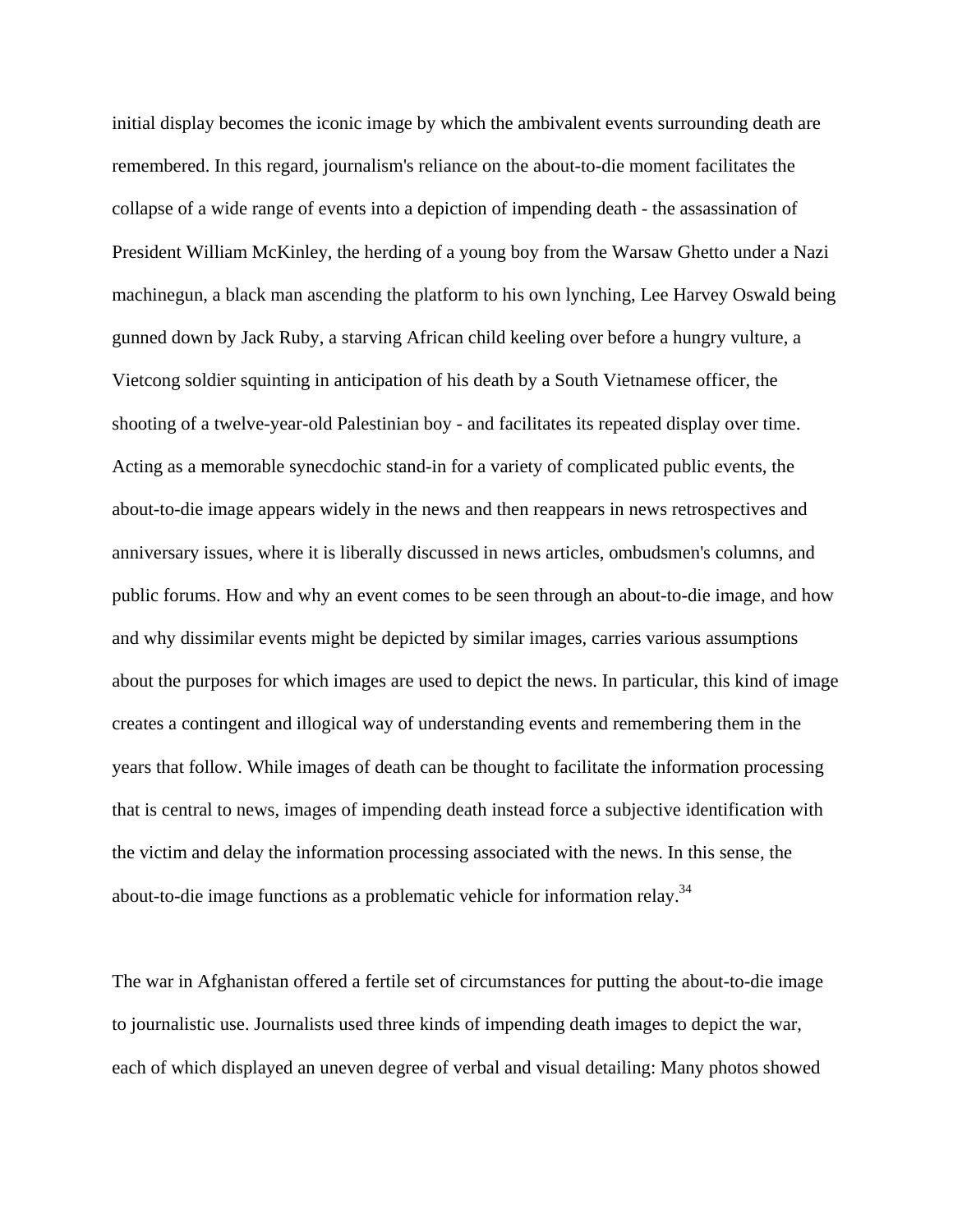images of presumed death, depicting structural or physical devastation but no persons facing death. Included here were images that used physical circumstance, such as the aftermath of bomb attacks, to suggest the death, impending or actual, of undepicted persons. Examples were prominent during the war's early stages, when reporters were taken on Taliban-sponsored tours of bomb-torn regions in Jalalabad or Kandahar and shown scenes that implied the widespread loss of human life. Pictures from these tours showed massive structural damage - crushed building and shattered landscapes - with varying estimates of the number of undepicted people still missing, unaccounted for, or presumed dead.<sup>35</sup>

Other depictions showed images of synecdochic or symbolic death, recounting the impending death of individuals, though not necessarily those depicted, through summarizing captions. Central here were images of war wounded alongside captions describing large-scale deaths or images of refugees alongside captions describing victims of the humanitarian crisis that had been exacerbated by the war. Afghanistan's "hidden refugee crisis," as Time magazine called it in early December, harbored certain death for many refugees from starvation, exposure, and dehydration,36 and in that regard a caption to a New York Times photo told readers of one father in Shebertoo who brought his feverish son back to his mountainside home, fearing "that his two year old son, who is ill, may soon die."<sup>37</sup> Other pictures showed groups of refugees, usually women and children, in refugee camps, alongside captions providing a running toll of how many were expected to die.<sup>38</sup> Though it was never clear whether those depicted in fact died, they stood in for the larger population that did.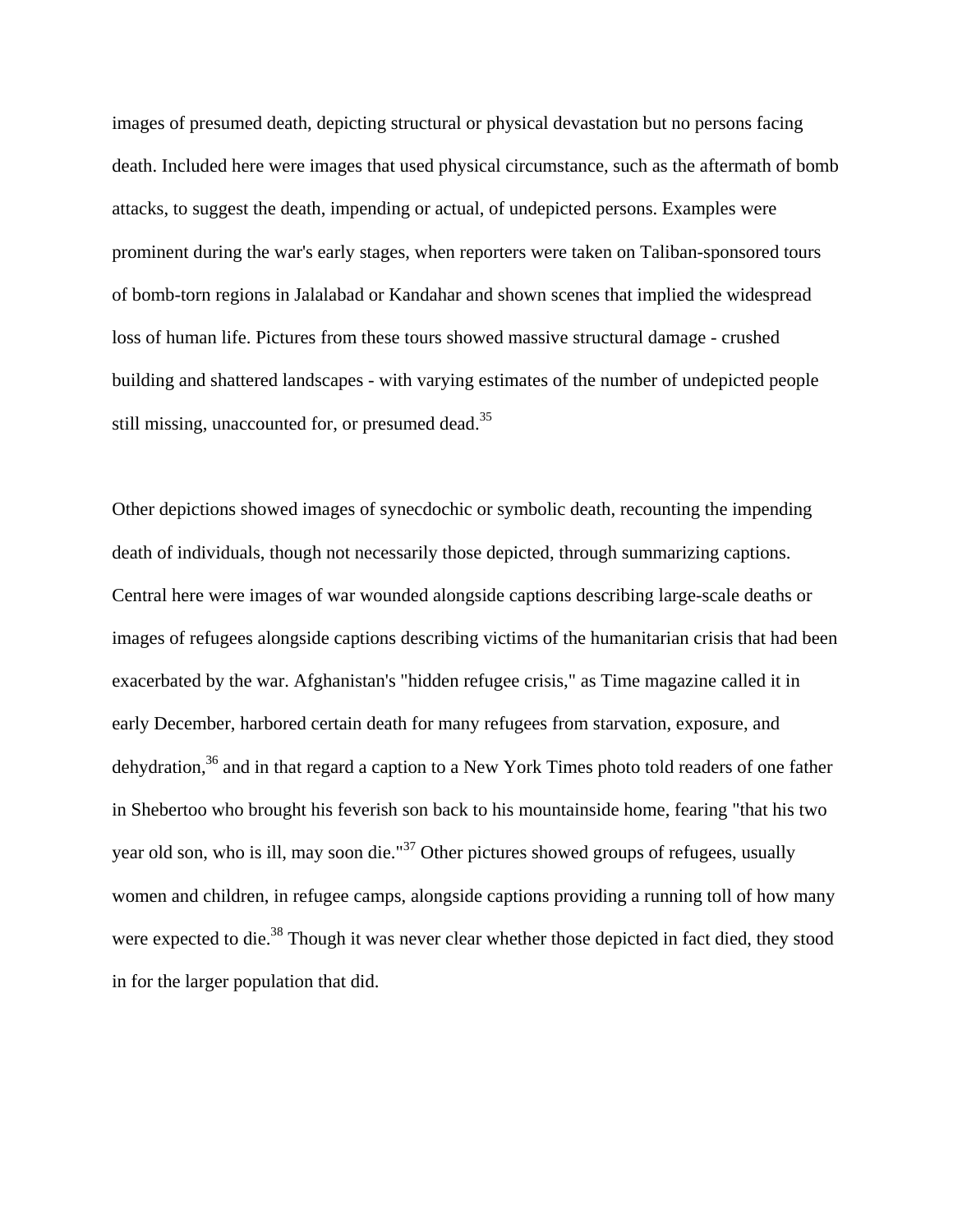The most detailed photos of impending death showed images of certain death, recounting the impending death of depicted individuals through a summarizing caption. An Afghan woman was shown holding her toddler son at the Kabul children's hospital. The caption told readers that he died moments after the picture was taken, in part because the war-torn capital's only children's hospital had no central heating or stock of medicine.<sup>39</sup> These photos portrayed victims as still alive and identified them as dying in the caption; some photos were accompanied not only by a caption but by extensive efforts to establish the impending death of those depicted - an adjoining news story, sequenced photos, and possibly recurrent photos. Closest in demeanor to the aboutto-die images in art, these photos relied on text to complete the story. And yet the visualizing practices typical of these impending death photos were unusual by journalistic standards: typically, the same photo appeared across newspapers, on different days, more than once in the same newspaper, in visible places like front pages and above the fold, and in sequence with other photos taken around them. Often, the photo of a person about to die was presented in place of available documentation that showed the person already dead. Additionally, these photos often stimulated public conversation about the appropriate role of news photography, drawing discussion among journalists, ombudsmen, and the public alike. For these reasons, viewers tended to know that the person being depicted in an image of certain death was dead before seeing the photo. While each of these attributes was not evident in all of the about-to-die images of Afghanistan, their patterned emergence, full or partial, nonetheless established the visual trope as an effective visual treatment of death in wartime.

While all of these images were similar in their focus on individuals facing impending death, the varied detailing through which images and words were used is here seen as critical to the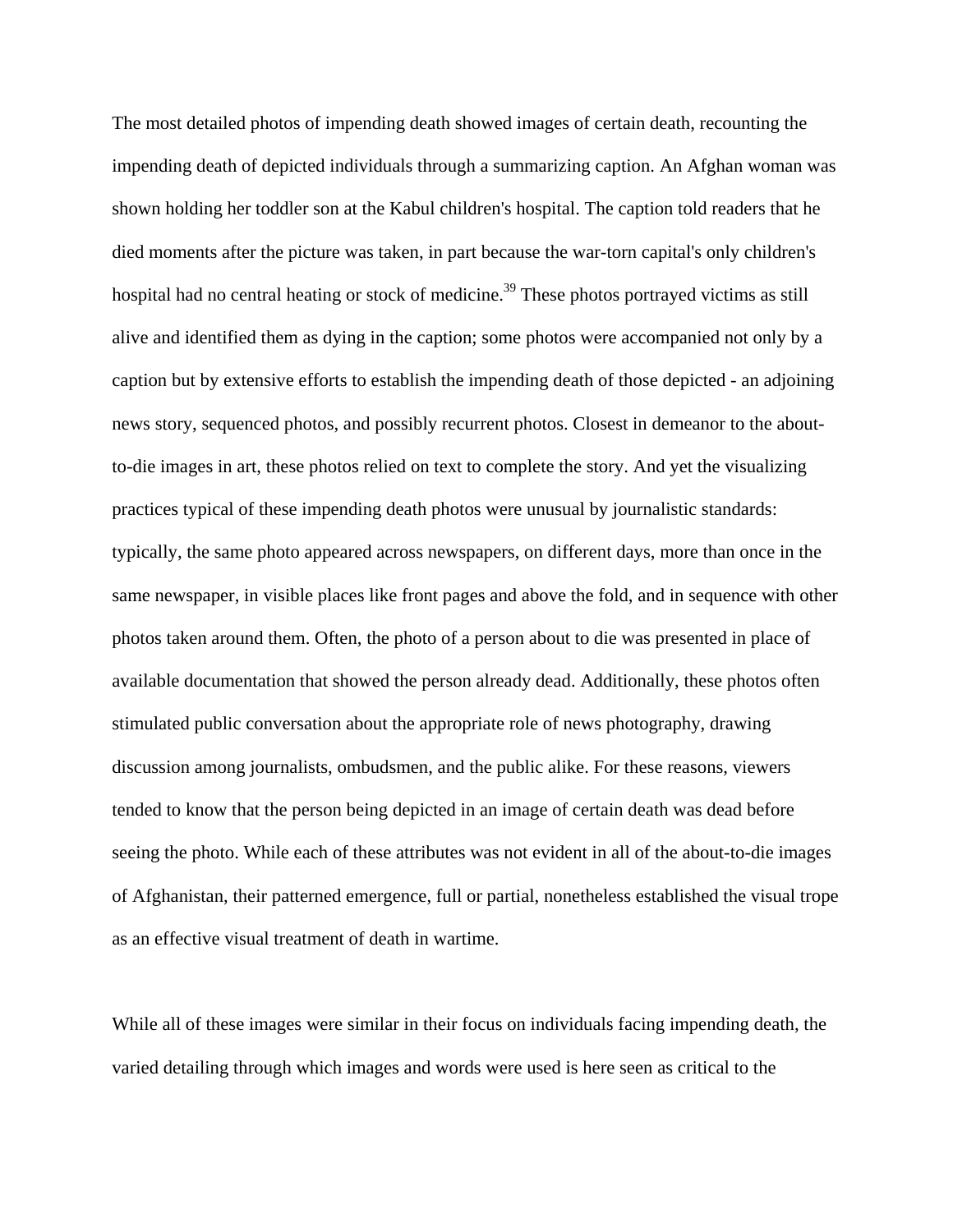establishment of impending death as a useful prism for understanding the war in Afghanistan. Even within this prism, differences in depiction emerged that reflected directly on the strategic uses to which such depictions could be put.

### Seeing Afghanistan through the Prism of Impending Death

The prism of impending death made sense in depicting Afghanistan for various reasons. The display of individuals in death-related activities dated to the mid-1990s, when members of a then relatively unknown Islamic fundamentalist group, the Taliban, were aggressively executing citizens in public places throughout Afghanistan. Elaborate verbal reports of the public executions began to appear in the U.S. press from the middle of the decade, and depictions surfaced around the same time: They included pictures of Afghan citizens strewn up on cranes or traffic posts for committing robbery, adultery, and murder, with public squares turned into a forum for the display of public beatings, mutilations, hangings, and shootings. One particularly egregious set of images depicted the former Afghan President Najibullah and his brother hanging from a traffic control box in Kabul in 1996, images that signified, in one newsmagazine's view, that "Kabul had fallen to a new set of victors - the Taliban."40 Pictures of the former president's battered body reopened debate about the role of the United Nations as a protector of those requesting asylum. $41$ 

Pictures of this sort visually documented the impact of the Taliban's ascent to power. While stories recounted the increasingly unrestrained and punitive measures being taken against Afghan citizens, pictures documented beatings and other actions with captions that tended to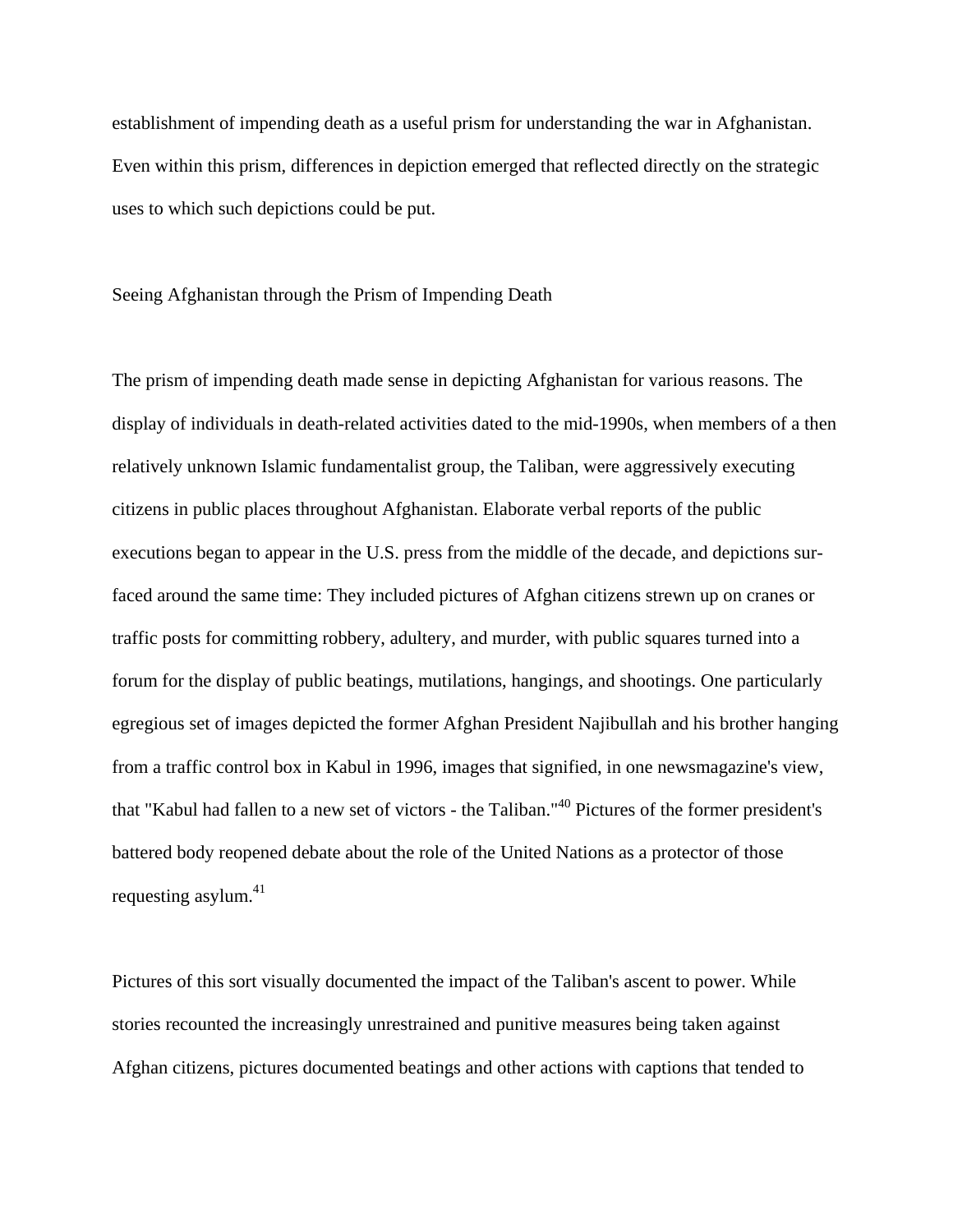relay the "unknown fate" of those being depicted. Certain images left no doubt as to the death of the individuals in the photos. In 1996, a story about relatives taking vengeance for the murder of their family member appeared in the U.S. press. The story, which appeared on the front page of the New York Times and on internal pages in other newspapers,  $42$  recounted how two men had been convicted in an Islamic court for the murder of a taxi driver and were executed in public by relatives of the victim. All of the men, who lived in the province of Khost, knew each other. In its piece on the incident, the New York Times noted that one of the men, in his early twenties, begged for forgiveness before being killed by the uncle of his victim. The Times also offered an extended discussion of the increasingly common practice of public executions, noting that they were "becoming increasingly common in eastern and southern Afghanistan, where leaders from the rebel Taliban militia have imposed strict Islamic law."

Pictures were taken by an AP photographer of one of the two men being executed. The first picture of the sequence showed the man - Dur Mohammad - sitting blindfolded across from his soon-to-be executor. A second picture showed him already dead, his body sprawled away from the camera. Tellingly, the picture of an already dead Dur Mohammad was the picture that was published, not the more evocative picture of him about to die. Moreover, its accompanying caption was clear and elaborated: the action was described and contextualized, the victim and the perpetrator were identified at length, and both men were named.43 Images like these - clear-cut, unambivalent images of individuals killed by the Taliban - continued to appear up until the time that the United States invaded Afghanistan in 2001.<sup>44</sup>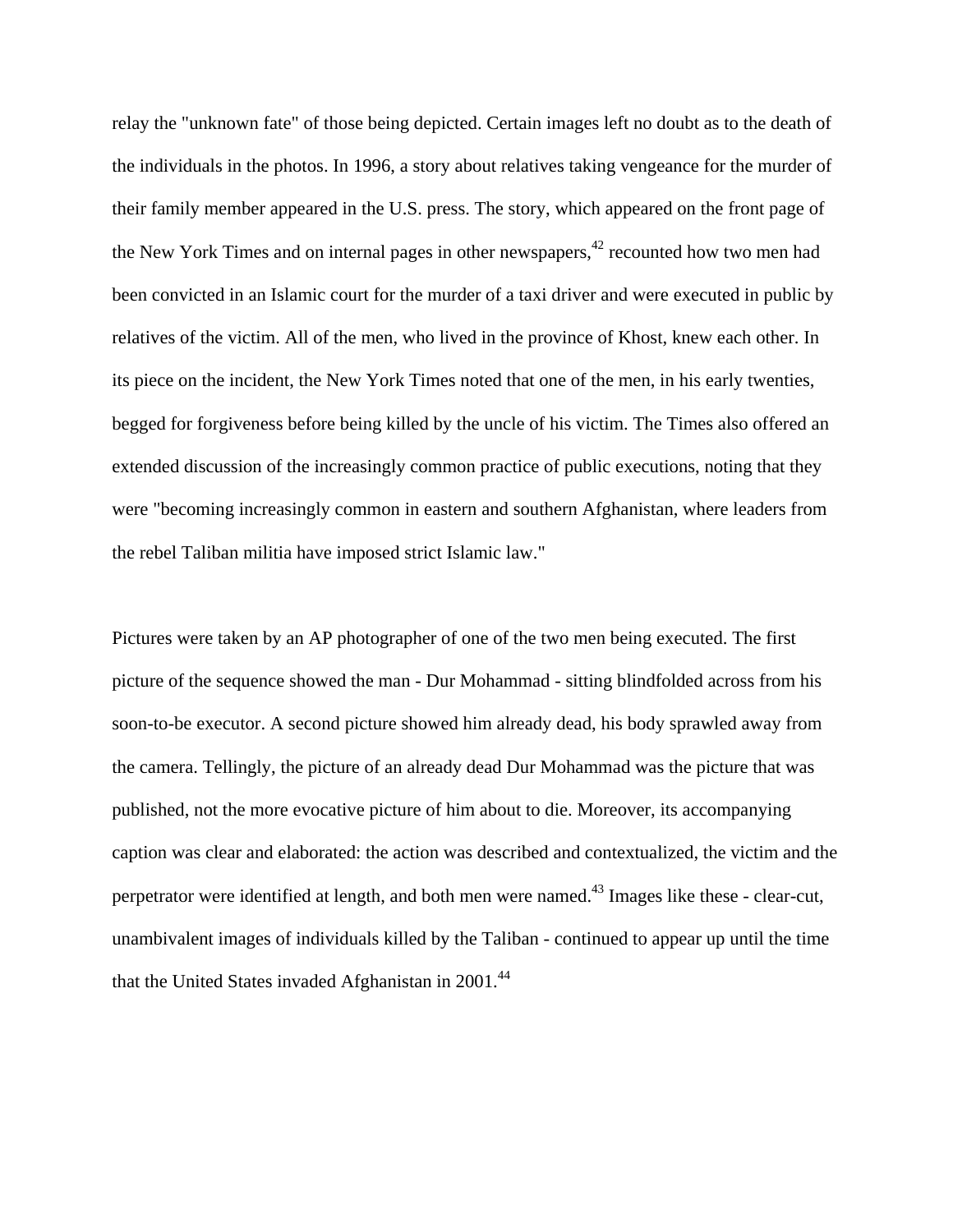That degree of clear detail did not persist into the following decade, however, when other public executions took place after the U.S. forces invaded Afghanistan in October 2001. Here news organizations treated the issue of public executions differently, displaying depictions of people facing impending death as well as images of people already dead. Such a choice was curious, in that coverage of the war in Afghanistan was filled with relentlessly detailed verbal narratives about battles between the anti- and pro-Taliban forces and about the executions of the Taliban supporters.<sup>45</sup> Pictures of individuals already dead did appear, usually portraying dead Taliban supporters and soldiers, but they tended to focus on shots of Afghan citizens mourning victims of the war or bearing witness to dead Taliban; the press also showed U.S. forces burying dead Afghan soldiers.<sup>46</sup> In a pattern of visual display typical of recent conflicts, the bodies of dead U.S. soldiers were not shown, though pictures were displayed of caskets of the fallen.<sup>47</sup>

However, what was not published was a full visual record of the atrocities committed against the Taliban forces. While numerous photos were taken that depicted the desecration of dead Taliban forces, with local residents kicking the heads of dead Taliban supporters or anti-Taliban fighters looting their bodies during November and December 2001, by and large such images were not published in the U.S. press.<sup>48</sup> Even Newsweek, which featured a photographic essay on the fall of the Taliban, did not include a graphic photograph of how the Taliban sympathizers had died.<sup>49</sup> One limited set of photos, however, did depict the atrocities, and it did so through the prism of impending death. From early November, when scores of Taliban were beaten to death publicly in the streets of Kunduz, Mazar e-Sharif, Taloqan, Qala-I-Nasro, and elsewhere, eyewitness reports began documenting the brutal killing by Northern Alliance forces of surrendering and wounded Taliban soldiers. Said to be bent on avenging the deaths of families and friends who had perished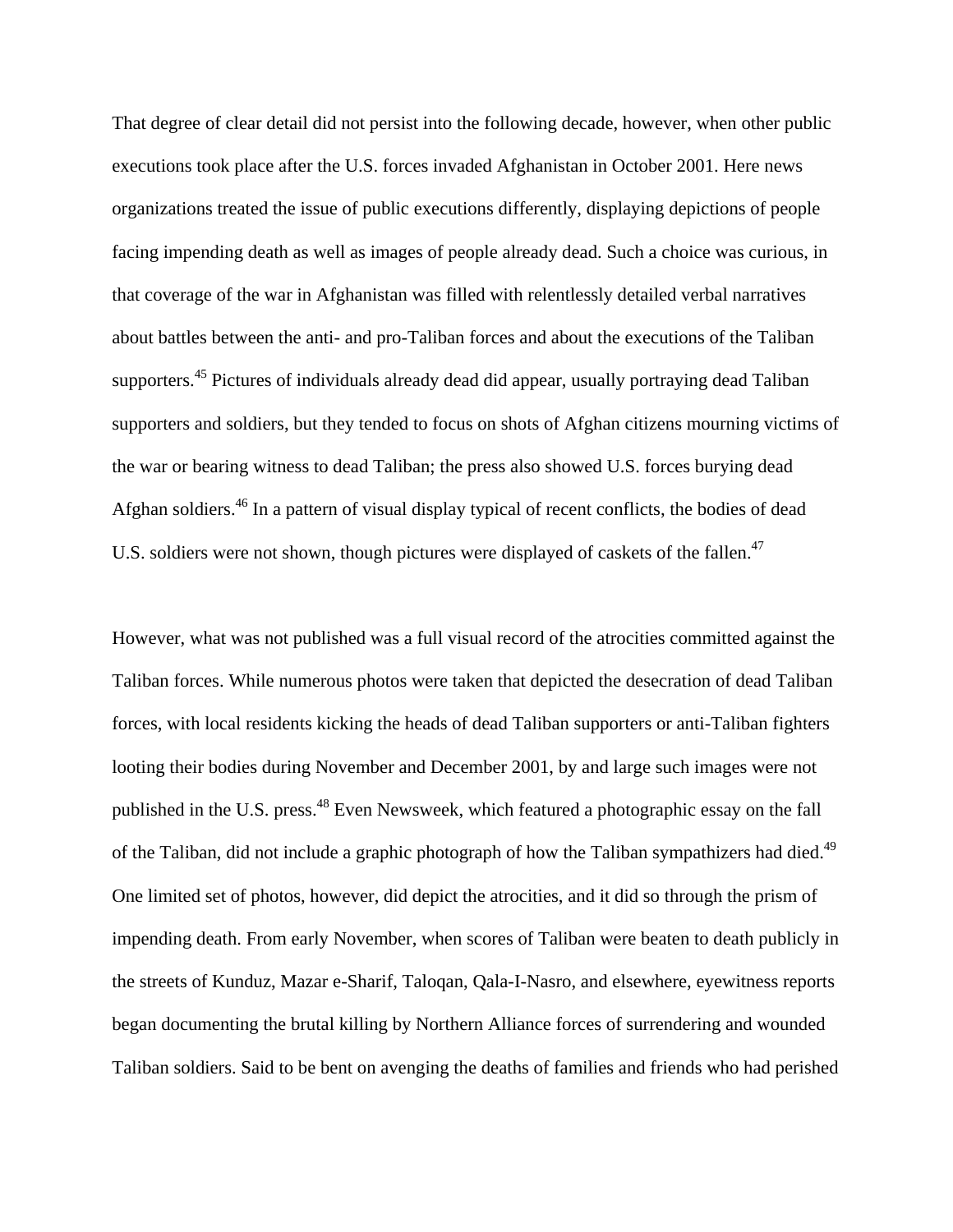under Taliban rule, the Northern Alliance forces engaged in tortuous actions toward their captives: tying up Taliban soldiers before killing them, gouging out their eyes, castrating them, tying up their toes to prevent escape before shooting, and kicking, looting and desecrating their bodies after their deaths. Reports also suggested that the Northern Alliance forces targeted foreigners, including Arabs, Pakistanis, and Chechens who had fought with the Taliban forces. The reports were problematic for the United States, because its on-ground objectives in the war on terror were facilitated by its association with the Northern Alliance. As the actions of the Northern Alliance soldiers drew complaints from the International Committee of the Red Cross, other governments, and the non-U.S. media, the lack of response in U.S. governmental circles generated additional criticism. One human rights lawyer was quoted within days of the killings as saying that "the United States has turned a blind eye to what is going on. [There has] been a signal to the Northern Alliance that they can do what they want [with the prisoners]."50 As the U.S. reluctance to reign in the Northern Alliance was linked with earlier statements by George W. Bush that he wanted Osama bin Laden "dead or alive" and with Defense Secretary Donald Rumsfeld's admission that American forces attacking the Taliban were "under order to take no prisoners," complaints about the nature of the alliance began to build and targeted more than just the U.S. government. Complaints came particularly from abroad and from the non-mainstream media. The Progressive noted that the "foreign press has done a better job of reporting all varieties of gruesome deaths and human rights violations,"<sup>51</sup> while the Toronto Star lamented that "the war establishment, including its media boosters and editorial cheerleaders, has remained gamely supportive of the unpleasant and untidy events."52 The London Times wrote that "the implication that a dead enemy is better than a live one will not have been lost on the murderous warlords of the Alliance. If they think they can get away with killing their Taliban prisoners, they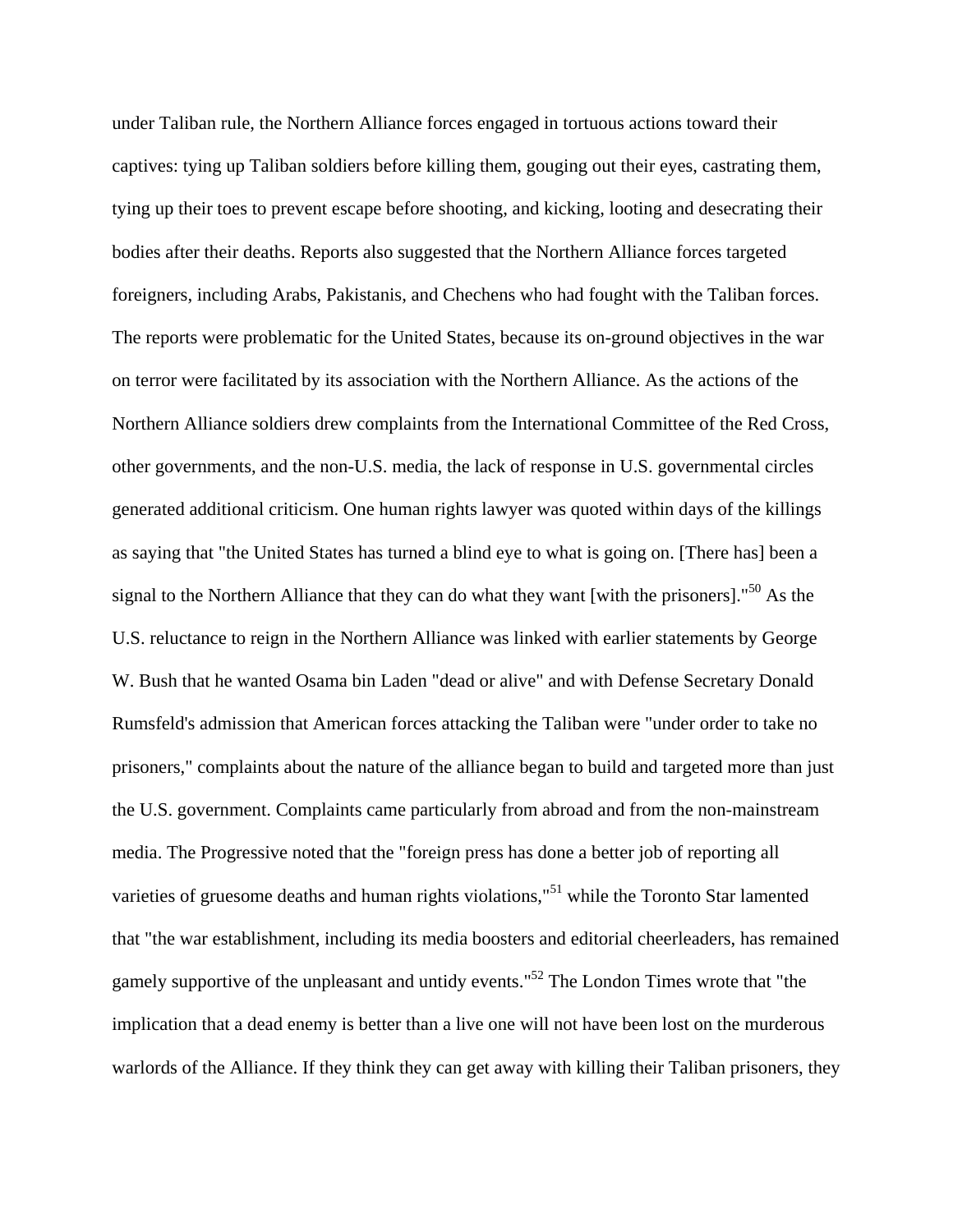will do so."<sup>53</sup> Once the United States signaled that the fate of prisoners depended on the Northern Alliance, it became clear that even if the fighters surrendered, they might still be massacred. As one journalist wrote, "Our common humanity should not be put to death on the bloody streets of Kabul. . . . There can be no comfort in averting our eyes from the scene. As a people and as a society we still have to look in the mirror at ourselves."<sup>54</sup> And yet no punitive or responsive action was taken by the United States. Nor did the incidents receive more than a flurry of media attention during the two-week long rampage of killings across the northern sector of Afghanistan.

Against these circumstances, depictions of the Taliban killings migrated to a very restricted display of about-to-die images. Although the killings resembled the public executions in prewar Afghanistan, where the public had seen explicit photos of individuals killed at the behest of the Taliban, the later images instead displayed a narrowed version of the about-to-die photo. Such photos were unlike other about-to-die photos in that they were not displayed at numerous points in time or at numerous places in the newspaper. Nor were they presented for the most part as front-page images or in sequence with other shots. They were also not generally the target of discussions in accompanying news articles, ombudsman's columns, or readers' letters. However, they resembled other about-to-die photos by focusing on the moment of impending death and its associative emotion, fear, and intensity. They also bore other attributes often associated with news images: They tended to be mislabeled, erroneously captioned, and insufficiently contextualized. Not only were the Taliban soldiers generally not depicted as dead, but in very few instances were they shown in ways that even hinted at the brutality by which they had died. Such ambivalent visual documentation of a problematic aspect of the U.S. coalition in the region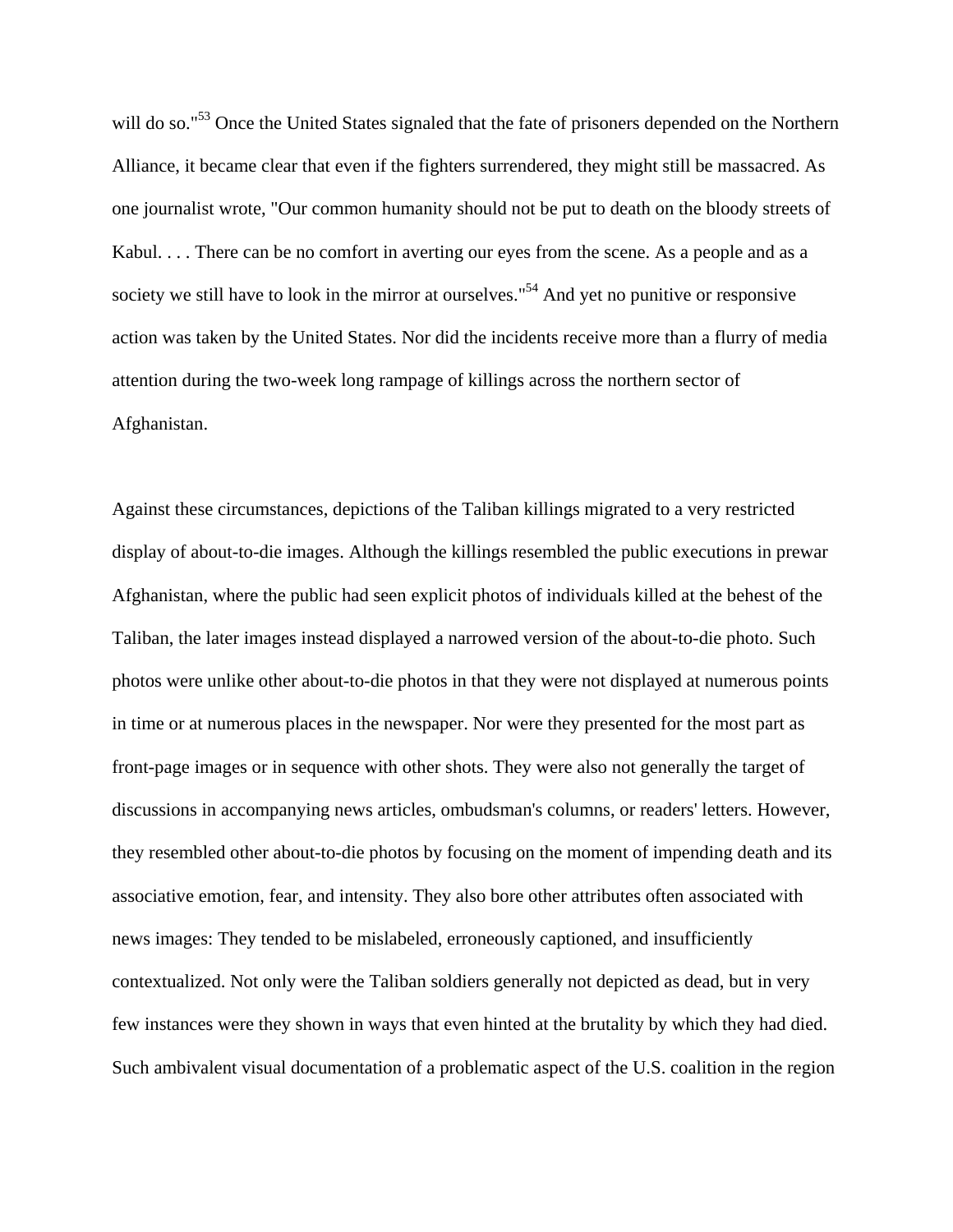made sense, however, for it obscured clear and definite visual documentation of a series of events that could provoke questioning about the U.S. role in the war.

In this sense, images of impending death constituted visual bookends by which the strife in the war-torn region of Afghanistan could be read, and these bookends reflected U.S. strategy in the region. Used first to depict the circumstances leading up to war in the 1990s, when those responsible for victimizing were seen as unilaterally evil, and later to reflect the waging of war in 2001, when those responsible for victimizing were part of an alliance necessary for achieving U.S. strategic and military aims, their different photographic treatment reflected inverted strategic mindsets that put the images to differing use. In that the killings of Taliban soldiers by Northern Alliance forces rested within the intersection of conflicting expectations regarding wartime behavior and its coverage, these depictions reflected more than just what the public saw. Whether to depict the brutality had impact on humanitarian and journalistic standards, but it was further complicated by the question of how to provide coverage while accommodating the questionable nature of the alliance between the United States and the Northern Alliance. Underlying the decision to publish certain pictures as part of that coverage was the recurrent wartime tension of whether journalists were to act as patriotic citizens, supporting a sanitized and strategically supportive version of the unfolding events of the war, or to inform as fully as they could about what was happening.

Depicting Certain Death in Afghanistan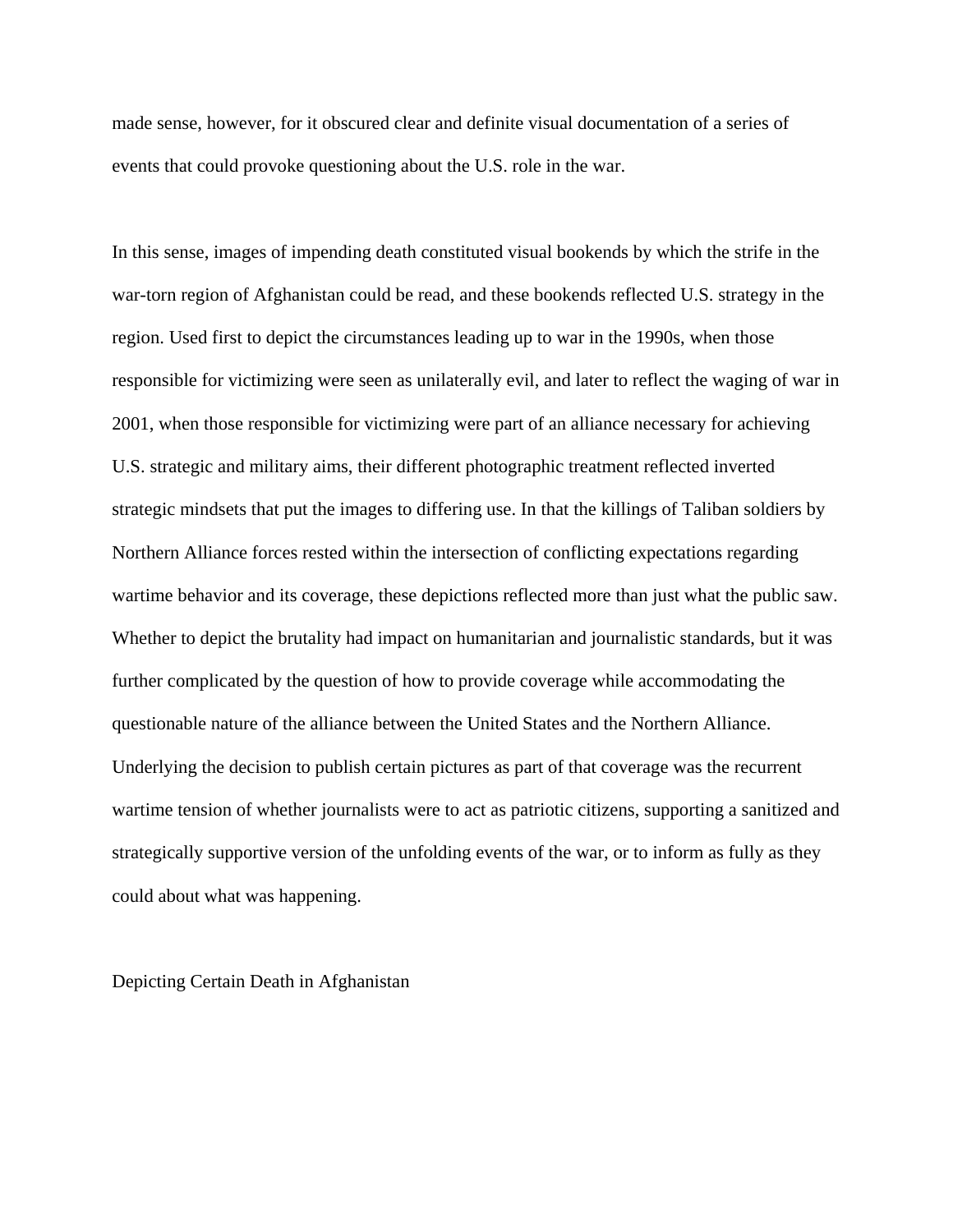Images of the executions of Taliban fighters appeared over a two-week period during late November 2001, portraying numerous instances of the same phenomenon in different localities and captured by different photographers. Though these photos constituted a small sample of all of the photos of Afghanistan that appeared, they nonetheless occupied a central place in the larger corpus of still images by which publics saw the war unfolding, revealing some of the ways in which pictures could be put to larger strategic aims.

What did the images show? While the verbal accounts of these executions provided horrific detail - Taliban soldiers pleading for their life throughout the beatings, banknotes or cigarette butts stuffed into their mouths, noses and what remained of their skulls, limbs hacked away - the visual trope was simple and formulaic: a lone turbaned man, surrounded by five to ten usually younger and more robust other men, was depicted in the center of the shot. Various activities went on with him at their center: he was portrayed as being beaten by hands, sticks, and rocks; he was also shown as being taunted, kicked, stripped, and made the target of more vicious actions, many of which resulted in the victim's death. Often the victim's hands were tied behind his back, and he was inevitably portrayed as fearful, couched in a supine or otherwise inferior bodily position, and often bloodied. The men crowding around him laughed, jeered, and looked angry. From many of the verbal accounts that accompanied these pictures, it became clear that the men in the middle of the shot were in fact tortured, castrated, shot, and beaten to death. Yet they were depicted as still alive - following the established trope of the about-to-die image.

Numerous images documented the killings in progress. Photos by a range of photographers and photographic agencies - Dusan Vranic for the AP, Tyler Hicks for Getty Images, Lois Rajmondo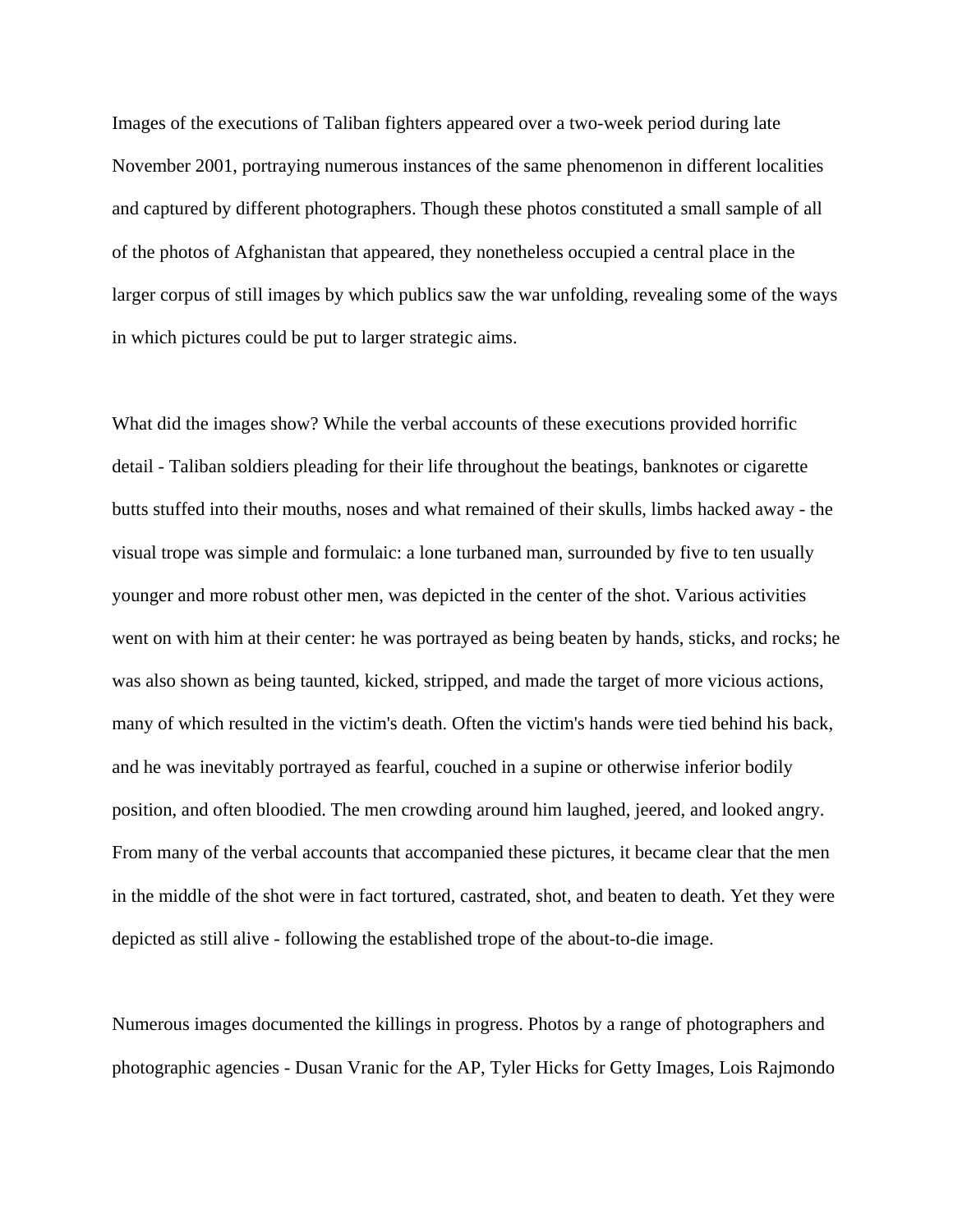for the Washington Post, unnamed photographers for the Agence France-Presse - were displayed in the front sections of each of the newspapers examined - the New York Times, Philadelphia Inquirer, Washington Post, Los Angeles Times, and Chicago Tribune; the Boston Globe featured a picture on its front page, while Time and Newsweek featured one in internal stories on the war.<sup>55</sup> Telling, however, was the amount of missing or ambivalent information that characterized these photos' display. Absent from their accompanying captions was basic information: Neither the victim nor perpetrators were named, there was little contextualizing information to explain what was being depicted, and the actions depicted were not labeled as killings. Both the Philadelphia Inquirer and the Chicago Tribune said that "the fighter was later taken away by truck and his fate is unknown."<sup>56</sup> The Boston Globe and the Los Angeles Times maintained that the victims in their stories were "beaten." The Washington Post caption said that the victim was "roughed up"; in its story, it recounted an incident in which the captors relented and allowed the victim to live, but it left unclear the fate of the Taliban fighter in the photo.<sup>57</sup> No captions mentioned that any of the depicted Taliban fighters were killed. No newspaper or newsmagazine stated that any of the victims were castrated, as evidenced by the bloodied trousers evident in some of the photos. Moreover, all of the newspapers and newsmagazines, except the New York Times and Time, separated the depictions of the "finished murders" from those of the sequence, depicting the executions instead with single images of individuals about to die.

The New York Times and Time provided two exceptions to the restrained visual coverage, by offering a more extended visual treatment of this about-to-die moment. A three-photo sequence appeared in the New York Times that showed members of the Northern Alliance forces executing a Taliban soldier on the way to Kabul. One picture showed the Northern Alliance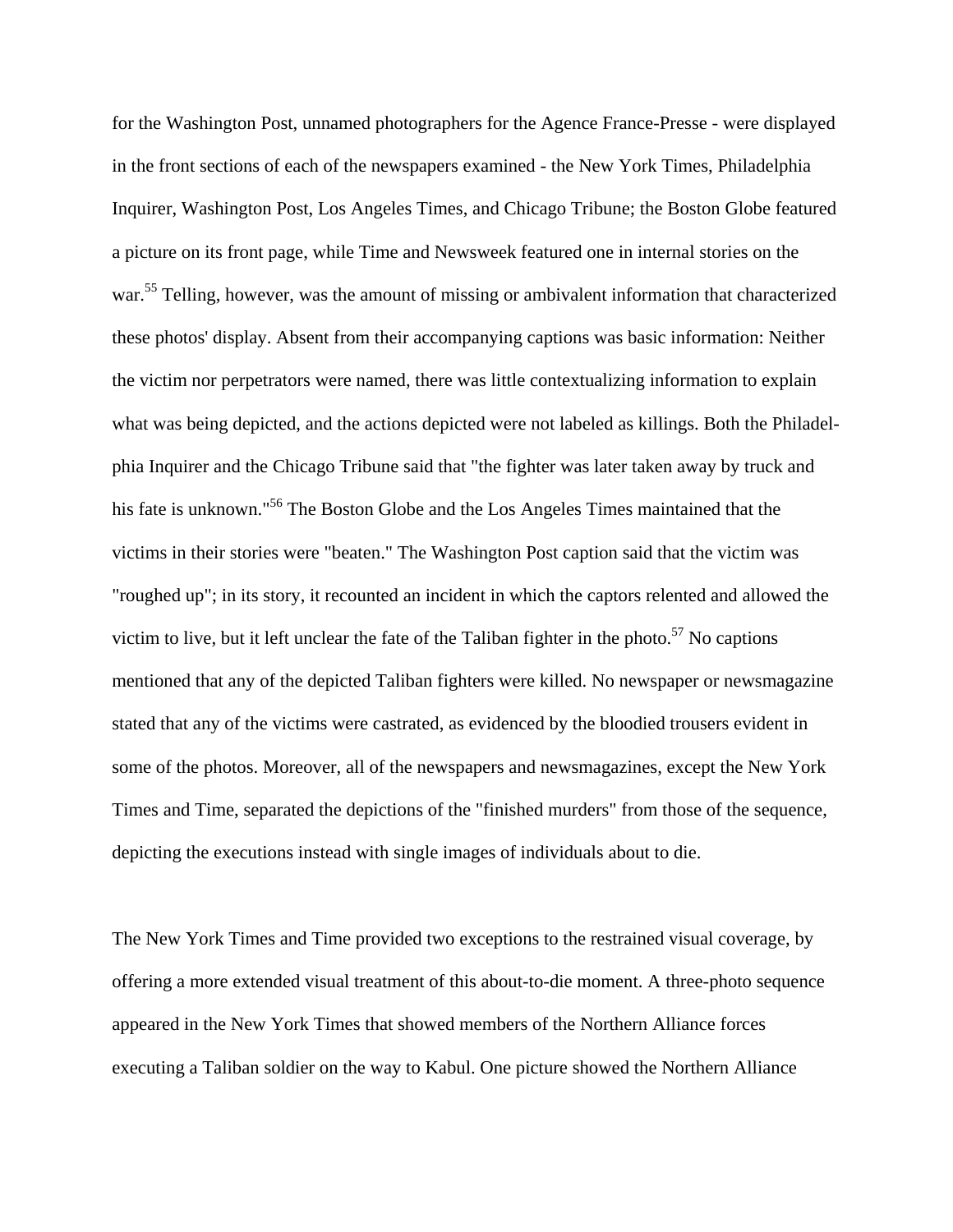soldiers dragging the man; a second, similar to images that appeared elsewhere in the press, showed him begging for his life; and a third showed him lying prostrate on the ground. The Times captioned the sequence as follows:

Northern Alliance troops dragged a wounded Taliban soldier out of a ditch yesterday on the front lines on the way to Kabul. After he had begged for his life, they pulled him to his feet, shot him in the chest and beat him with a rifle butt and a rocket-propelled grenade-launcher. Other casualties from the fleeing Taliban forces in the area were also looted.

Though it was not explicitly mentioned in the caption that the man died, the Times recounted the man's death in detail in the accompanying story, mentioning how three soldiers shot the man and smashed the grenade launcher into his head: "They chose to celebrate with executions."<sup>58</sup> The story also provided additional detail about the looting taking place and mentioned other Taliban soldiers who lay dead along the road into the nearby village of Qala-I-Nasro. And though questions were raised about the nature of the alliance with the United States, the Times called the killings an "ugly end to what began as a well-executed tank and infantry assault," suggesting merely that "that alliance soldiers might prove difficult to control as their victories build." In a word, the level of detailing, though more extensive than that offered elsewhere in the media, still did not give the story the kind of sustained attention accorded other about-to-die moments. Neither did it address fully the questions raised by the killings concerning the alliance. And finally, its coverage in word and image did not match, with its words remaining substantially more graphic than its pictures, even to the extent that readers only considering the image and its caption would not know that the man being depicted was dead - significantly, dead at the hands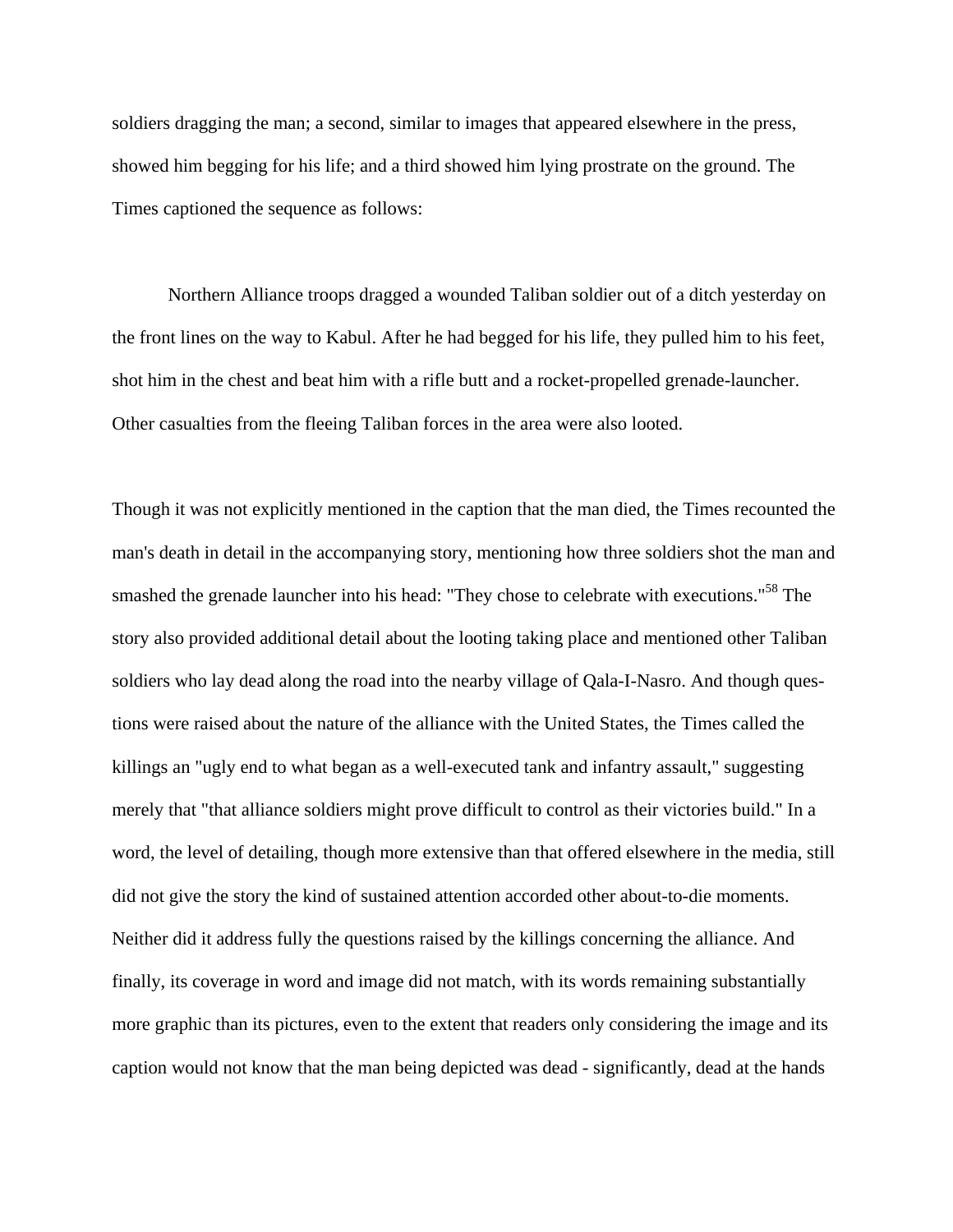of the United States's partner in prosecuting the war. As one atypical reader's letter queried, "If your article had noted that Northern Alliance troops were committing war crimes as they executed wounded Taliban soldiers and looted nearby villages, it would have helped readers understand the real implications of the war in Afghanistan."59

A similarly ambiguous display was found in Time, which used some of the same photos as part of a larger photographic essay on Afghanistan. Called "Blood and Joy," the photo essay brought together eighteen separate images, five of which depicted a Taliban's public execution under the title "Vengeance." Calling the Northern Alliance's actions "summary executions," the newsmagazine focused on how "the bodies of the Taliban's Arab and Pakistani fighters were branded with the mark of contempt reserved for mercenaries."60 But in the concrete verbal information given about what was depicted in each separate photo - (1) "Northern Alliance soldiers find a wounded Talib after the battle"; (2) "They drag him further from the ditch and into the road"; (3) "They pull him to his feet, but he resists, begging for his life"; (4) "He again pleads for mercy. Instead the soldiers tear off his trousers to humiliate him"; and (5) "They shoot him several times in the chest" - nowhere did the captions say that he had been killed. Nor did they mention that he had been castrated. Instead, an accompanying paragraph discussed the collective deaths of persons not depicted in the photos that Time chose to display:

During their advance, Northern Alliance troops were restrained, by Afghan standards, but reserved special brutality for Taliban jihadis from Pakistan and the Arab lands. Many Afghans saw them as an occupying army of mercenaries, and some showed them no mercy - killing them while they tried to surrender and stuffing money into their wounds.<sup>61</sup>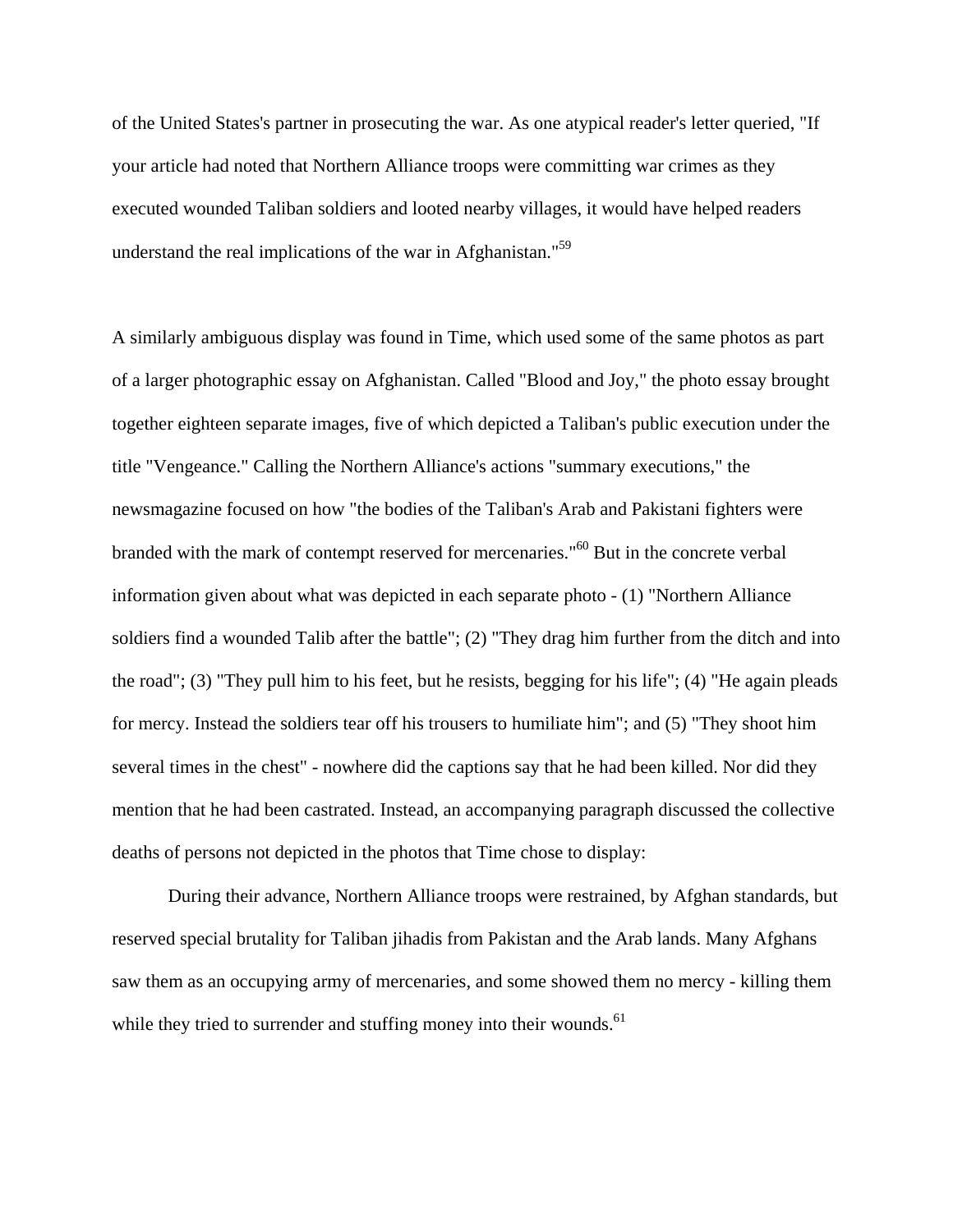That the newsmagazine devoted such extensive space - ten pages total - to a photo essay but did not bother to explicate the death that viewers were shown in the images is bewildering, at best. It also again underscored the ambivalence which showing photos of this sort tends to raise. In both cases - the New York Times and Time - the news organizations stopped short of using the photos to full evidentiary force in documenting the brutality that had ensued.

Not surprisingly, the photos received a largely uncritical response from their viewers. Though the Chicago Tribune ran an editorial that labeled the photos "troubling,"62 public and journalistic response was limited and implied continued support for the alliance by virtue of its lack of discussion. Few editorials pondered the question of how to reconcile the killings with the alliance. While Time ran one reader's letter complaining that

the photos of the Taliban soldier being murdered were the saddest things I have seen in a long time.... I urge everyone to look closely at the man who is being brutalized in these photos and remember than when violence is institutionalized, this kind of madness will erupt sooner or later,63

far more prevalent was the sentiment that the war coverage was too graphic. The same letter in Time was positioned alongside a second letter praising images of the smiling faces of Afghan women and children and the "stunning" beauty of the Afghan landscape.<sup>64</sup> Photos of women and children were called "extraordinary and humane," "a glorious testament to the timeless beauty of innocence."65 Said one Los Angeles Times reader of a photographer's images of Afghanistan, "They're not sensational or sentimental, just beautiful. She gets right in the middle of things and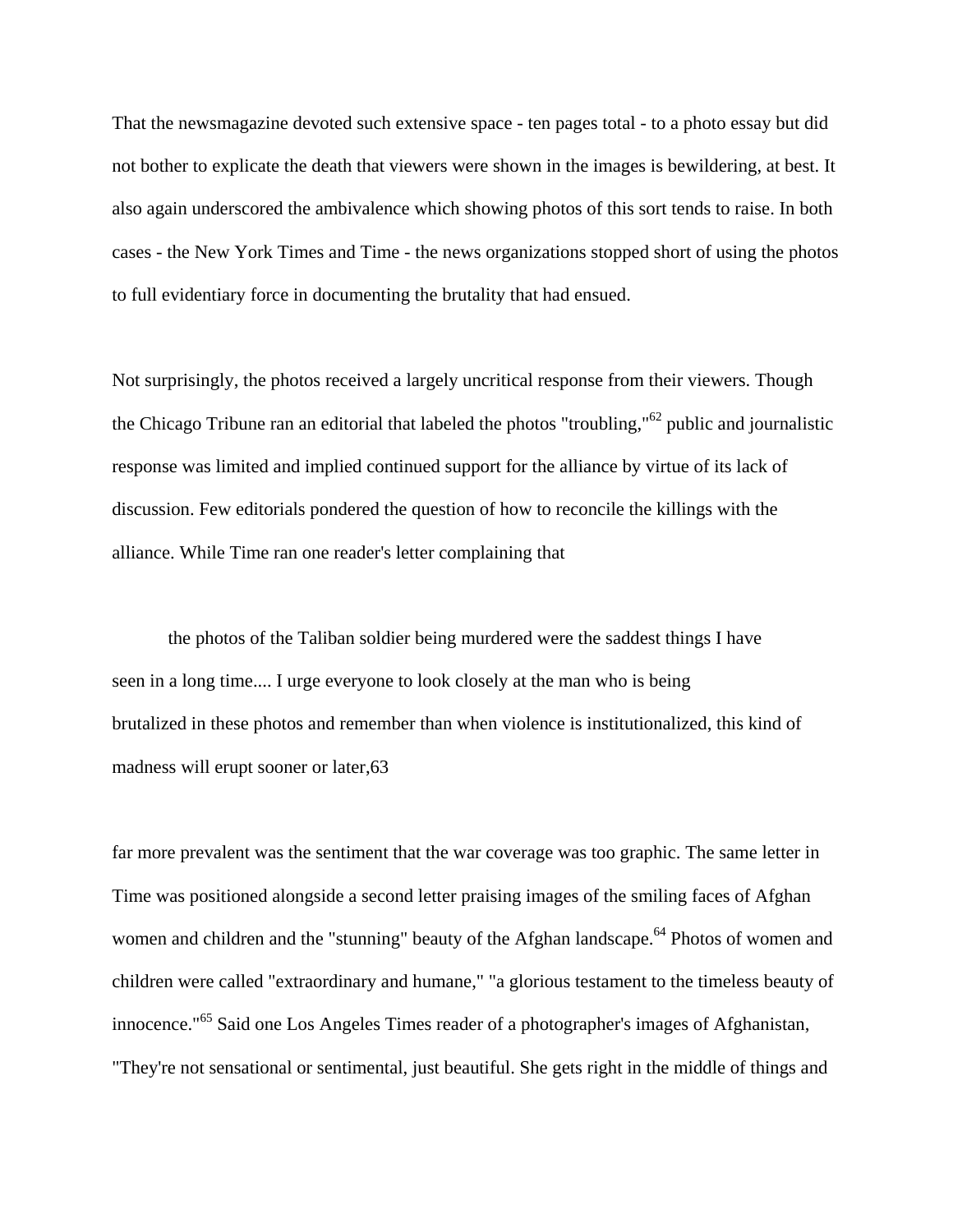shoots at the precise moment when reality unfolds."66 The photos of the soon-to-be-executed Taliban soldiers went largely without comment, though one person lamented their display as "some kind of circus event." How was it possible, he wrote,

that a man's execution was displayed as a justified and natural part of victory in war? It is sad to think about North American journalists standing by, taking not one but many photos as people are dragged in the street, tortured and then shot with rifles.<sup>67</sup>

By contrast, these same photos were treated and received differently elsewhere in the world. In the United Kingdom, the same photos appeared on the front pages of two tabloids—the Daily Mirror and the Daily Mail - where they were destined within days, in the Guardian's view, to become "one of the defining images of the Afghan conflict."<sup>68</sup> In the Daily Mirror, the fourphoto sequence not only included the image of the Taliban soldier begging for his life but also other images that led up to the chronological end of the sequence of action - the Taliban soldier lying dead. That photo appeared on the front cover of both the Daily Mirror and the Daily Mail. Bearing the title "Our 'Friends' Take Over ... "in the DailyMirror, its caption left no aspect of the depiction unstated: "Vengeful: Alliance troops kill a Taliban supporter outside Kabul."<sup>69</sup> Not only was the man depicted and identified as having died from the beatings and the photo itself made the center of the story, but an accompanying page showed the same photo a second time, together with three other shots of the beating leading up to his death. Titled "The Executioners," the display also bore a small inset picture of U.S. President George Bush. The accompanying text recounted both what happened to the person depicted in the pictures and to other Taliban soldiers too: "In full view of press cameras Taliban prisoners were bound with electric cable, searched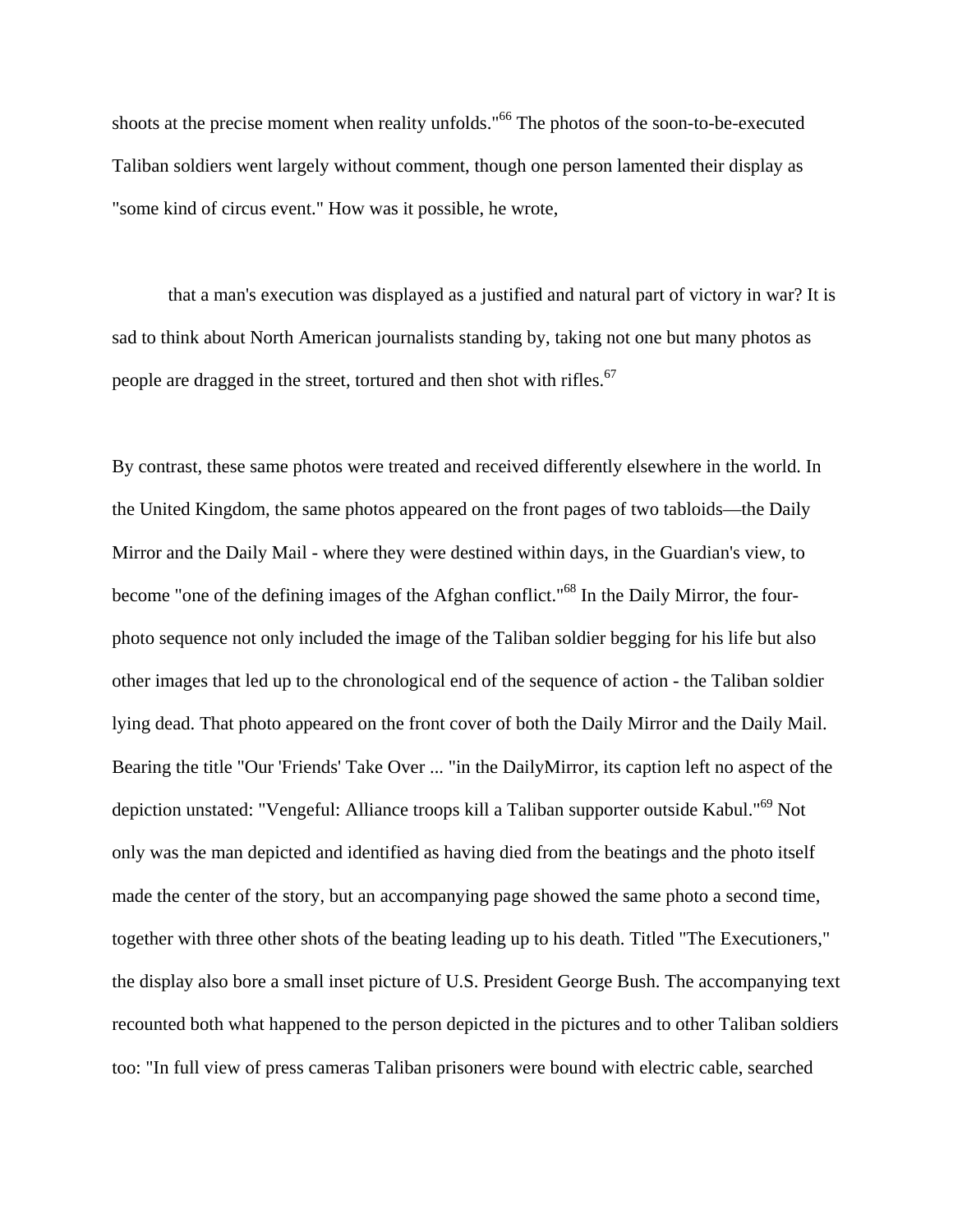and taken to makeshift POW camps. There, away from prying eyes, a single gunshot proclaimed instant justice from the vengeful victors."<sup>70</sup> Lest the point be missed by its readers, the newspaper's staff articulated the photo's role in explaining the war. The photo, said the Daily Mirror editor, "shows the people we have stood shoulder to shoulder with. They are particularly unsavory and savage people. The image represents the whole story."71 The picture was displayed again at year's end, as part of the paper's special on the year's unforgettable images.<sup>72</sup> The Daily Mail gave the photos similar treatment. Its bold-type headline proclaimed "No Mercy," while the accompanying caption explicitly labeled the sequence of images as an execution shot: "Savage Retribution: A Taliban fighter who stayed too long is summarily executed by Northern Alliance troops."<sup>73</sup> A question posed atop the front cover amplified the image's status as evidence: "On a historic day, Kabul falls without a fight, and Kandahar could be next. But this horrific picture begs the question: Is the Alliance any better than the Taliban?" The accompanying story continued to force the issue, querying, "Have Taliban's terrors been replaced by callous killers of the Alliance?" Its graphic verbal description of what happened to the man in the sequence of pictures went substantially beyond that accorded the incident in the U.S. press:

It was a scene chilling in its brutality. A wounded Taliban soldier lay helpless in the dirt on the road to Kabul. He had lost his weapon. He had been stripped of his trousers and mutilated and then kicked to the ground where he lay - terrified, arms outstretched, pleading for his life....Ignoring the begging screams of his captors, one of the Alliance soldiers raised his AK-47 to his shoulder and fired two burst of bullets into the man's chest. ... A second Alliance man stepped forward and beat the lifeless body with his rifle butt. A third then started smashing his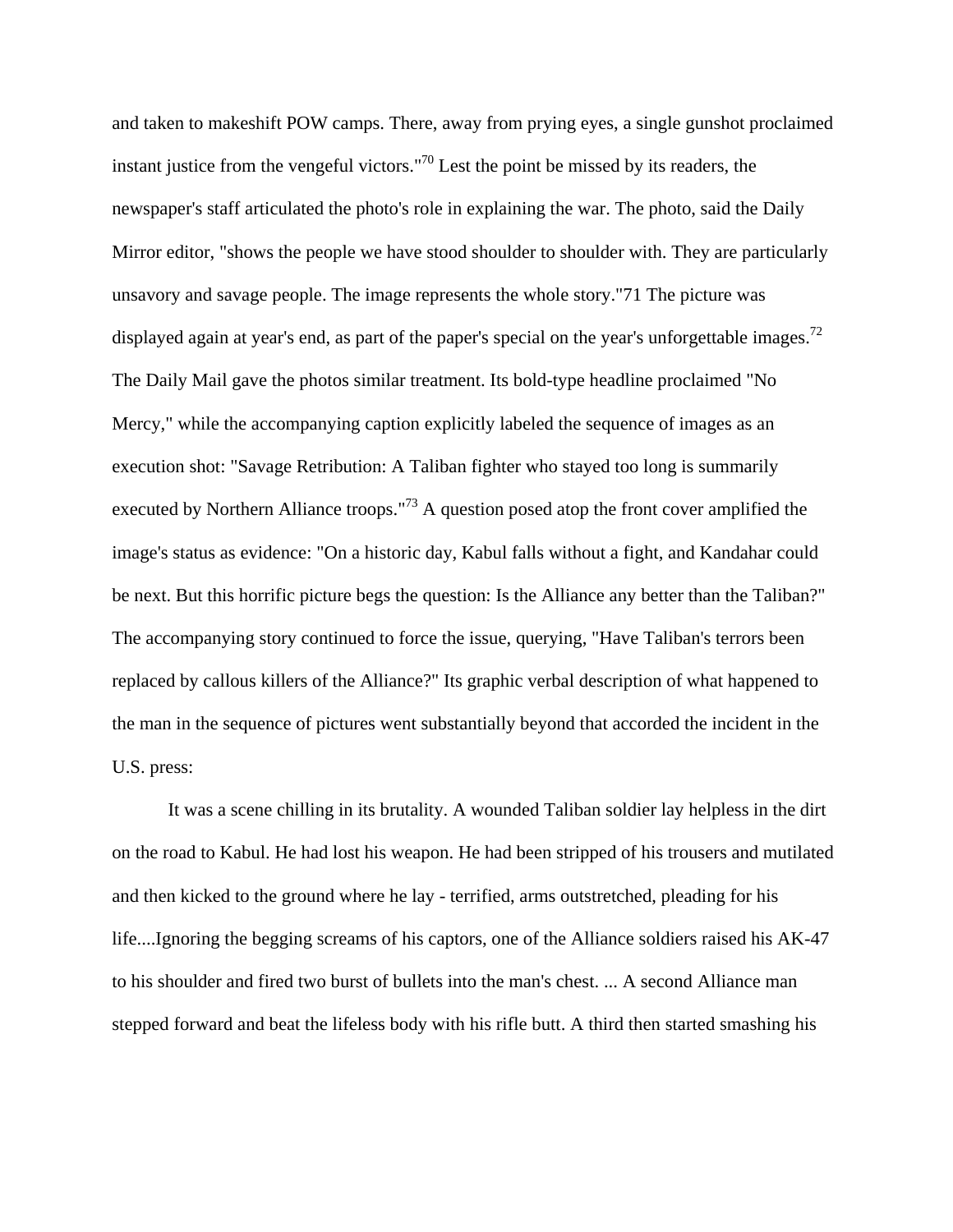rocket-propelled grenade into the dead man's head. And all the while their comrades, already laden with loot and booty, cheered and laughed.<sup>74</sup>

Calling the action "medieval savagery,"<sup>75</sup> the newspaper commented that the actions constituted "raw vengeance Afghan style—brutal, unforgiving, and deadly."<sup>76</sup>

Not surprisingly, the public followed the tabloids' lead in addressing the photos as evidence, reacting in a more responsive and attentive manner than had the U.S. public. Letters to the editor literally flooded the papers, as British citizens called the photos "horrifying," "sickening," and proof that "the Northern Alliance is no better than the Taliban."<sup>77</sup> One reader of the Guardian went further: Despite the fact that "occasionally, we've glimpsed that people are getting killed [such as] the images of the castrated Taliban fighter pleading for his life before he was shot," she cautioned, the depictions nonetheless remained insufficient. "Our sympathy for these near-feral wildmen is limited.  $\ldots$  There has been no sense of outrage at these atrocities."<sup>78</sup>

While the treatment accorded the photos in the U.K. tabloids constituted the most direct and elaborated mode of depicting impending death, the fact that such images appeared in the tabloid press rather than the U.K. broadsheets is worth considering. Unlike their more elite counterparts, the tabloids did not self-censor images on the grounds of propriety, decency, or tastefulness but played instead to the image's role as evidence. In other words, the more straightforward reliance on images in the U.K. tabloids made them more amenable to organizing a story around an image's display, regardless of the degree of dissonance it might generate with the larger climate of opinion. That the same images were not widely shown in the U.S. press on the implicit grounds that they might offend the prevailing sentiments for the war was achievable precisely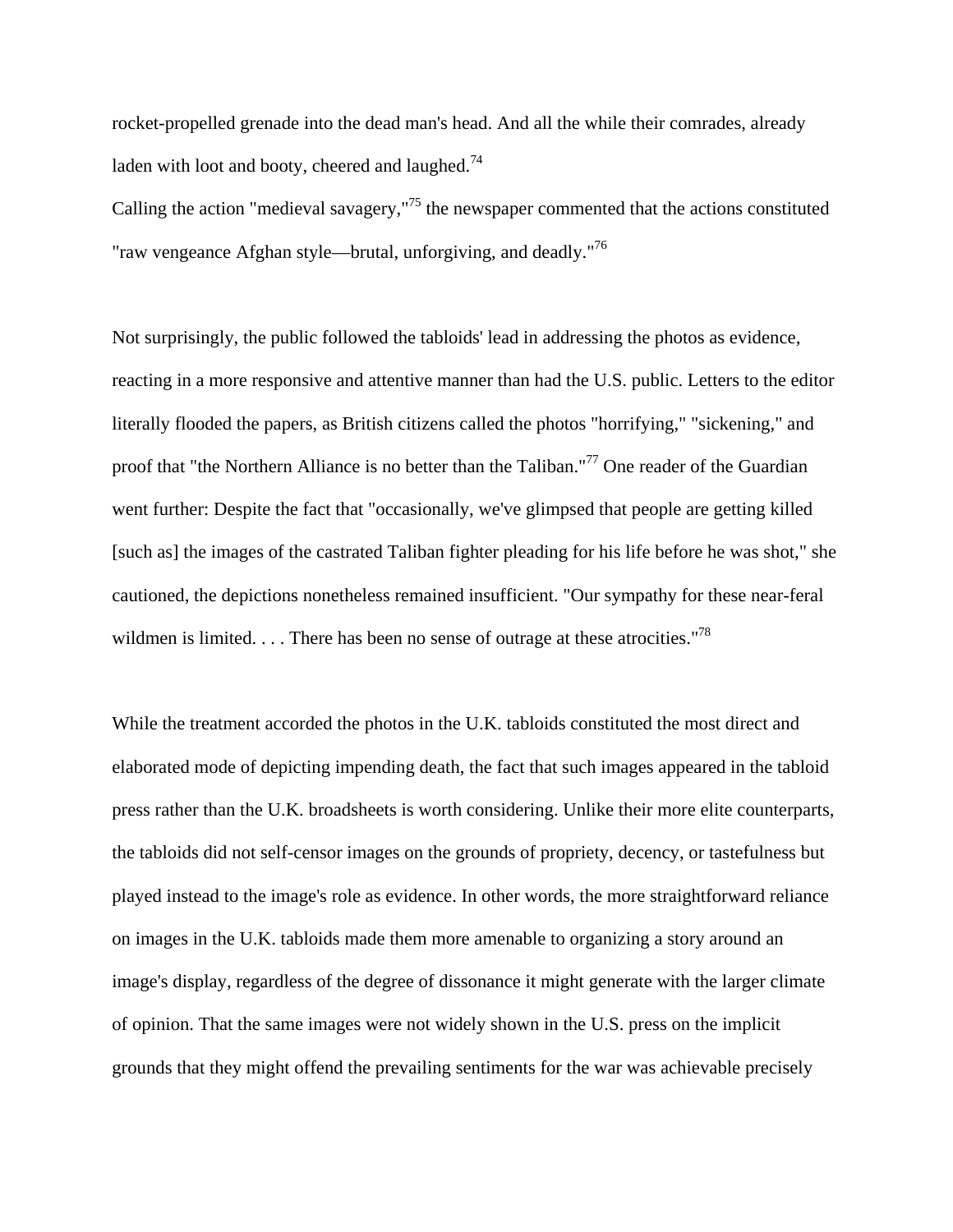because there was no similar recognition among U.S. journalists that the photos could be used as autonomous data.

And yet another set of photos associated with the war in Afghanistan did receive such treatment the photos of the abduction and murder of Wall Street Journal reporter Daniel Pearl. Not surprisingly, such images supported the U.S. prosecution of the war in precisely a way that the photos of the Taliban soldiers did not.

Daniel Pearl and the About-to-Die Photo

The kidnapping and murder of Wall Street Journal reporter Daniel Pearl offered a useful contrast case of about-to-die coverage. Kidnapped during a supposed meeting with a source for a story on the so-called shoe bomber on January 23, 2002, Pearl's whereabouts were unknown until January 27, when select newspapers, including two Pakistani news outlets, the New York Times, the Washington Post, and the Los Angeles Times received e-mail with four photographs of Pearl, one with a gun to his head, another of him holding a copy of the Pakistani Dawn. A follow-up email, with an additional photo showing his hands shackled, stipulated that Pearl would be killed if the demands of the captors - the National Movement for the Restoration of Pakistani Sovereignty calling for the release of Taliban fighters from Afghanistan - were not met. A third e-mail sent on January 31 extended Pearl's execution by one day. On February 1, CNN and Fox News received word that Pearl had been executed. A video of his execution surfaced in May, with less graphic parts airing on CBS News, and in June the Boston Phoenix published graphic images from the video, including one of the severed head of the reporter.<sup>79</sup>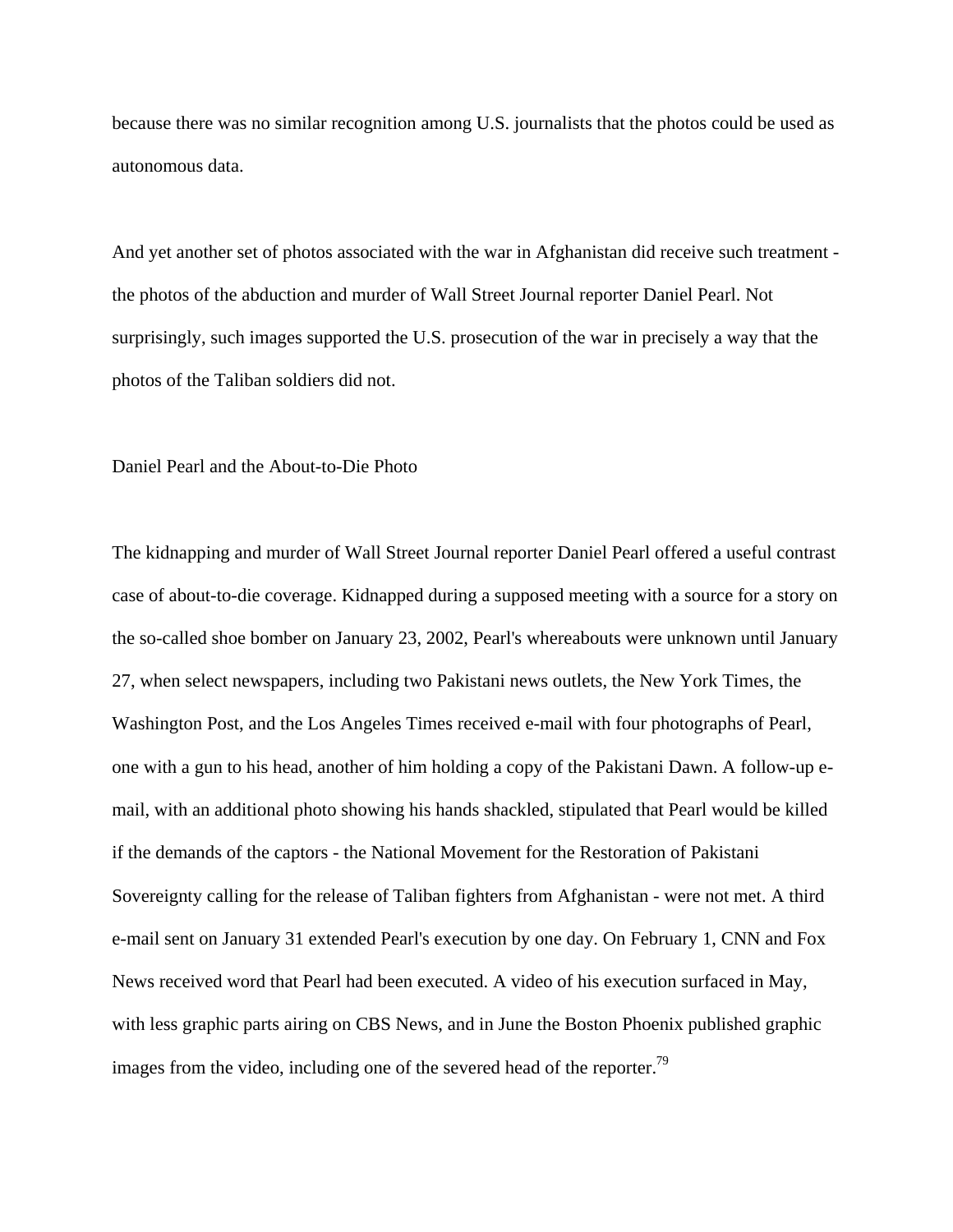Pearl's abduction and murder were structured as a story of a man about to die. One typical news article lead its news coverage with the uneasiness that riddled those awaiting news of his destiny: "The family, friends, and colleagues of U.S. journalist Daniel Pearl are anxiously awaiting word of his fate today as a deadline for his execution set by his captors in Pakistan expires."<sup>80</sup> As numerous people scrambled to locate the kidnappers before they carried out their threat, photos of the reporter circulated in patterned ways. For the six days of his captivity, they were published repeatedly, in tandem and in sequence, and shared across newspapers. Sometimes they appeared more than once in one newspaper, and when they reappeared on different days it was without indication of the time that had elapsed between their first appearance and the more recent stories they were brought to illustrate. Though attributed variously to the AP, Reuters, and the Washington Post, in fact the images all referenced the same photos that had come by e-mail to the news organizations.

At least one, if not two, of the four original photos appeared in most U.S. newspapers. They were published on either the front page or an internal page in the front section of the New York Times, Washington Post, Philadelphia Inquirer, and Los Angeles Times, and at one day's delay in the Boston Globe.<sup>81</sup> One of the photos appeared as a Newsweek cover photo, and it was displayed a second time in the same issue alongside two other photos from the same sequence. A full-page photo displayed the shot of a gun being held to his head. It appeared in Time as well.<sup>82</sup>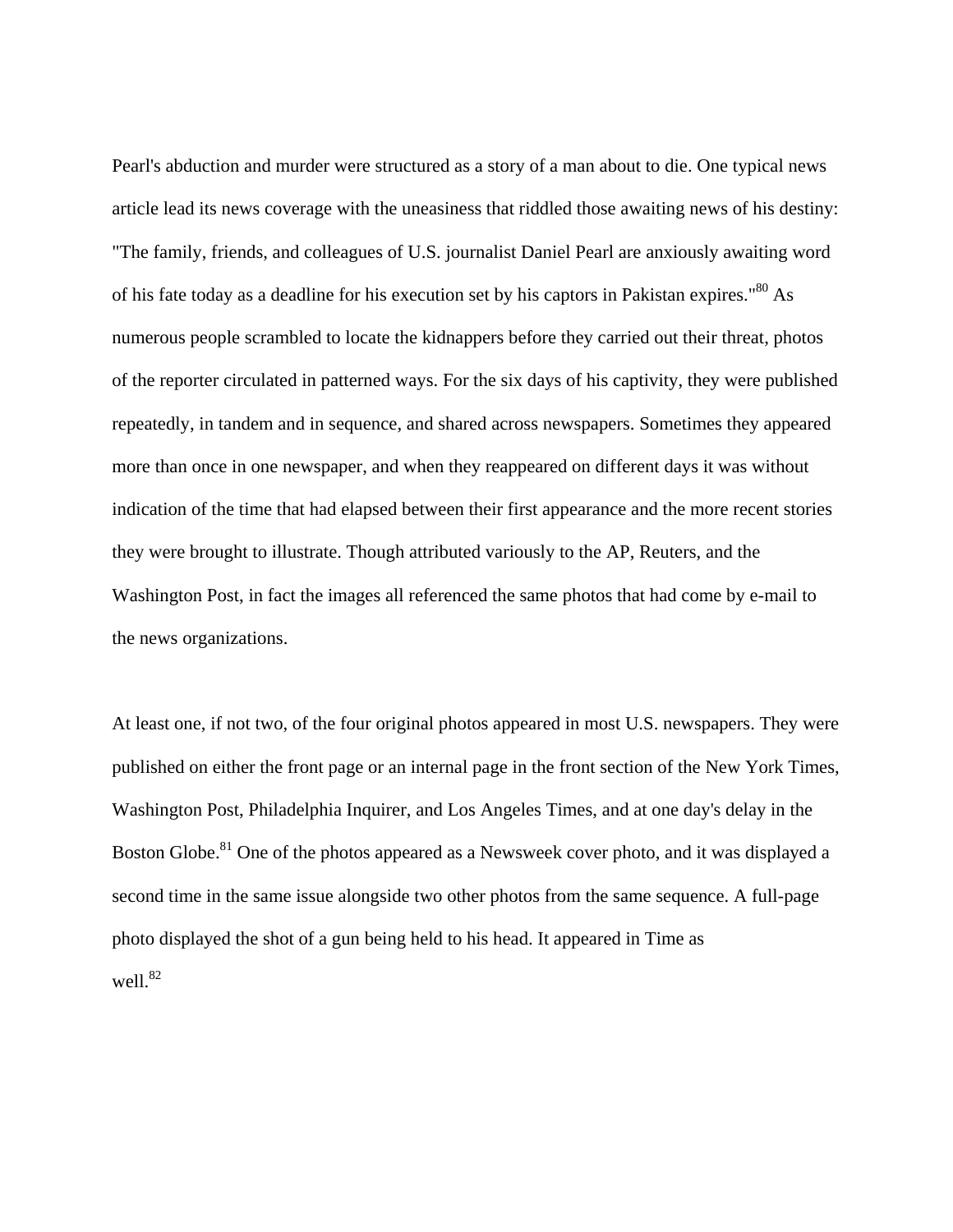When a second shot of Pearl shackled in captivity arrived in a later e-mail, that picture too appeared widely, used to illustrate the continuing story in the New York Times, the Chicago Tribune, and the Boston Globe. It appeared twice on two consecutive days in the Washington Post.<sup>83</sup> Photos that appeared the first day of Pearl's captivity were reprinted on the day that news arrived of his death. $84$  In other words, the appearance and reappearance of the photos had little relevance to what was actually going on in the story. Their recycling, however, was central to establishing the about-to-die moment as reflective of the larger story of the war on terror.

Images of Daniel Pearl took another turn when CBS aired a portion of the video of his execution in May 2002, so that, in Dan Rather's words, "Americans can see and understand the full impact and danger of the propaganda war being waged."85 When the Boston Phoenix one month later published shots from the video, including photos of the reporter's severed head, the newspaper was accused of sensationalism, poor judgment, and insensitivity to the family. Though the FBI at first accused the paper of violation of laws against the publication of obscene content, the Phoenix argued that the video and its still photos were no different from the pictures of people jumping from the World Trade Center, footage of the Challenger explosion, or photos of the concentration camps: "The silence on this issue has been deafening. Where's the outrage? Where are our civil libertarians? Our First Amendment absolutists?"<sup>86</sup> Mainstream response to the Phoenix's decision to publish was overwhelmingly negative, as readers and other journalists criticized the paper for "a callous disregard for human decency."87 Not surprisingly, the coverage of the story of the execution tape was illustrated with the earlier photos of Pearl in captivity, which were recycled yet again into the later story both then and at the one-year marker of the abduction and murder.<sup>88</sup>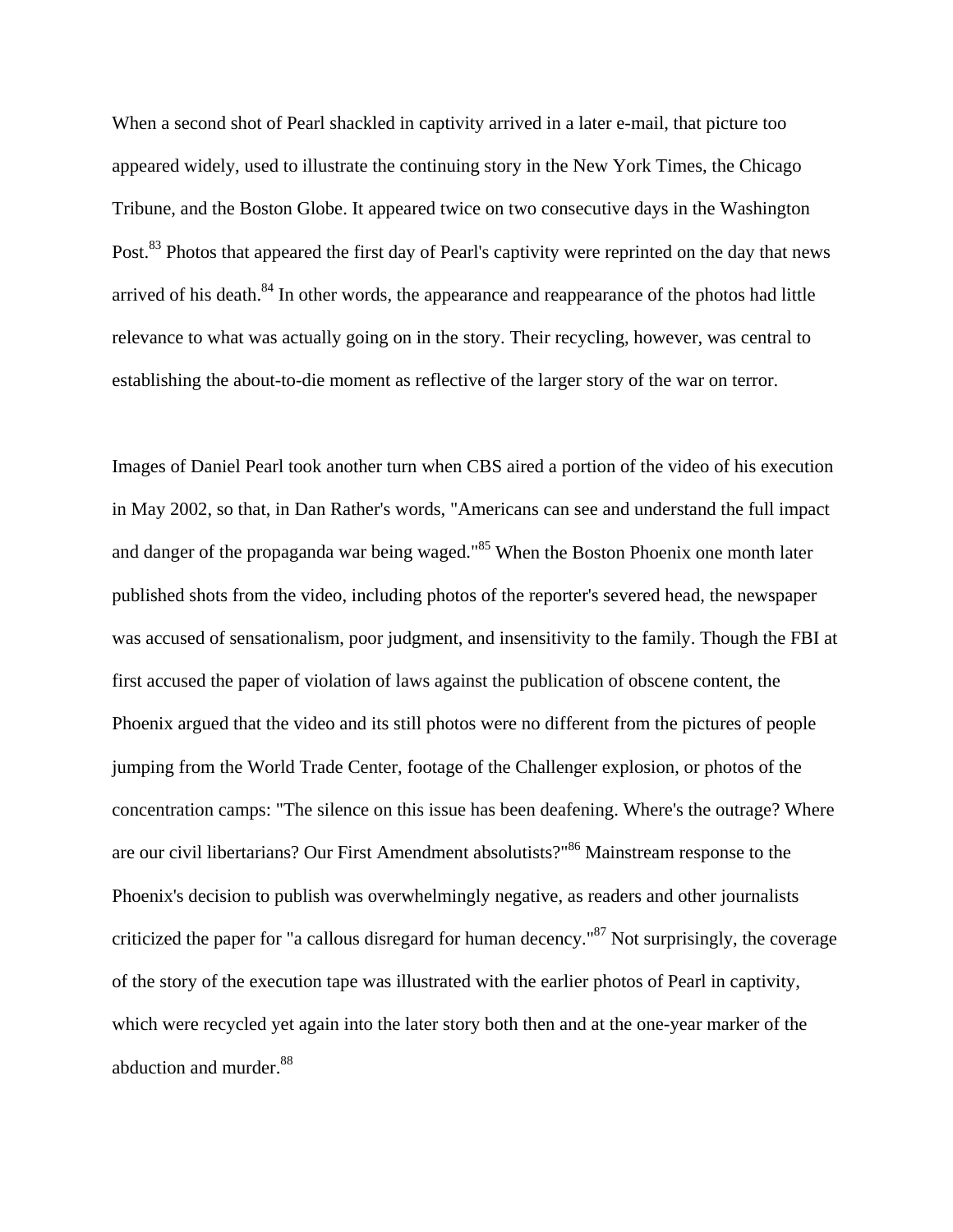The photos of Daniel Pearl were thus shown in the U.S. media in a fashion reminiscent of the about-to-die-moment. Shown repeatedly, across newspapers, and with full supporting verbal documentation, images of Pearl held by his captors, rather than the graphic pictures of his actual execution, became, in a sense, one of the memorable images of the war in Afghanistan, pushing aside other depictions of his murder, even when instances of its photographic display became available. Moreover, the early pictures of a captive Pearl, about to be killed by his abductors, continued to illustrate the story long after he was already dead.

The fact that the Daniel Pearl incident received the kind of coverage typical of an about-to-die photo made sense because visualizing a reporter's death by "the other side" in wartime was consonant with the U.S. prosecution of the war on terror. As a columnist for the Boston Globe saw it, "The video of Daniel Pearl's beheading is searing and nightmarish, but the key to its power is not that it shows him dead. It is that it shows him alive."<sup>89</sup> In that moment - the illogical and contingent suspension of his impending death - leakages were created that allowed for an accommodation to the larger climate by which the war's meaning could be stabilized. Focusing on Daniel Pearl's death kept the U.S. public involved, attentive, and empathetic to the aims of the war's prosecution. That the about-to-die pictures of the Taliban executions did the opposite made their depiction less suited to broad strategic aims. In that regard, not only did it not make sense to publish wide-ranging depictions of the actual deaths of the Taliban soldiers, but freezing their impending deaths in a contingent space carried with it the risk of raising dissonance in a way that could undermine the establishment and maintenance of public support for the war. A restrained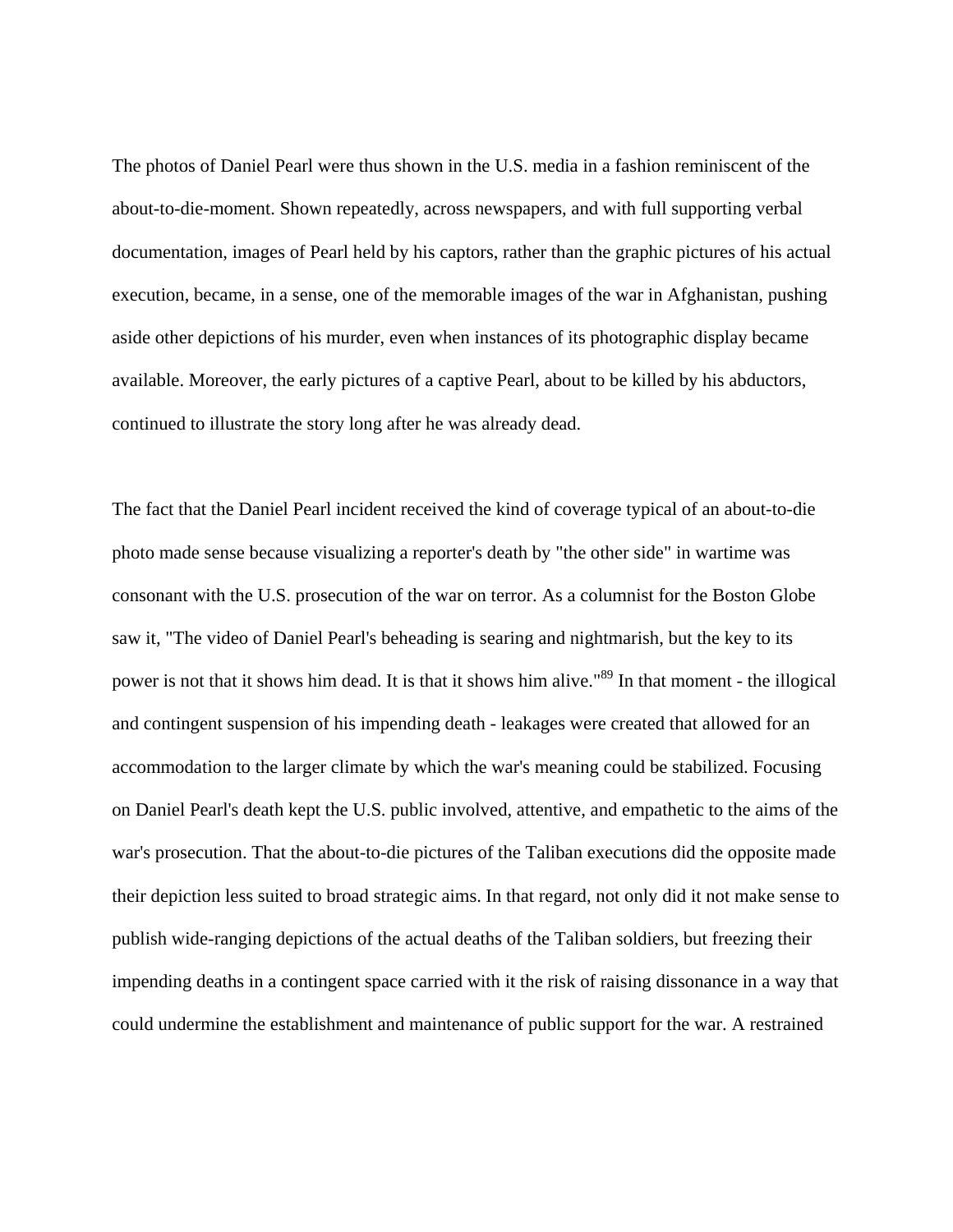and ambivalent display of the about-to-die moment thus emerged as the least noxious alternative for covering the news while accommodating the broader political climate.

What Does Impending Death Mean for the Body Politic in Wartime?

The coverage of war always proceeds on the basis of a consensus, only partly articulated, by which its events can be made sensical. Pictures, in this regard, tend to reflect key points of that consensus. It is thus no surprise that in wartime one's own war is depicted through images that show its prosecution in an advantageous light.

But what happens to images when the prosecution of war does not support strategic aims reveals much about the uneven uses of photos in wartime, and particularly photos of death. For the pictures that appear in such times suggest that journalists tend to avoid depicting what is most problematic about an existing consensus. Depictions of the about-to-die moment help in this regard, by freezing action in ways that allow the bold impulses of a consensus to be supported while preventing address to the contested nuances of that consensus. In most wars - World War II, Vietnam, the Intifada, to name a few - the moment of impending death has worked as a depiction, because it suspends consensus about the loss of human life, an inevitable outcome of war, on contingency and impossibility, impeding the growth of the discontent that might exist. However, when the about-to-die image is associated with a nuance or complication that could blow open an existing consensus, it no longer makes sense as a way to depict death in wartime. And so it is presented in only a partial and ambivalent sense. The problematic nature of the U.S. coalition with the Northern Alliance was revealed in the about-to-die photos of the Taliban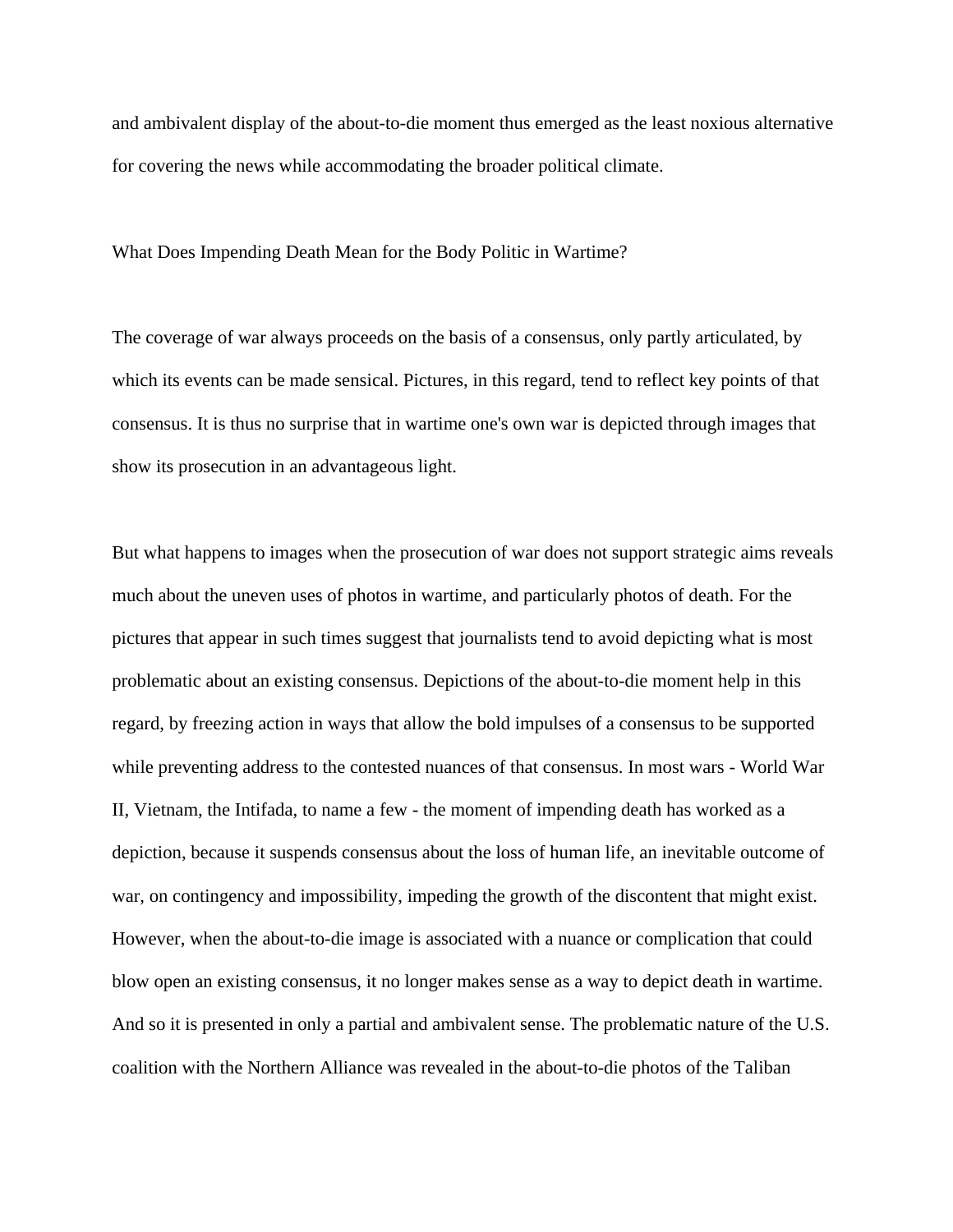killings, and as international concerns arose that the United States was turning a blind eye to atrocities being committed by its partner, the pictures highlighted these concerns. By contrast, the images of Daniel Pearl's kidnapping and execution legitimated the war on terror for which the U.S. went to war in the first place. The choice, then, of whom to display as a victim of impending death was strategically, if subconsciously, crafted in conjunction with the preferences and aims of the larger political and military imperatives of the United States in Afghanistan. We have long been told that a picture is worth a thousand words. But it reflects only those words that fit the larger climate of opinion. The limited value of such a qualification demands pause. For pictures of death in wartime need to be seen, regardless of whether words exist that make them fit more or less abrasively, obviously, or advantageously. In wartime, a healthy body politic deserves no less.

### Acknowledgments

Thanks to Frederick Schauer, Thomas Patterson, Alex Jones, Ingrid Lehmann, Narasimhan Ravi, Dermot Tatlow, and Santiago Lyon for their comments on this project. Thanks to Claudia Schmidt for research assistance and to the staff of the Shorenstein Center, especially Edith Holway and Vanessa Schultz, for technical help.

#### **Notes**

1. See Barbie Zelizer, "Journalism's 'Last' Stand: Wirephoto and the Discourse of Resistance," Journal of Communication 45, no. 2 (Spring 1995):78—92.

2. "Afghanistan: The Other War," Time, Mar. 8, 2004, cover. The story was subheadlined "Remember Afghanistan?" For material on the war in Afghanistan, see Barbie Zelizer and Stuart Allan, eds., *Journalism after September 11* (New York: Routledge, 2002); Stephen Hess and Marvin Kalb, eds., *The Media and the War on Terrorism* (Washington, D.C.: Brookings Institution, 2003); and Nancy Palmer, ed., *Terrorism, War and the Press* (Cambridge, MA: Joan Shorenstein Center on the Press, Politics and Public Policy, Harvard University, 2003). 3. Richard Rorty, *Philosophy and the Mirror of Nature* (Princeton, NJ: Princeton University Press, 1981); RolandBarthes, Camera Lucida (London: Hill and Wang, 1981); and Roland Barthes, "The Rhetoric of the Image," in Image/Music/Text (New York: Hill and Wang, 1977). 4. See Barbie Zelizer, *Remembering to Forget: Holocaust Memory through the Camera's Eye* (Chicago: University of Chicago Press, 1998).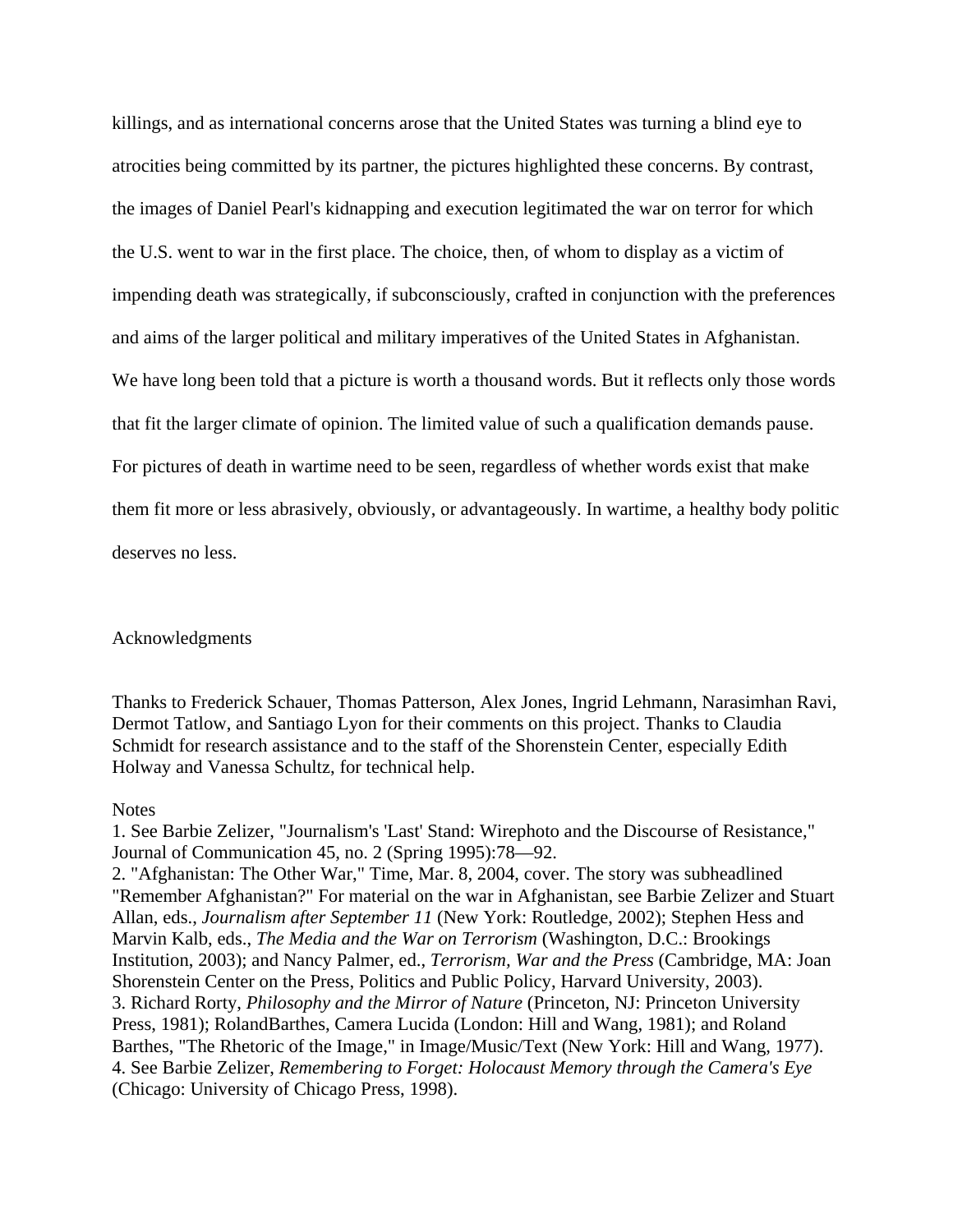5. Albert Bandura, "Selective Moral Disengagement in the Exercise of Moral Agency," *Journal of Moral Education* 31, no. 2 (2002):101-19. Also see D. Chong, The Girl in the Picture (New York: Penguin, 1999).

6. Bill Marinow cited in P. Nesbitt, "Designing for a Tragedy," in *Crisis Journalism: A Handbook for Media Response* (Reston, VA: American Press Institute, October 2001), 23. 7. Barbie Zelizer, "When War Is Reduced to a Photograph," in *Reporting War: Journalism and* 

*Wartime*, ed. Stuart Allan and Barbie Zelizer (London: Routledge, 2004).

8. See Barbie Zelizer, *Remembering to Forget: Holocaust Memory through the Camera's Eye*  (Chicago: University of Chicago Press, 1998).

9. Don McCullin, "Notes by a Photographer," in The *Photographic Memory: Press Photography - Twelve Insights*, ed. Enile Meijer and Joop Swart (London: Quiller Press and World Press Photo, 1987), 11.

10. Philip Gefter cited in Marianne Hirsch, "The Day Time Stopped," *Chronicle of Higher Education* 25 (January 2002): B11; also see Barbie Zelizer, "Photography, Journalism and Trauma," in *Journalism after September 11*, ed. Barbie Zelizer and Stuart Allan (London: Routledge, 2002), 48-68.

11. Quoted in David Hilbrand and Gail Shister, "A Flood of Images into Homes," Philadelphia *Inquirer*, Mar. 27, 2003:A1, A20; and Zelizer, "When War Is Reduced to a Photograph." 12. In December 2003, a New York Times/CBS Poll found that 62 percent of Americans were in favor of seeing pictures of military caskets. The event in April was sparked by a Tami Silicio photo, appended to "The Somber Task of Honoring the Fallen," Seattle Times, Apr. 18, 2004: A1; and by photos taken by Defense Department photographers and displayed under a Freedom of Information Act request filed by Russ Kirk (see [www.thememoryhole.com\)](http://www.thememoryhole.com/).

13. A Times Daily Mirror poll, conducted by the Center for the People and the Press on Mar. 24, 1993, asked respondents whether they agreed or disagreed with the idea that "TV news should just tell us about violent news but not show pictures of murder and war." Fifty percent of respondents disagreed; 45 percent agreed.

14. Readers' Letters, *Boston Globe*, Oct. 6, 2001:A14; Readers' Letters, *Newsweek*, Oct. 15, 2001:15-16; Readers' Letters, *Time*, Oct. 22, 2001:14; Readers' Letters, *Time*, Nov. 5, 2001:5; Readers' Letters, *Newsweek*, Dec. 10, 2001:16.

15. Time/CNN Poll, 2003.

16.Pew Research Center for the People and the Press, Apr.5,2004. Fifty percent of respondents said that the press did a good job of covering the events in Fallujah, while 21 percent felt that the images were too graphic.

17. Antonia Zerbisias, "Humanity Is First Casualty of War," Toronto Star, Apr. 4, 2004:D10. 18. Cited in Annie Lawson, "Editors Show Restraint with War Images," *The Guardian* (online), [www.media.guardian.co.uk,](http://www.media.guardian.co.uk/) posted Mar. 31, 2003.

19. Stuart Hall, "The Determinations of News Photographs,"in *The Manufacture of News*, ed. Stanley Cohen and Jock Young (London: Sage, 1974); and Alan Sekula, "On the Invention of Photographic Meaning," in *Photography against the Grain* (Halifax, Canada: Press of the Nova Scotia College of Arts and Design, 1974/1984).

20. Zelizer, "When War Is Reduced to a Photograph."Also see Zelizer, "Photography, Journalism and Trauma."

21. CNN, Fox News, and MSNBC initially declined to show the charred bodies being strung up and beaten by Iraqi crowds, while CBS and ABC showed the burnt bodies, along with cautionary notes a blurring of the images. In a survey of the twenty highest-circulating newspapers, Editor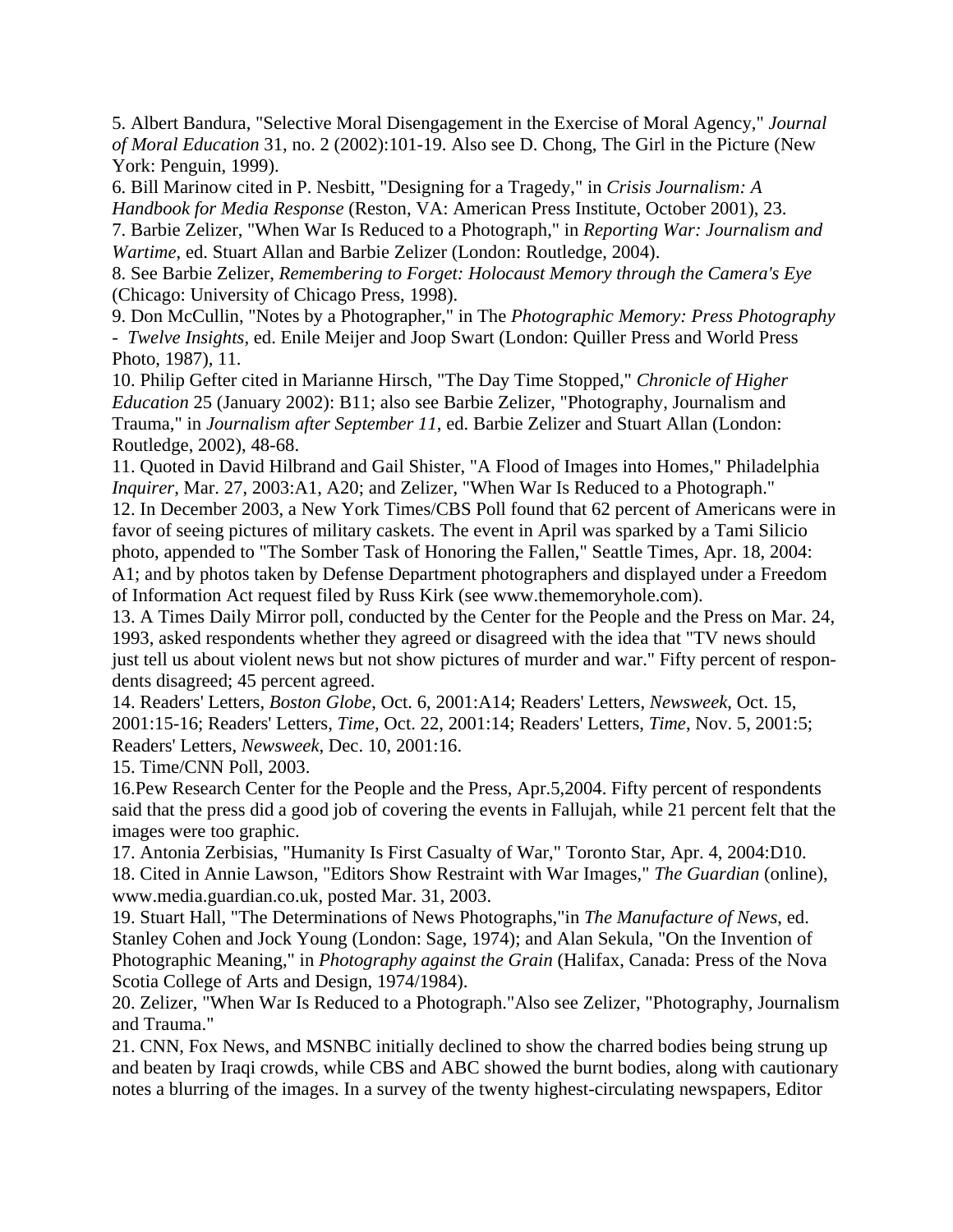and Publisher found that only five - the New York Times, Chicago Tribune, Philadelphia Inquirer, San Francisco Chronicle, and the New York Post - elected to show graphic photos of the bodies strung along the bridge on their front pages (Charles Geraci, "Seven of Top 20 Papers Published Front Page Fallujah Body Photos," Editor and Publisher, Apr. 1, 2004). Moreover, the buzz among journalists over what to do was noteworthy. Newspaper ombudsmen and editors offered readers an inside look at the editorial decision making that went into the display or lack thereof of the photos. Comparisons were offered, likening the photos to those of Somalia, Vietnam, or Tianenman Square, or even to the removal of Saddam Hussein's statue from Firdus Square.

22. Roy Peter Clark, "You Be the Editor," *Poynteronline*, posted Apr. 1, 2004; and Antonia Zerbisias, "Humanity Is First Casualty of War," *Toronto Star*, Apr. 4, 2004:D10.

23. Adam B. Kushner, "See No Evil," The New Republic (online), posted Apr. 2, 2004. 24. See, for instance W. D. Lutz, "Language, Appearance and Reality Doublespeak in 1984," in The *Legacy of Language - A Tribute to Charlton Laird*, ed. P. C. Boardman (Reno: University of Nevada Press, 1987), 103 - 19. Also see R. Gambino, "Watergate Lingo: A Language of Non-Responsibility," *Freedom at Issue* 22 (1973): 7-9, 15-17.

25. Albert Bandura, "Selective Moral Disengagement in the Exercise of Moral Agency," *Journal of Moral Education* 31, no. 2 (2002):101 - 19.

26. This analysis examined the photos that appeared about Afghanistan during the first three months of the war, from Oct. 10 to Dec. 31, 2001, with particular attention paid to images of impending death. Photos were examined in six U.S. newspapers and two U.S. newsmagazines - New York Times, Washington Post, Boston Globe, Philadelphia Inquirer, Los Angeles Times, Chicago Tribune, Time, and Newsweek - and additional attention was also paid to the non-U.S. press in Europe and Canada to build comparisons. To ascertain photos that were taken of Afghanistan during this time period but not necessarily published, the photographic archives of AP Multimedia and Factiva were also surveyed during the same time period. The same sources were consulted again surrounding the kidnapping and murder of Daniel Pearl and the subsequent airing of the video of his death, from Jan. 23 to Feb. 10, 2002, and again from June 7 to June 13, 2002.

27. Victoria Clarke, quoted in Hess and Kalb, The *Media and the War on Terrorism*, 98; and Michael Getler, quoted in Hess and Kalb, *The Media and the War on Terrorism*, 99.

28. Sanford J. Unger, cited in Hess and Kalb, *The Media and the War on Terrorism*, 99; and Tim Weiner, "Rumsfeld Says Ramadan Won't Halt U.S. Attacks," *New York Times*, Nov. 5, 2001:B4. 29. Howard Kurtz, "CNN Chief Orders 'Balance' in War News," *Washington Post*, Oct. 31 2001:C1.

30. Marvin Kalb, "Dissent: Public Opinion, Media Reaction," *Nieman Reports* 57, no. 4 (Winter 2003): 72.

31. Michael Getler, in Hess and Kalb, *The Media and the War on Terrorism*, 99.

32. Jeremy Seabrook, "Peep Empathy from Rubble," *The Statesman* (India), Nov. 4, 2001.

33. The photo, called the single most recognized image in the magazine's 114-year history, was also to be featured on a repeat cover (Michael Kilian, "Haunting Afghan Face Gets a Name," Chicago Tribune, Mar. 14, 2002:D10).

34. This is part of a larger project in progress on the about-to-die image in Western journalism, tentatively titled About to Die: Journalism, Memory and the Voice of the Visual and under contract by the author with the University of Chicago Press. For a discussion of this topic in association with the events of September 11, see Barbie Zelizer, "The Voice of the Visual in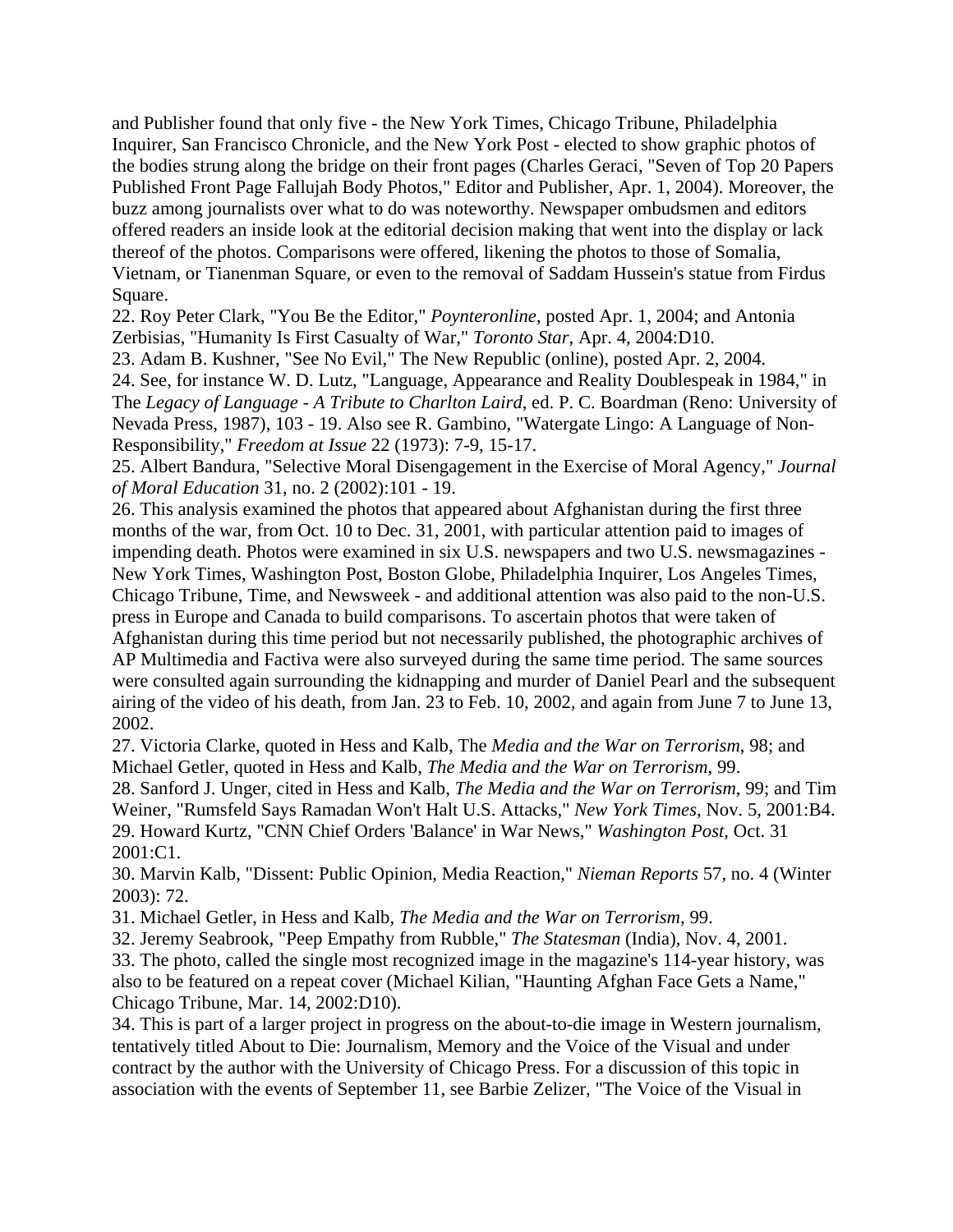Memory," in *Framing Public Memory*, ed. Kendall Phillips (Birmingham: University of Alabama Press, 2004), 157 - 86.

35. For instance, one picture depicted stones being cleared from a ruined building in strife-torn Karam. The caption read, "The Taliban claim that nearly 200 people were killed in the village on Monday. If true, it would be the deadliest single strike by U.S. and British warplanes." See AP Photo/APTN, Karam, Oct. 14, 2001, #LON111. Also see AP photo appended to Robert Nicklesberg and Barry Bearak, "On a Taliban Guided Tour, Facts Prove Elusive," *New York Times*, Nov. 1, 2001:B1. One interesting image, recalling the earlier images of the public hangings by the Taliban, portrayed a stringing up of a U.S. helicopter. Shot down by the Taliban, the burnt shell of the helicopter was strung from a traffic post, suggesting the deaths of those inside (see AP Photo/Amir Shah, Kabul, Nov. 7, 2001, #KAB101).

36. Stephan Goetghebuer, quoted in Alex Perry, "Hunger and Despair in the Camps," *Time*, Dec. 3, 2001:33.

37. Tyler Hicks/Getty Images Photo appended to Barry Bearak, "Where Buddhas Fell, Lives Lie in Ruins Too," *New York Times*, Dec. 9, 2001:B10.

38. Time magazine portrayed a bread line at the crowded camp of Maslakh, said to be the biggest refugee camp in the world, with a caption that told readers that the children "wait for food; many have already died" (photo titled "Bread Line," part of a photo essay by Bill Saporito, "Out in the Cold," *Time*, Dec. 17, 2001:33-35). In a like vein, images of a twelve-year-old boy wounded on his way to school during the bombing of Kabul were appended to stories of "excessive deaths" from the U.S. action; although the boy himself was not known to have died, he stood in for a more general collective fate that others were meeting (AP Photo/Dmitiri Messinis, appended to Bob Kemper, "War on Track, US Insists; Pakistan Says Civilian Deaths 'Excessive," *Chicago Tribune*, Oct. 29, 2001:8); AP Photo/Sergei Grits, Mazar-e-Sharif, Jan. 14, 2002, #MOSB113, #MOSB114.

39. AP Photo/Marco Di Lauro, Kabul, Nov. 18, 2001, #AFG109.

40. Anthony Spaeth, "Kabul's New Islamic Rule Young and Fundamentalist," *Time*, Oct. 7, 1996:48. Also see photo by Alan Chin/NYT, appended to John F. Burns, "Afghan Professionals Fleeing Rule by Clerics," *New York Times*, Oct. 7, 1996. Verbal reports include John F. Burns, "Harsh Laws Way of Life in Afghanistan," *New York Times*, Feb. 17, 1996:E13; John F. Burns, "Afghan Professionals Fleeing Rule by Clerics," *New York Times*, Oct. 7, 1996:A8; John F. Burns, "Stoning of Afghan Adulterers: Some Go to Take Part, Others Just to Watch," *New York Times*, Nov. 3, 1996:18; and John F. Burns, "With Sugared Tea and Caustic Rules, an Afghan Leader Explains Himself," *New York Times,* Nov. 24, 1996:E9.

41. Barbara Crossette, "Afghan Hanging Rouses Debate on UN's Role as Protector," *New York Times*, Oct. 22, 1996:A15. For photos of Najibullah, see Haider Shah/Reuters picture appended to Anthony Spaeth, "Kabul's New Islamic Rule Young and Fundamentalist," *Time*, Oct. 7, 1996:48 - 50; and picture appended to Kathy Gannon, "Taliban Rebels Take Hold as Streets of Kabul Revive," *Washington Post*, Sep. 28, 1996:A19.

42. John F. Burns, "From Cold War, Afghanistan Inherits Brutal New Age," *New York Times*, Feb. 14, 1996:A1, A8; "Victims' Kin Execute Killers in Afghanistan," *Cleveland Plain Dealer*, Feb. 11, 1996:15A; "Two Afghan Murder Convicts Publicly Executed by Victims' Fathers," Agence France-Presse Dispatch, Feb. 10,1996; Rahimullah Yusufzai, "Afghanistan Allows Victims' Relatives to Execute Killers," *Seattle Times*, Feb. 11, 1996:A18; and Kathy Gannon, "Taliban Rebels Take Hold as Streets of Kabul Revive," *Washington Post*, Sep. 28, 1996:A19.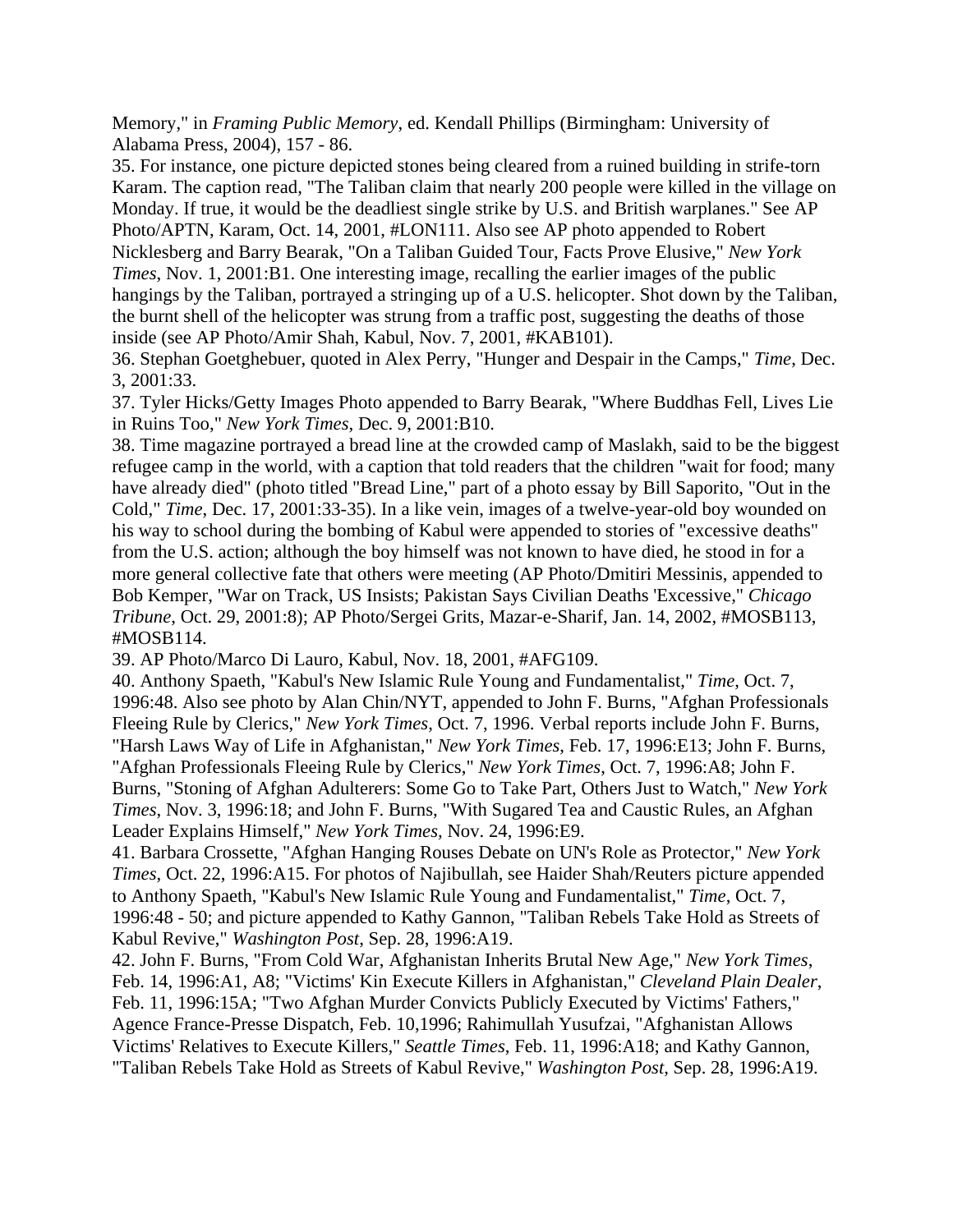43. AP Photo/Haider Shah, Feb. 9, 1996. The picture was appended to John F. Burns, "From Cold War, Afghans Inherit Brutal New Age," *New York Times*, Feb. 14, 1996:A1. A similar image also appeared alongside "Victims' Kin Execute Killers in Afghanistan," *Cleveland Plain Dealer*, Feb. 11, 1996:15A.

44. For photos, see James Nachtwey photo, appended to Dick Thompson, "Death of a City Devastated by Endless Fighting, *Time*, Jun. 24, 1996:30; AP Photo/B.K. Bankash, Kabul, Sep. 28, 1996, #PES101; AP/Amir Shah, Kabul, Sep. 23, 2000, #Kab101; AP, Kabul, Aug. 8, 2001, #WHICH; AP, Kabul, Aug. 9,2001, #5943212 (3JDT8);AP/Zhiruddin Abdullah, Kabul, Dec. 18, 1996,#AFG101.

45. See, for instance, David Rohde, "Foreigners Who Fought for Taliban Shot in Head," *New York Times*, Nov. 19, 2001:B1; Carlotta Gal, "Fortress Awash with Bodies of Taliban," Chicago Tribune, Nov. 29, 2001:10; "Dispatches," Time, Nov. 26, 2001:58 - 63.

46. For example, see Tyler Hicks/Getty Images photo appended to David Rohde, "The Volunteers," *New York Times*, Nov. 18, 2001:B1; James Hill photo for the New York Times and photos by Anja Niedringhaus/AFP, appended to Carlotta Gal, "At Site of Quelled Prisoner Revolt, Afghan's Fort's Walls Tell a Tale of Death," *New York Times*, Nov. 29,2001:B1; Carolyn Cole photo appended to Paul Watson, "A Roadside Graveyard for Taliban Stragglers," *Los Angeles Times*, Nov. 27, 2001:A10; Alex Perry for Time, titled "Carnage," *Time*, Nov. 26, 2001:61; unaccredited photo for *Time*, Dec. 10, 2001:62. Also see pictures appended to Michael Kilian and Stephen Franklin, "Rebels Seek More Strikes," *Chicago Tribune*, Oct. 24,2001:30; and to Lois Raimondo, "In Attack on Kunduz, Rebels Find Death Instead of Victory," *Washington Post*, Nov. 15,2001:A32. One image - depicting people viewing the remains of an anti-Taliban fighter - was displayed twice in the same edition of one newspaper (photo by Serge Michel appended to "Recovery of Slain Comrades a Grisly Task for Opposition," *Los Angeles Times,* Nov. 21, 2001:A6, A14).

47. See, for instance, AP photo appended to " 'Friendly Fire' Victim Is Buried at Arlington," *Los Angeles Times*, Dec. 18, 2001:A2. This relation to images of death during war is a long-standing tradition, whereby the bodies of one's own dead tend not to be shown.

48. Such images abound in existing online archives. For instance, see AP Photo/David Guttenfelder, Milawa, Dec. 11, 2001, #XDG104; AP Photo/Darko Bandic, Mazar-E-Sharif, Nov. 27, 2001, #XDRB110, #XDRB114, #XDRB116; and AP Photo/Dusan Vranic, Kunduz, Nov. 26, 2001, #DV103.

49. Photos by Luc Delahaye-Magnum appended to "Fall of the Taliban," *Newsweek*, Nov.26, 2001:21 - 29.

50. Peter Rosenthal, quoted in Richard Gwyn and Linda Diebel, "Rage Grows Over War Atrocities," *Toronto Star*, Nov. 28, 2001:A1.

51. Matt Rosenthal, "Just Massacres?" *The Progressive*, Dec. 3, 2001.

52.Dalton Camp,"We Are Silent as Barbarians Are at Gates," *Toronto Star*, Nov. 18, 2001:A13.

53. Ian Cobain, "America Will Take No Prisoners," *London Times*, Nov. 20, 2001:A1.

54. Camp, "We Are Silent as Barbarians Are at Gates."

55. AP/Dusan Vranic Photo appended to Drew Brown and Sudarsan Raghavan, "In Kunduz, Residents Cheer Alliance Arrival," *Philadelphia Inquirer*, Nov. 27, 2001:A11; Lois Ramondo/ *Washington Post* photo appended to Sharon LaFraniere, "Revenge Shapes Struggle for Taliban Holdout," *Washington Post*, Nov. 18, 2001:A1; Agence France-Presse photo appended to Maura Reynolds, "Response to Terror, Taliban Under Seige," *Los Angeles Times*, Nov. 27, 2001:A10; AFP photo appended to Bryan Bender, "Land Force Faces a Two-Front Fight with Bin Laden,"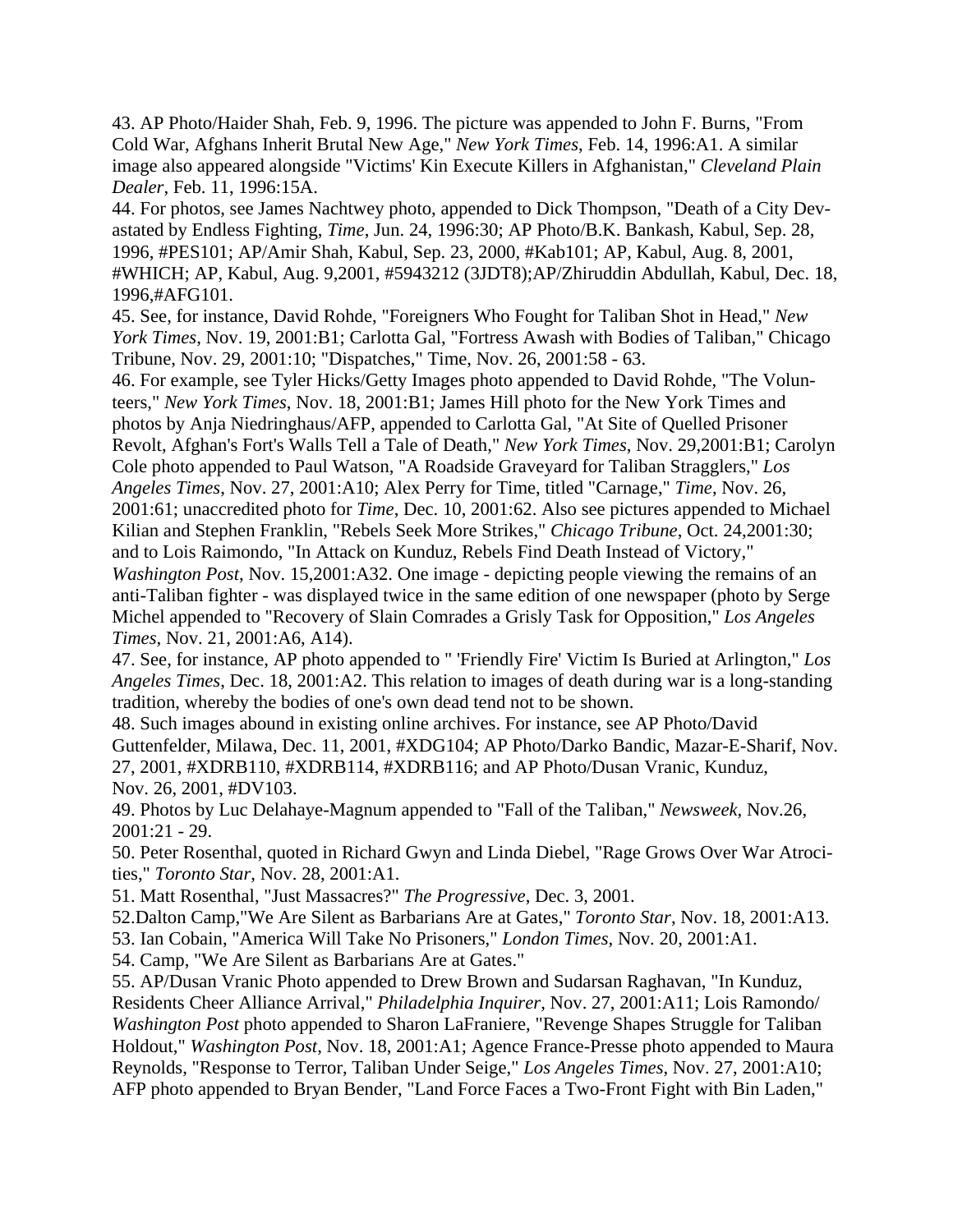*Boston Globe*, Nov. 27, 2001:A1; AP Photo by Dusan Vranic appended to John Diamond and Noreen S. Ahmed, "US Attacks Convoy Near Kandahar," *Chicago Tribune*, Nov. 27, 2001:8; photo appended to Nancy Gibbs, "Blood and Joy," *Time*, Nov. 26, 2001:30.

56. Caption to AP/Dusan Vranic, Kunduz, Nov. 26, 2001, #APA5620925.The photo appeared in the *Philadelphia Inquirer*, Nov. 27, 2001:A11, and in the *Chicago Tribune*, Nov. 27, 2001:8. 57. Caption appended to a photo taken by Lois Ramondo for the *Washington Post*, Nov.18,

2001:A1; caption appended to a photo taken by Agence France-Presse that appeared in the *Los Angeles Times*, Nov. 27, 2001:A10; caption appended to a photo taken by Agence France-Presse that appeared in the *Boston Globe*, Nov. 27, 2001:A1.

58. Tyler Hicks/Getty Images for the New York Times, Nov. 13, 2001, appended to David Rohde, "Executions and Looting as Alliance Nears Kabul," *New York Times*, Nov. 13, 2001:B1, B3.

59. Eric Stover, "The Battle for Afghanistan:The Tide IsTurned,"Reader's Letter, *New York Times*, Nov. 15,2001:A30.

60. Nancy Gibbs, "Blood and Joy," *Time*, Nov. 26, 2001:30.

61. The larger ten-page photo essay, titled "Blood and Joy," appeared in *Time*, Nov. 26, 2001:28- 38. The text quoted here appeared on pp. 34-35.

62. "Liberation and Revenge"(Editorial), *Chicago Tribune*, Nov. 14, 2001:22. The editorial asked the obvious question: "Have we supported a band of liberators or a band of thugs?" Or, as a columnist for the paper commented the next day, "The people on our side in Afghanistan are not necessarily folks you'd want baby-sitting your kids" (Steve Chapman, "In Need of the Northern Alliance," *Chicago Tribune*, Nov. 15, 2001:31).

63. Jonathan Brown, "Pictures from a Liberation,"Reader's Letter, *Time*, Dec. 17, 2001:8.

64. Misook Kim, "Pictures from a Liberation," Reader's Letter, *Time*, Dec. 17, 2001:8.

65. Richard M. Takase, "Refugee Children," Letter to the Editor, *Los Angles Times*, Nov.26, 2001:A12.

66. Peter Coonradt, "Afghan Coverage," Letter to the Editor, *Los Angeles Times*, Nov.22, 2001:B12.

67. Simon Neufeld, "Lack of Respect for Life," Reader's Letter, *Toronto Star*, Nov. 17,2001:K7. 68. Dan Milmo, "Morgan Lambasts Sun's Pro-War Editorial," *The Guardian*, Nov. 14, 2001.

69. Tyler Hicks photos appended to "Our 'Friends' Take Over Daily Mirror, Nov. 14,2001, front cover; *Daily Mail*, Nov. 14, 2001:1, 3.

70. Gary Jones and Graham Brough, "Battered, Stripped, Mutilated, and Then Riddled with Bullets . . . A Revenge on the Taliban at Its Most Merciless," *Daily Mirror*, Nov. 14, 2001:5.

71. Piers Morgan, quoted in *Milmo,* "Morgan Lambasts Sun's Pro-War Editorial."

72. "2001: The Year in Unforgettable Images," *Daily Mirror*, Dec. 29, 2001:14.

73. Tyler Hicks photo appended to "No Mercy," *Daily Mail*, Nov. 14, 2001, front cover.

74. Ross Benson and Matthew Hickley. "Have Taliban's Terrors Been Replaced by Callous Killers of the Alliance?" *Daily Mail*, Nov. 14, 2001:2.

75. Gary Jones, "War on Terror: The Executioners," *Daily Mirror*, Nov. 14, 2001:1.

76. Gary Jones and Graham Brough, "Battered, Stripped, Mutilated, and Then Riddled with Bullets."

77. Carl Morrisroe, "War on Terror: A New Taliban," Reader's Letter, *DailyMirror*, Nov.15, 2001; also see Margaret White, "Revenge Atrocity," Reader's Letter, *Daily Mirror*, Nov. 15, 2001.

78. Madeleine Bunting, "A Fairy Tale at Christmas," Reader's Letter, *The Guardian*, Dec. 17,